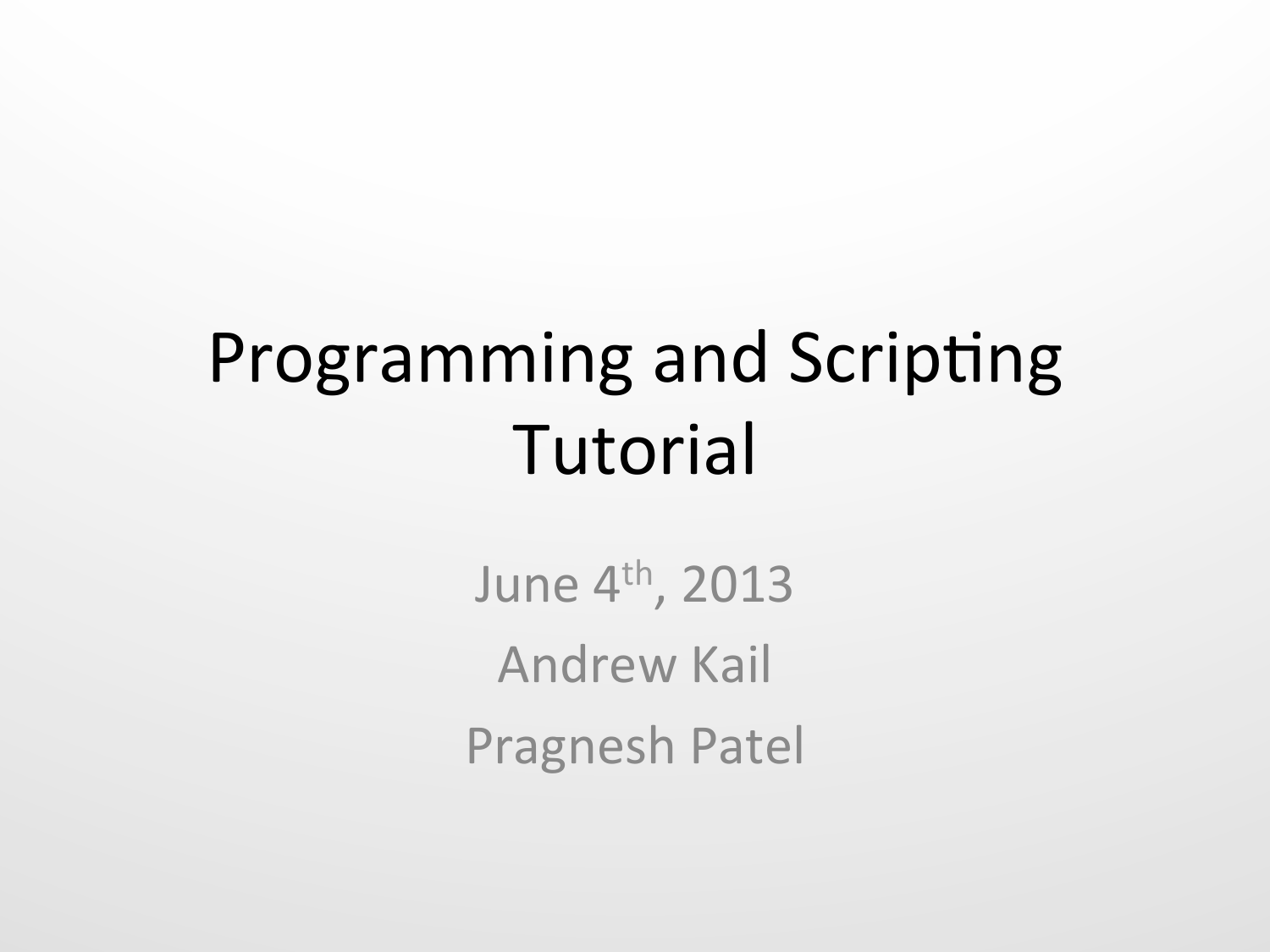#### Programming Languages

- A programming language is designed to communicate a series of instructions to a machine
- Split into two components, Syntax and Symantics
	- $-$  Syntax  $-$  a set of rules defining the combinations of symbols
	- $-$  Symantics  $-$  provides the rule for interpreting the syntax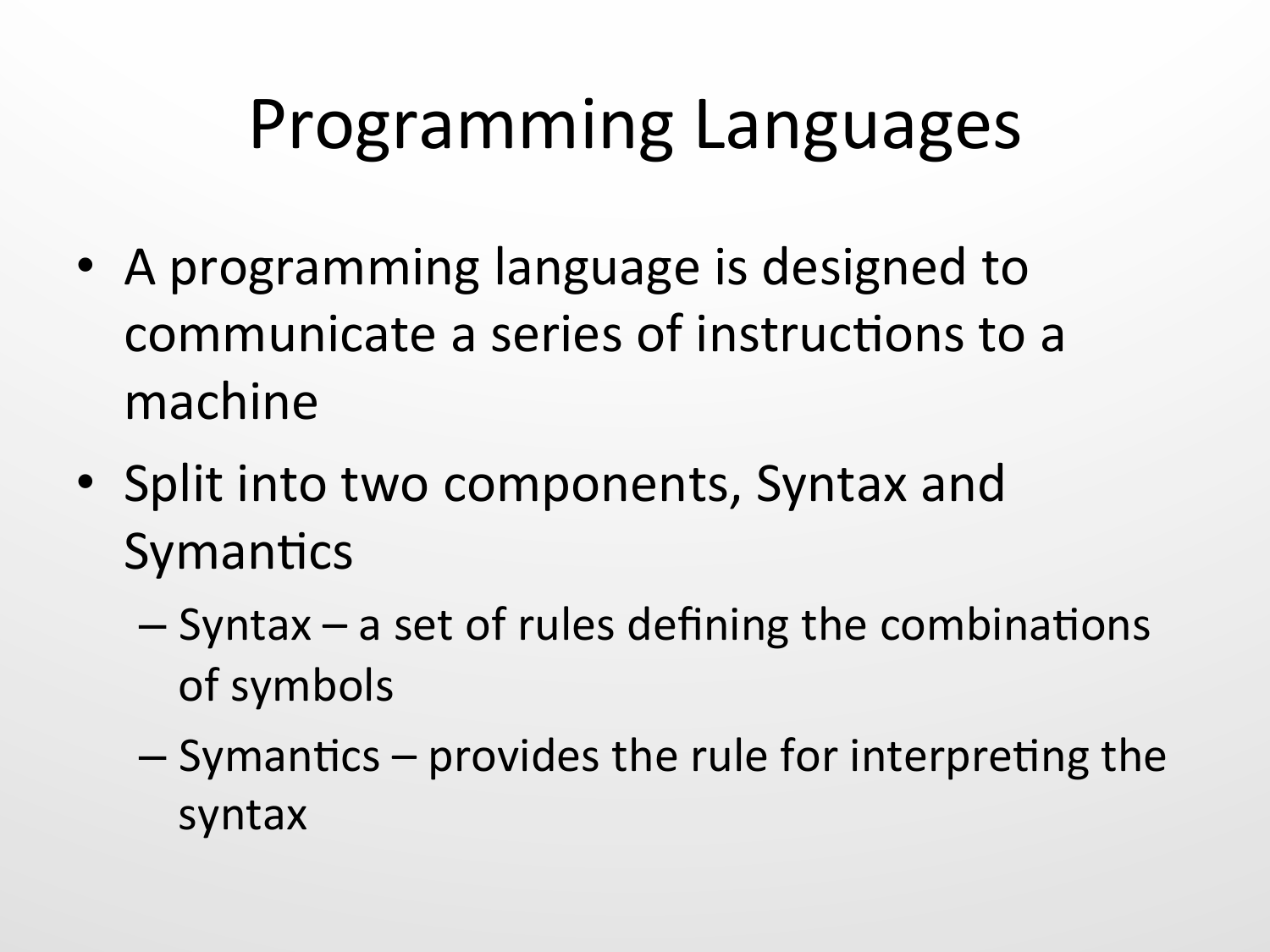# Language Types

There are four categories of programming languages:

- Dynamic
	- Data types are inferred and determined during runtime
- Static
	- All Data types must be explicitly defined during declaration
- $-$  Functional
	- Emphasizes the application of function as the main form of computation
- Object Oriented
	- Focuses on the use of "objects" as containers for data values and associated procedures call methods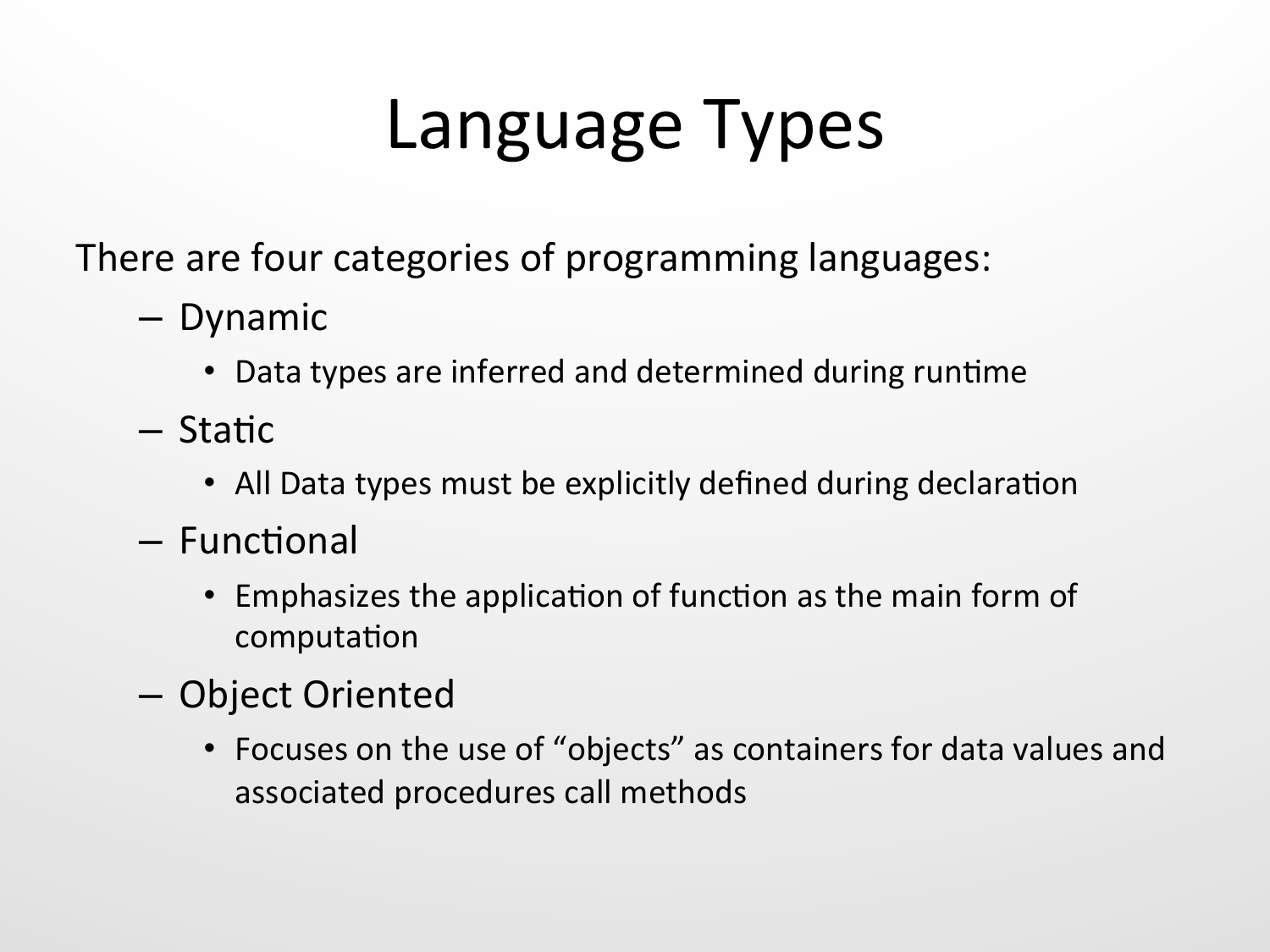#### Dynamic Vs. Static

**Python** 

 $data1 = 100.53;$ 

**C** 

double  $data1 = 100.53$ ;

legal  $data1 = "hahaha";$  illegal/not valid  $data1 = "hahaha"$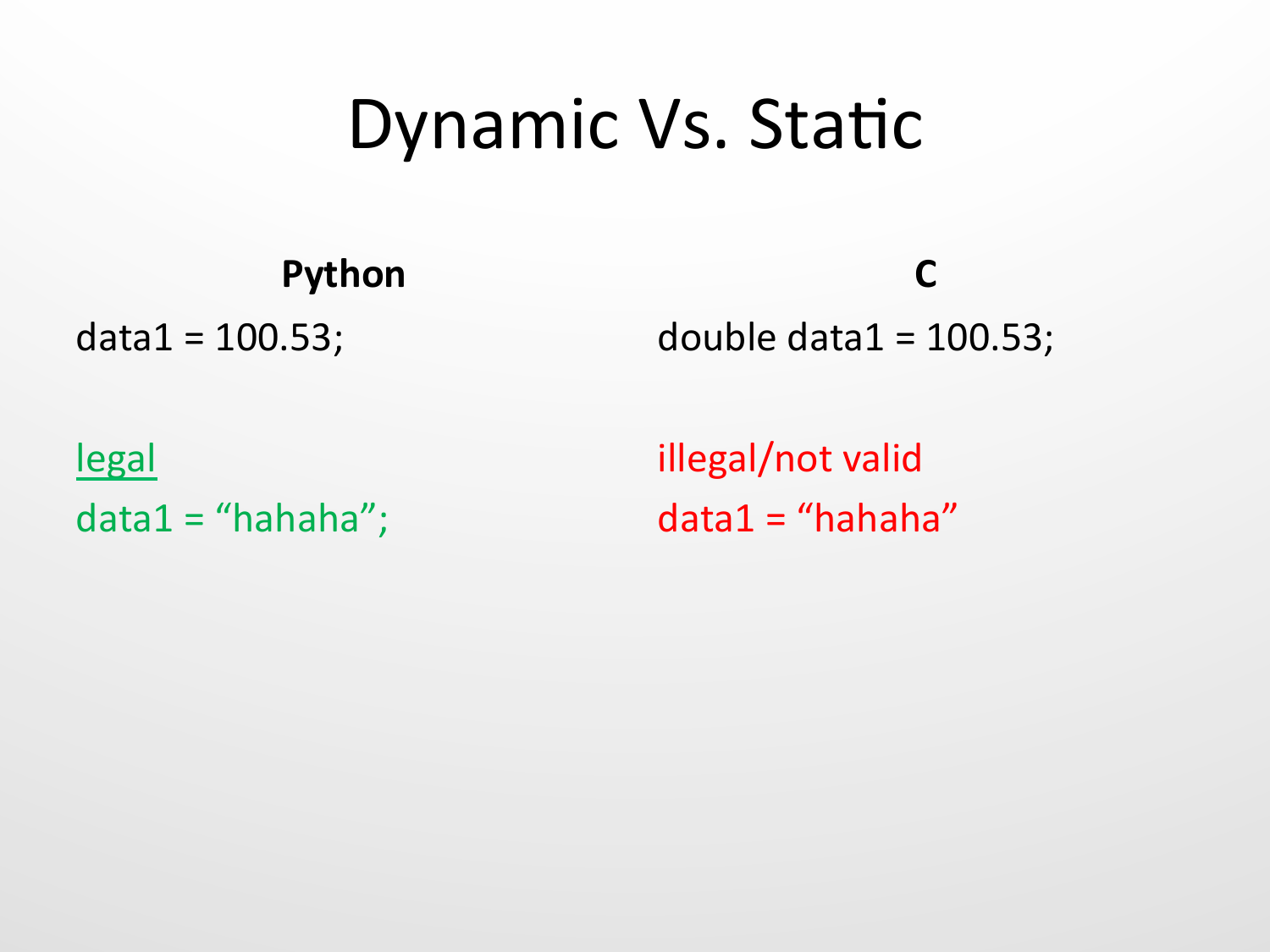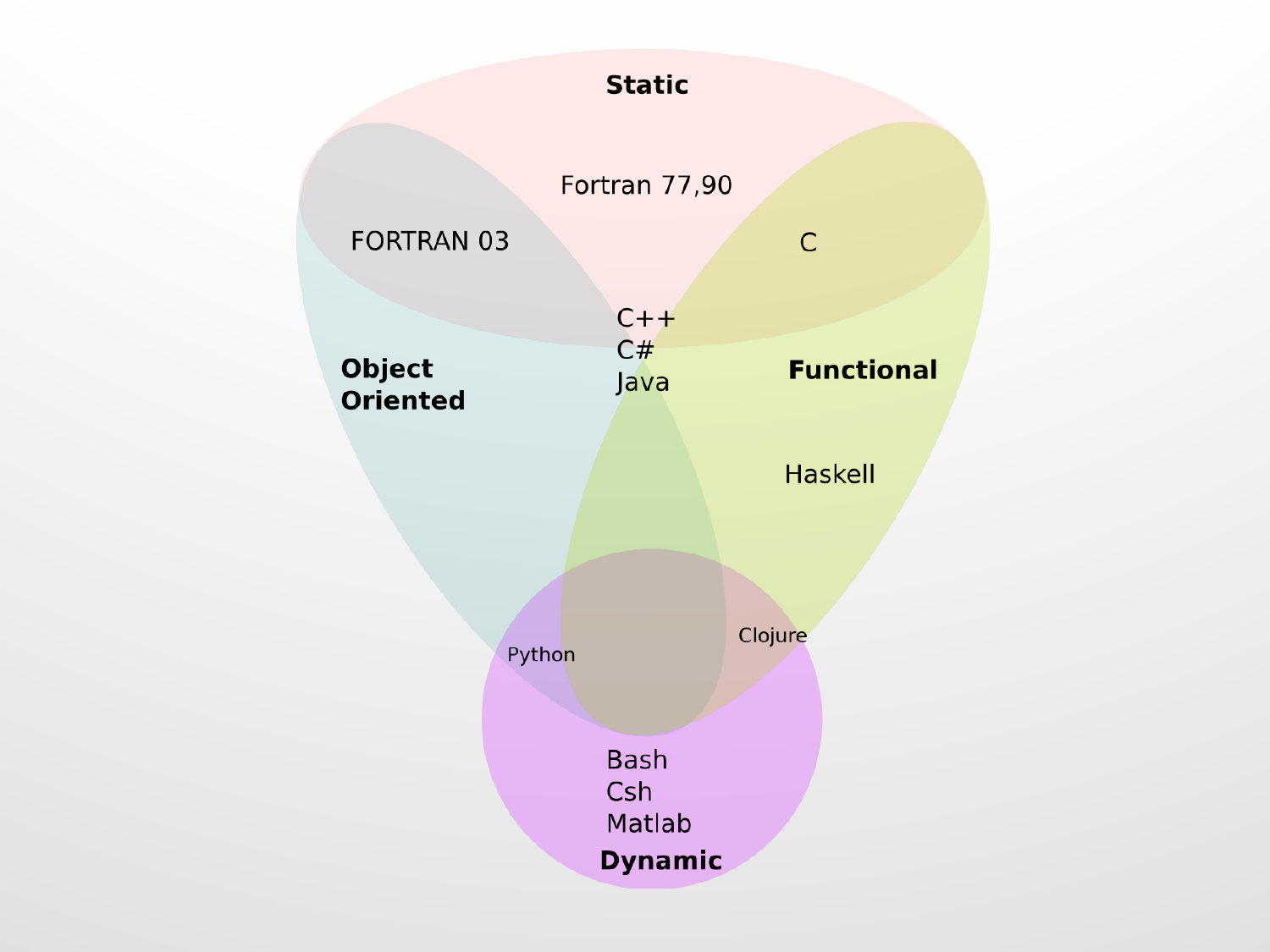# Compiled Languages

- C, C++ and Fortran are all compiled programming languages
- Each source code file is compiled to a binary object file
	- Ex. *gcc –c myfunc\*on.c*
- These object files can then be "linked" together to form an executable
	- Ex. *gcc file1.o file2.o -o myprog*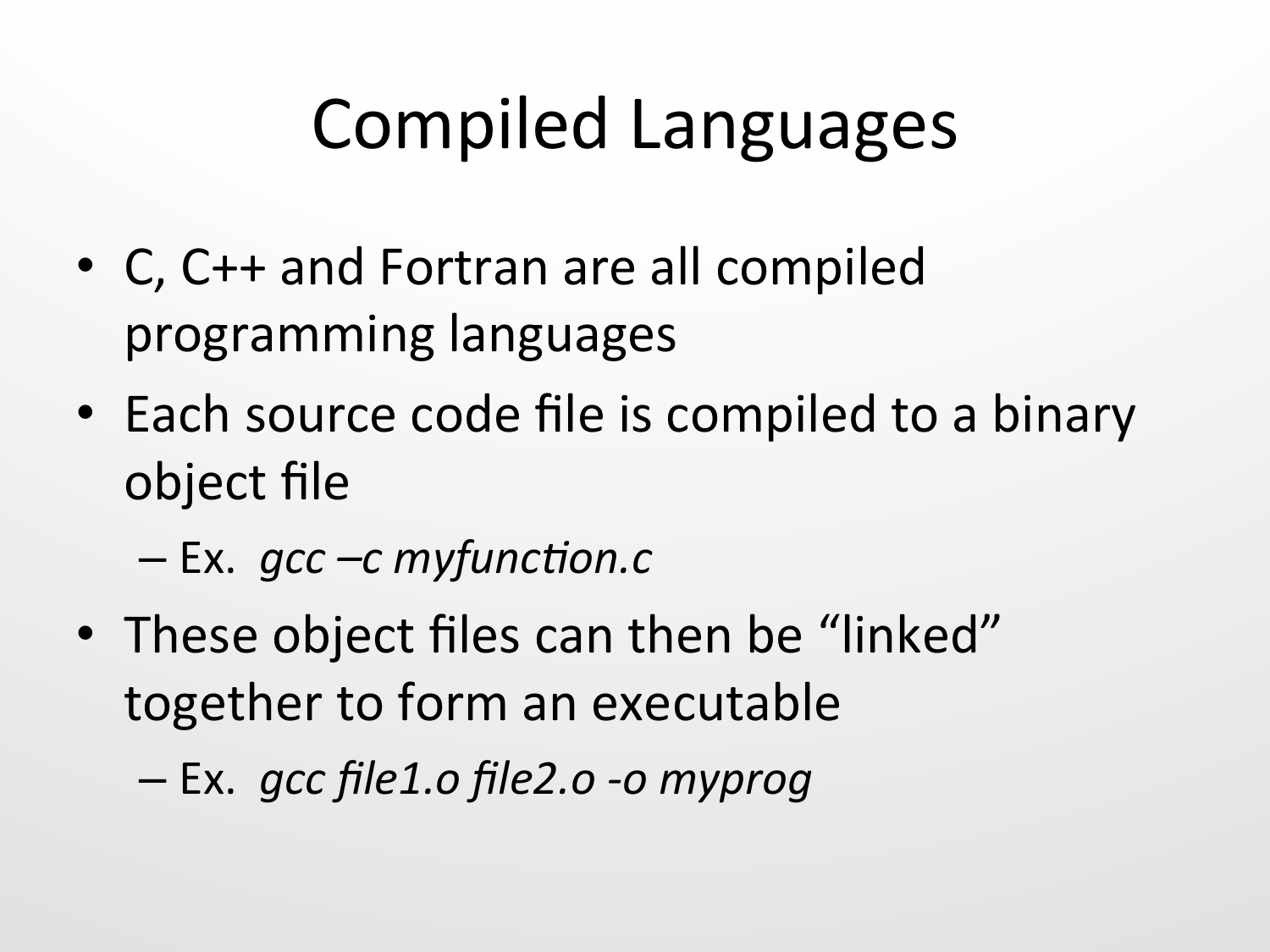# Scripting Languages

- Scripting languages do not require a compiler
- Are instead interpreted during runtime
- Sometimes much slower than compiled programming languages do to runtime overhead
- Example Languages
	- Any shell language (bash,csh,zsh,tcsh,fish)
	- $-$  Python, Perl, Ruby, Java Script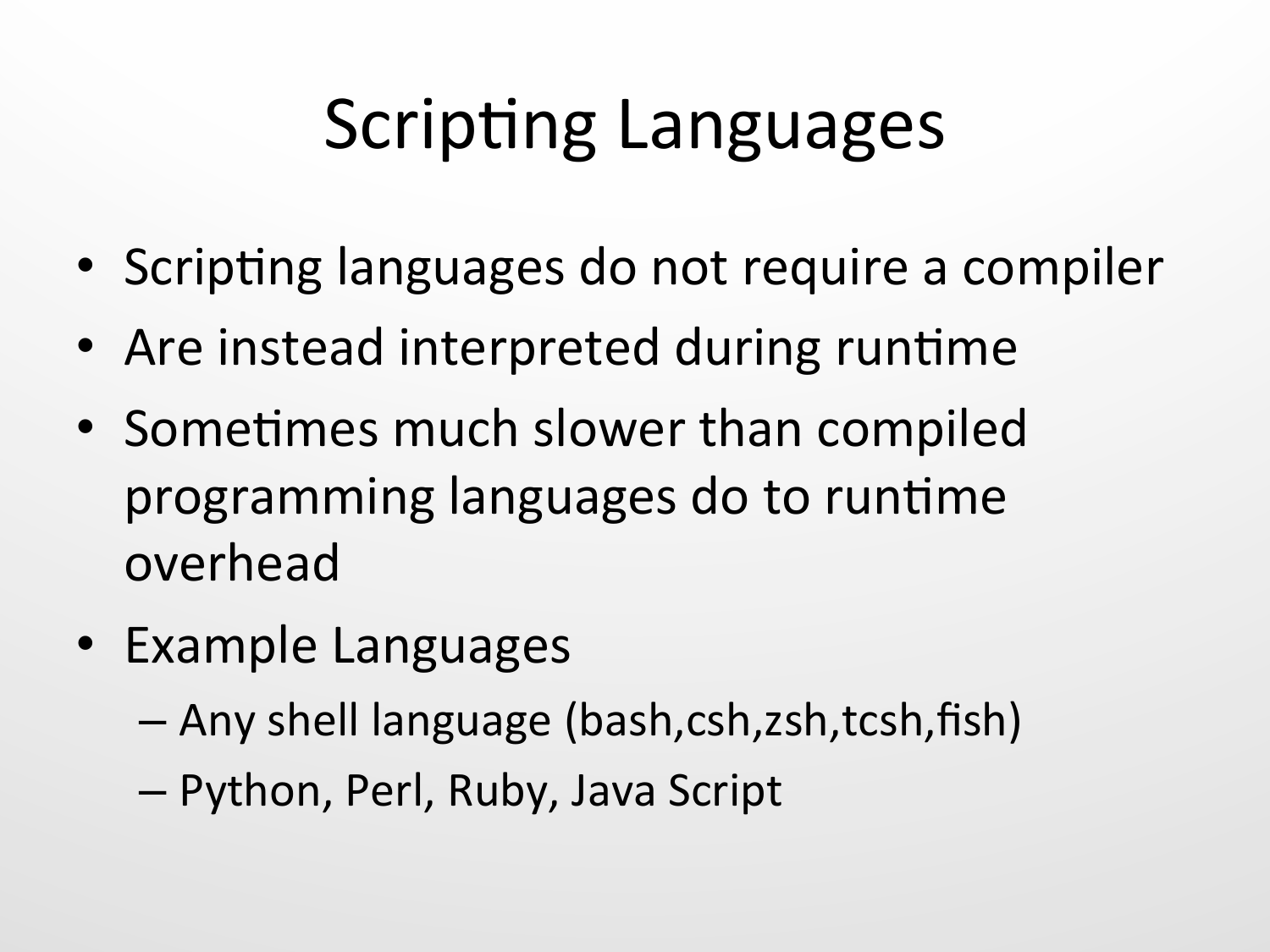# Compiling

- A compiler converts ASCII based source code into an executable binary file
- Compiling is a two step process
	- Compile step converts source code to binary object files
	- $-$  Linker step "links" these objects together to form the executable
- $\bullet$  EX.
	- Compile: *gcc –c hello.c* => hello.o
	- Link: *gcc hello.o –o hello* => hello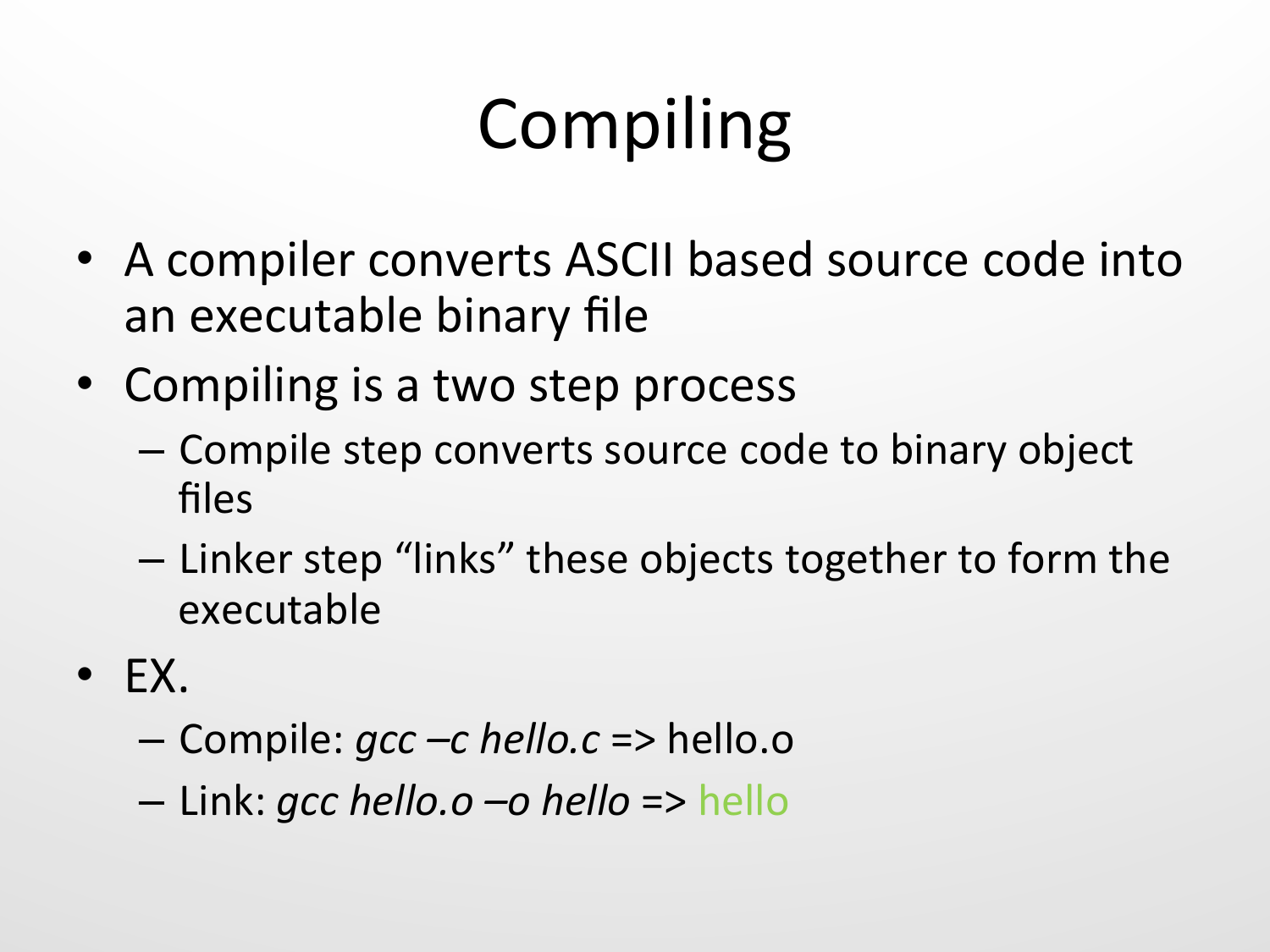## Compilers cont...

- There are many compilers with the most common being the GNU family of compilers  $-$  gcc, g++, gfortran
- Other compilers are developed and in some cases optimized for particular systems and architectures
	- $-$  Intel, PGI, and Cray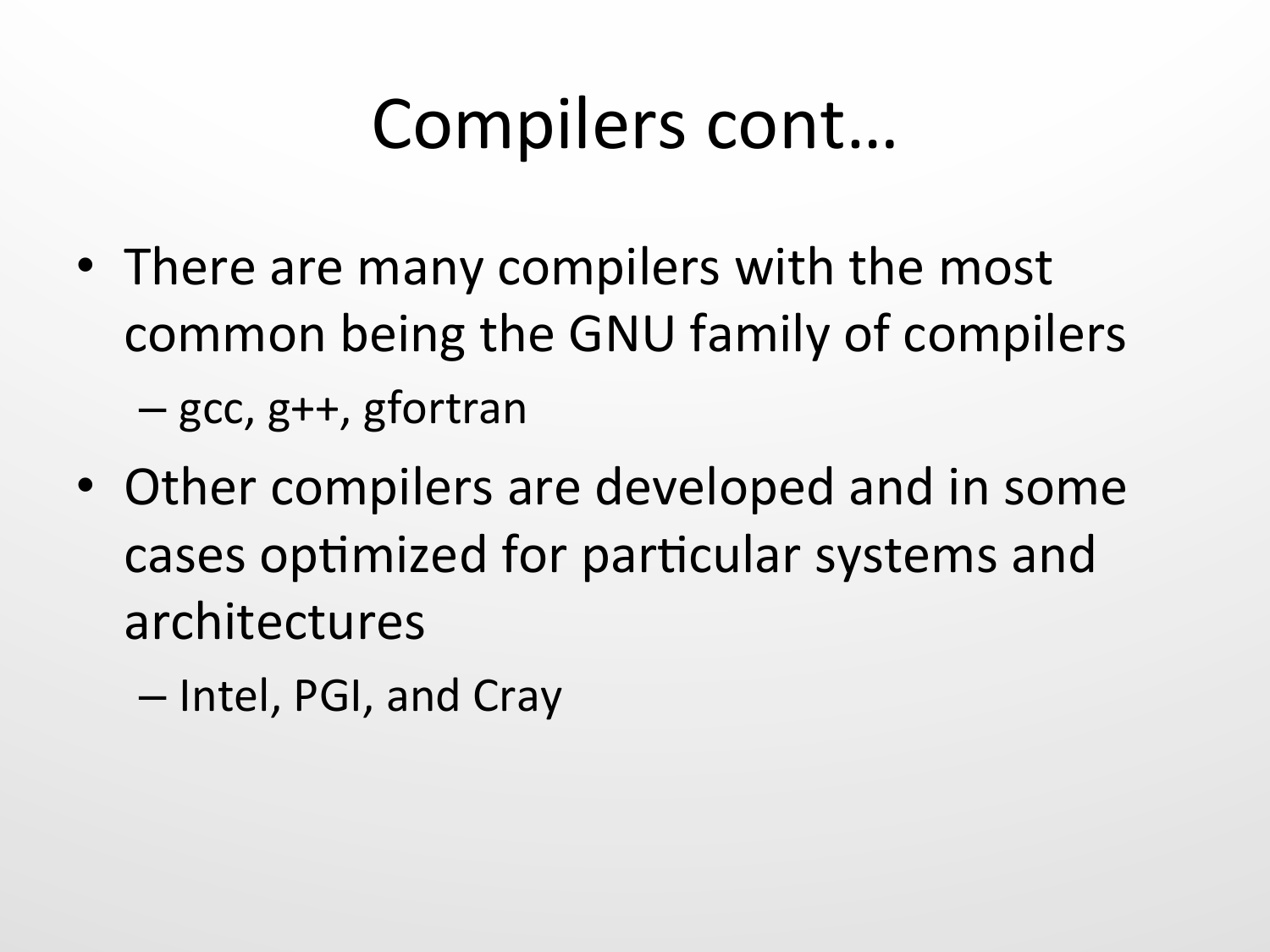# Fortran

- Developed in 50's as a replacement to Assembly Language by IBM with the first FORTRAN compiler built in 1957
- **FORTRAN stands for Formula** Translating system
- Originally programs were written in punch cards and inserted one at a time into the machine. NO MONITORS!
- Fortran is now an Object-Oriented language
- Still in use on systems and programs for FEM, CFD and other computational fields

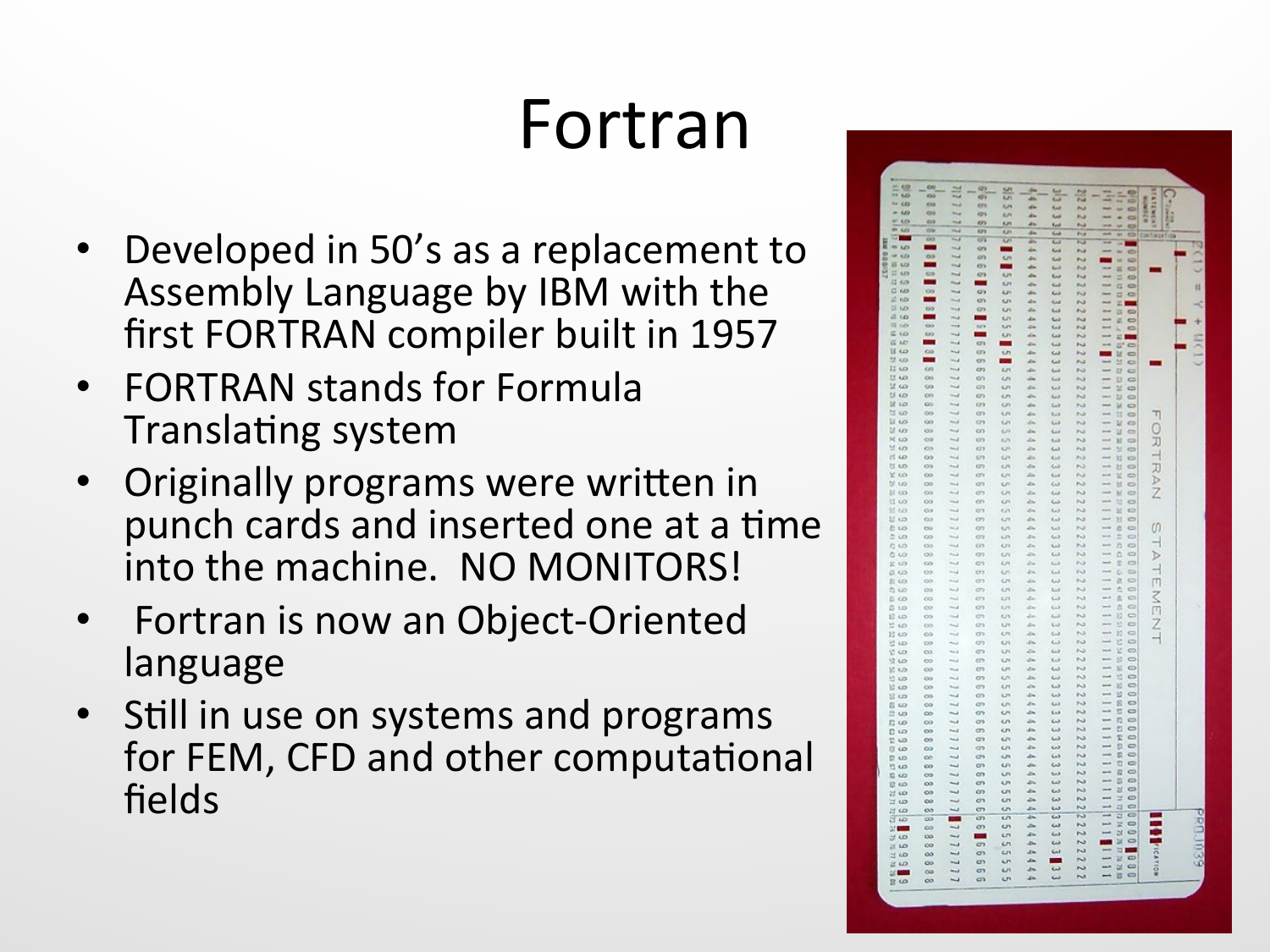### **FORTRAN Example**

PROGRAM ComputeMeans IMPLICIT NONE

REAL  $:: X = 1.0, Y = 2.0, Z = 3.0$ REAL :: ArithMean, GeoMean, HarmMean

```
WRITE(*,*) 'Data items: ', X, Y, Z
			WRITE(*,*)
```
ArithMean =  $(X + Y + Z)/3.0$ GeoMean =  $(X * Y * Z) * *(1.0/3.0)$ HarmMean =  $3.0/(1.0/X + 1.0/Y + 1.0/Z)$ 

WRITE(\*,\*) 'Arithmetic mean = ', ArithMean WRITE $(*,*)$  'Geometric mean  $=$ ', GeoMean WRITE(\*,\*) 'Harmonic Mean  $=$ ', HarmMean

END PROGRAM ComputeMeans

- Begins by defining the name of the program
- $\bullet$  IMPLICIT NONE all data types must be explicitly declared
- REAL floating point data type
- WRITE $(*,*)$  Prints to screen
- Perform arithmetic functions
- END PROGRAM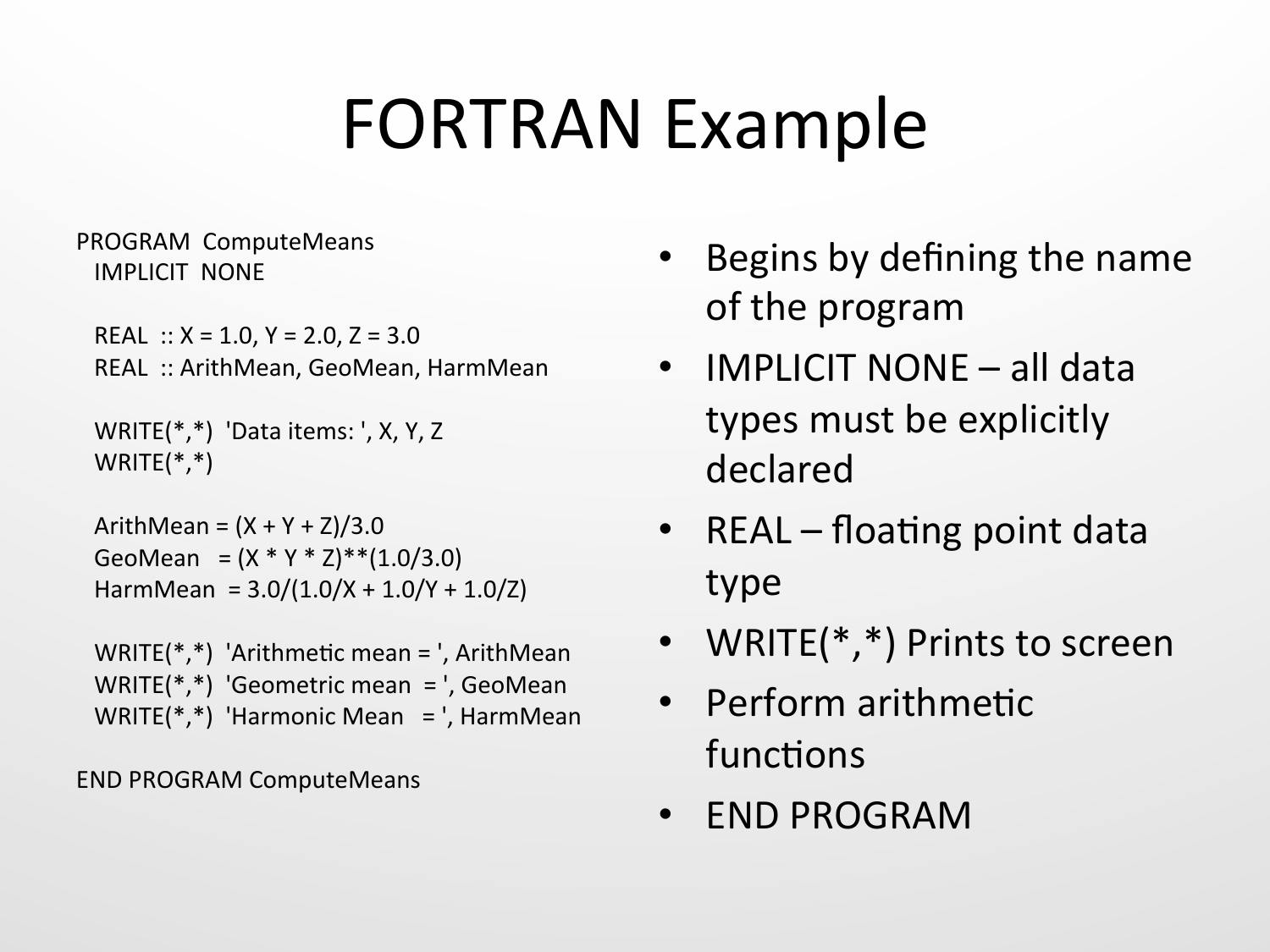## Crash Course in C

C is a statically typed and functional programming language developed by Bell Labs in the early 70's.

Runtime execution ALWAYS begins at the start of a main function.

```
int main( int argc, char** argv)
\{return(0);	
}
```
Every function in C and C++ has a series of inputs following the function name and a data type to return.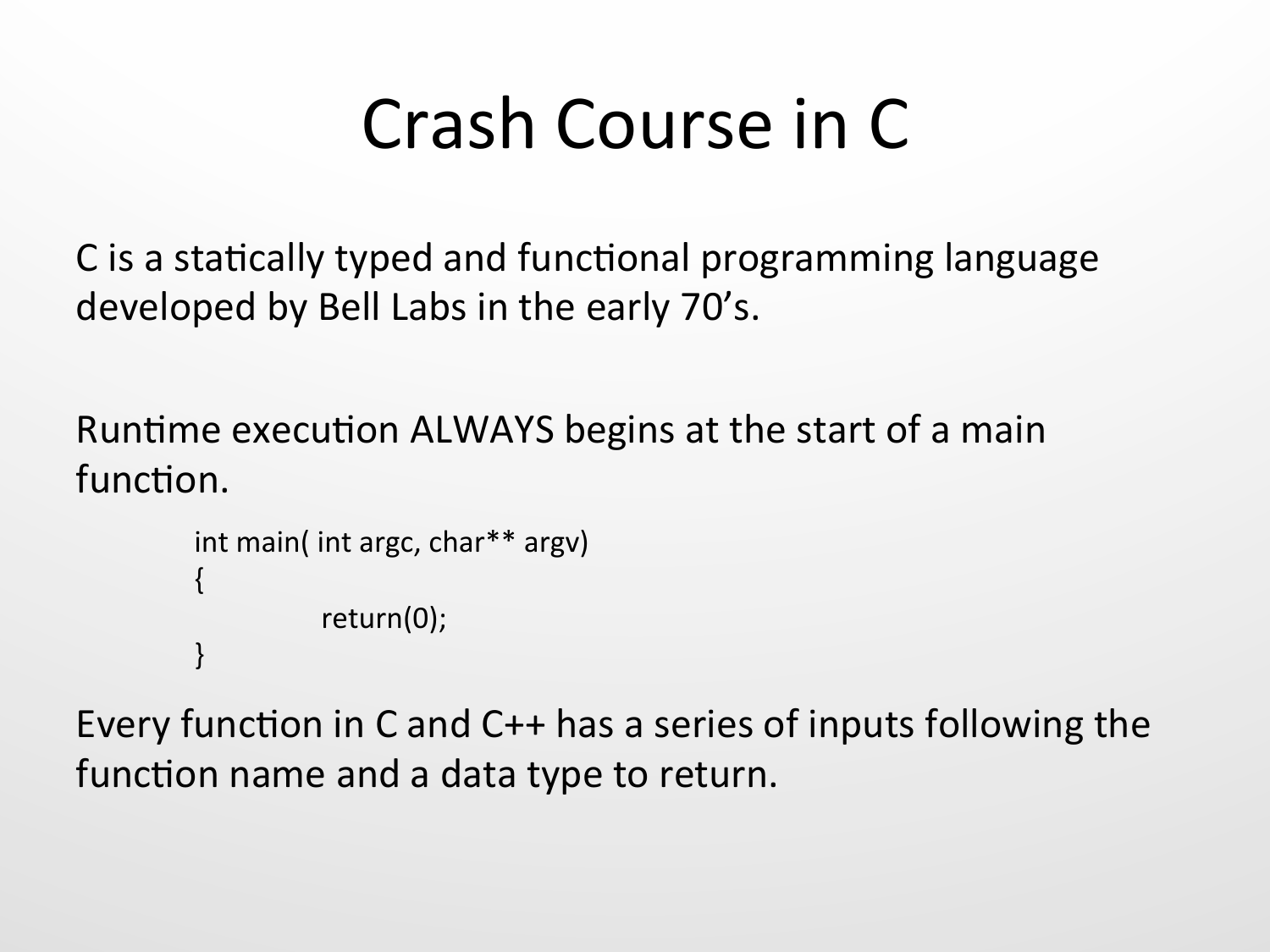```
#include	<stdio.h>	
int main()
{	
  printf("I am alive! Beware.\n" );
  return 0;
}	
                                                     I am alive! Beware
```
- First line contains a pre-processor directive telling the compiler to  $include$  standard I/O functions
- Define the main function with a return type of int (No arguments required)
- Call function *printf* to print character string enclosed
- Return a value of 0 to the operating system to indicate success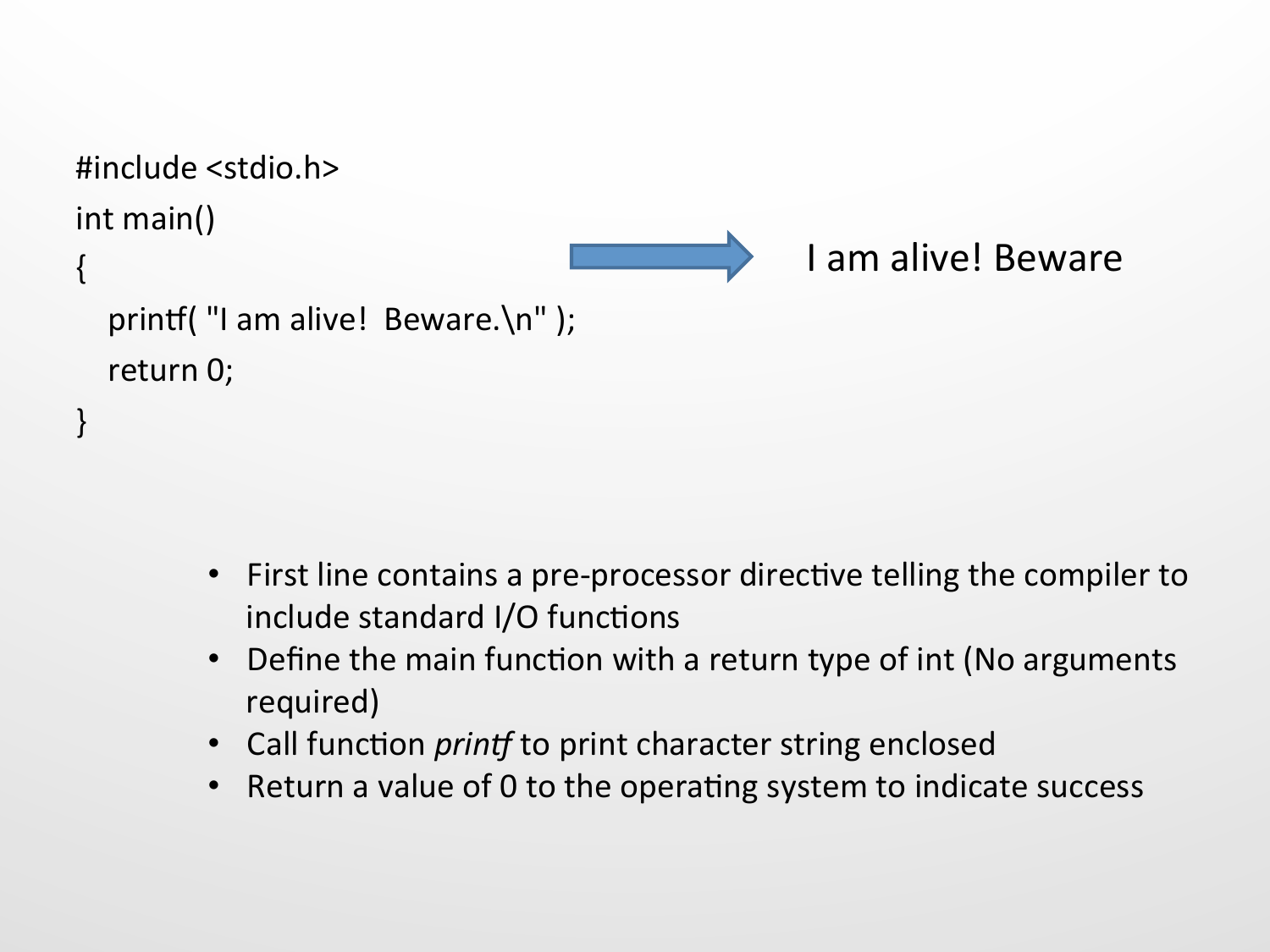# Variables

- Variables are declared with a type.
- Initialization can occur at the point of declaration or the value can be stored at a later point in the code

```
int main()
{
    int x = 3; // Variable x declared and initialized
    int y; // Variable y is defined
    y = 2; // The value 2 is stored in variable y
```
double a,b,c,d; // Multiple variables can be declared simultaneously return 0;

} 

• All variables can be modified using several operators

 $-$  \*, -, +, /, =, ==, >, <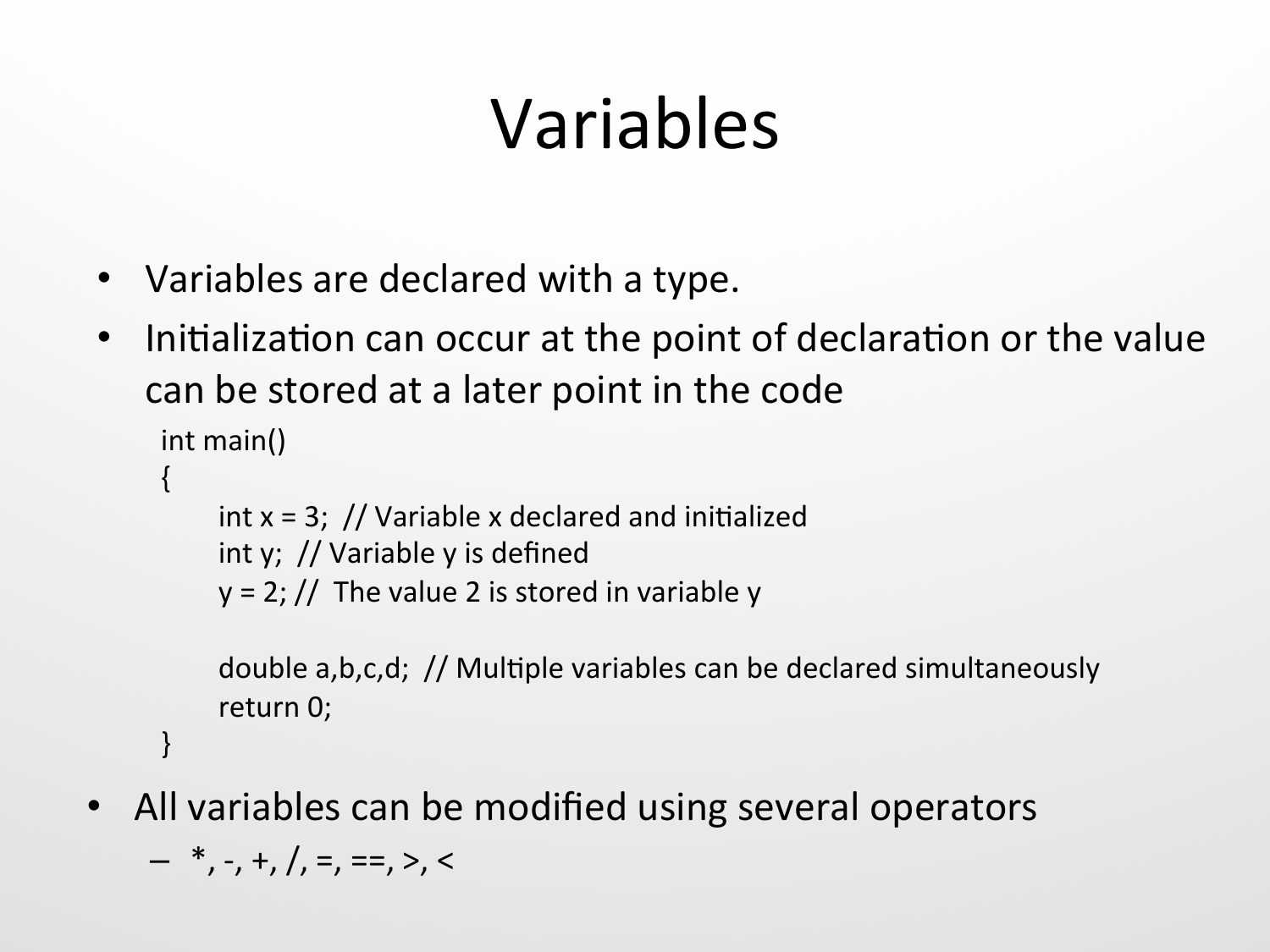## Basic C Data Types

| <b>Type</b> | <b>Memory Size</b>             | <b>Explanation</b>                                                          |
|-------------|--------------------------------|-----------------------------------------------------------------------------|
| char        | 2 Bytes                        | Integer type interpreted as a character data<br>set                         |
| int         | 2 Bytes                        | Integer type value                                                          |
| float       | 4 Bytes                        | Single precision floating point value                                       |
| double      | 8 Bytes                        | Double precision floating point value                                       |
| bool        | 1 Byte                         | Boolean. Defined as 1 (true) or 0 (false)                                   |
| void        | N/A                            | Empty return or input data type                                             |
| pointer     | 4-8 Bytes (system<br>dependent | A reference that records the location of an<br>object or function in memory |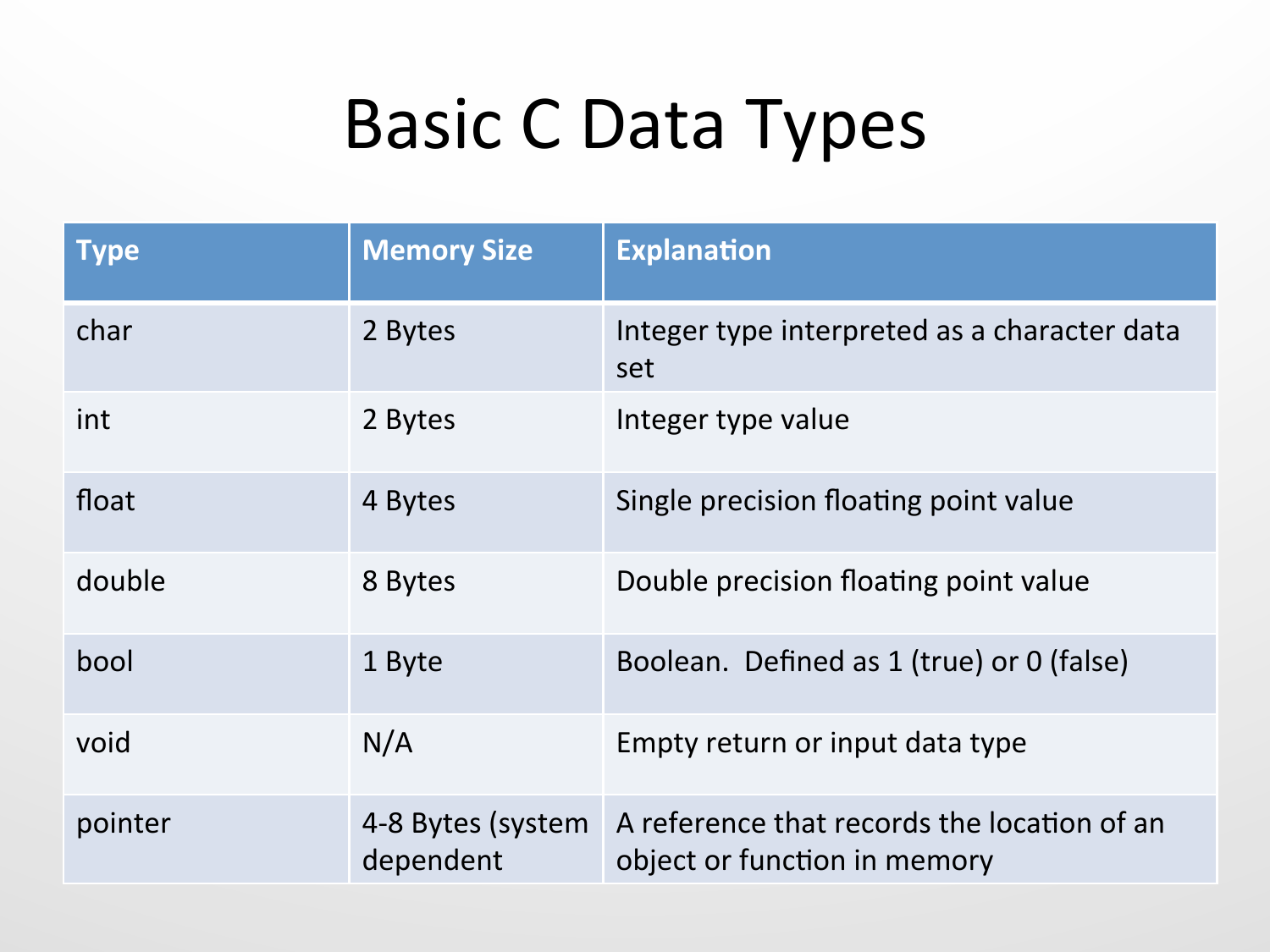## Functions

- A Function is a group of statements that can be executed when called from the program.
- Reduces the need to repeat a series of statements multiple times in a program
- Must be declared before main function
- Function structure
	- Return type
	- $-$  Function name
	- $-$  Input variables
	- Code to execute

```
\frac{1}{\sqrt{2}} function example
#include	<stdio.h>	
int addition (int a, int b)
{	
 int r;
 		r=a+b;	
 return (r);
}	
int main ()
{	
 int z;
 z = addition (5,3);
printf("The result is %d",z);
return 0;
}
```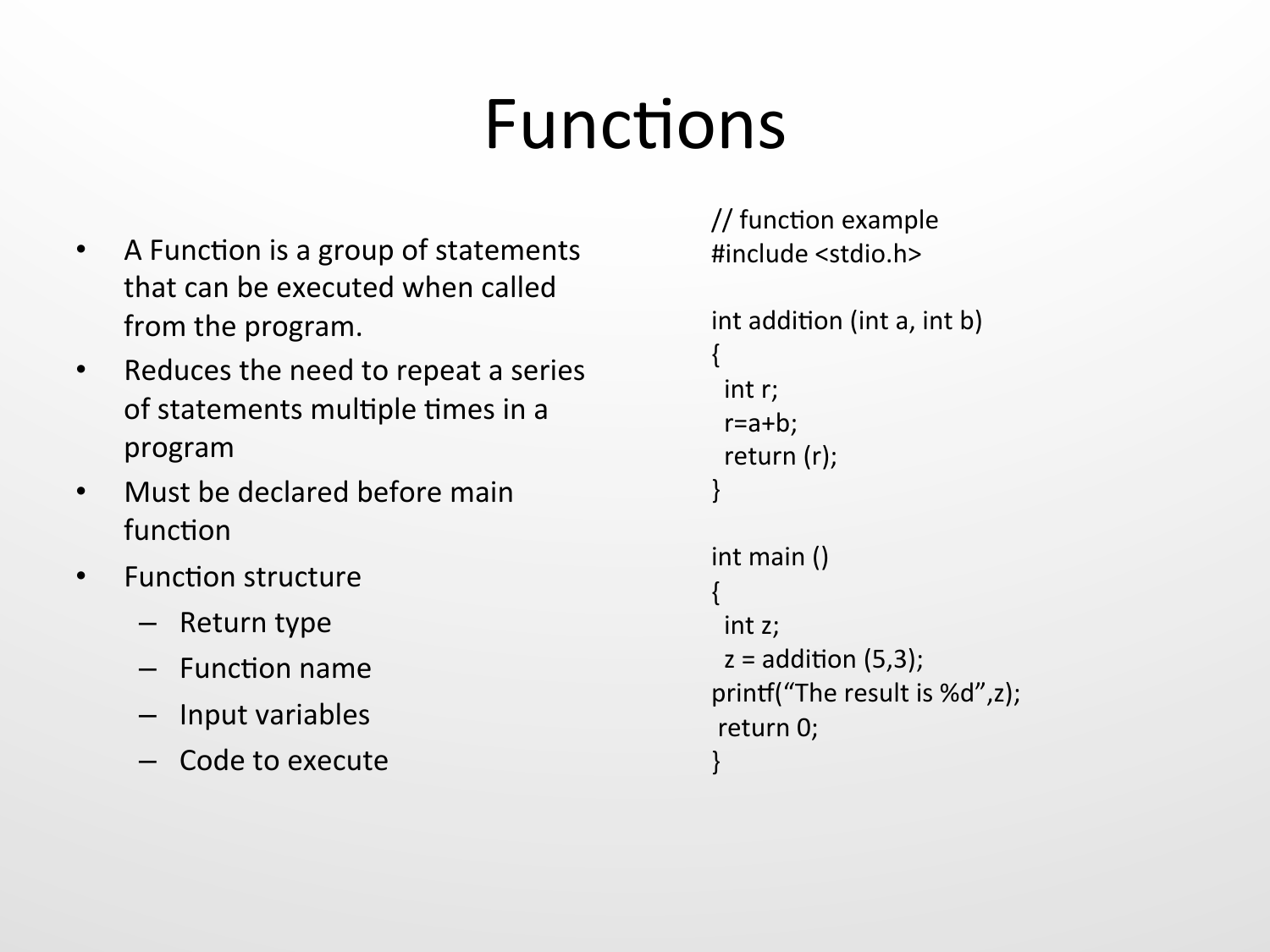## Pointers

- All variables are stored in memory and have a location where that memory starts
- Pointers are used in C based languages as variables that "point" to that memory location.
- When a variable is declared, a section of memory associated with that variable is set aside. This is called allocating memory and is dependent on the data type and if present the size of an array or struct.
	- $-$  Ex. Int x =2; only utilizes 2 bytes of memory
	- $-$  Ex. Int x[4]; is allocated 8 bytes of consecutive memory
- A pointer variable can be assigned a memory address from an existing variable
	- $-$  Ex. int  $* x = \&y$ 
		- \* denotes variable x is a pointer, pointing to an integer value
		- & denotes returning the memory address of variable y
		- If we were to output the value of x it would look like -> 0x7fff9c5089d4
- Pointers can be used to conveniently pass data to functions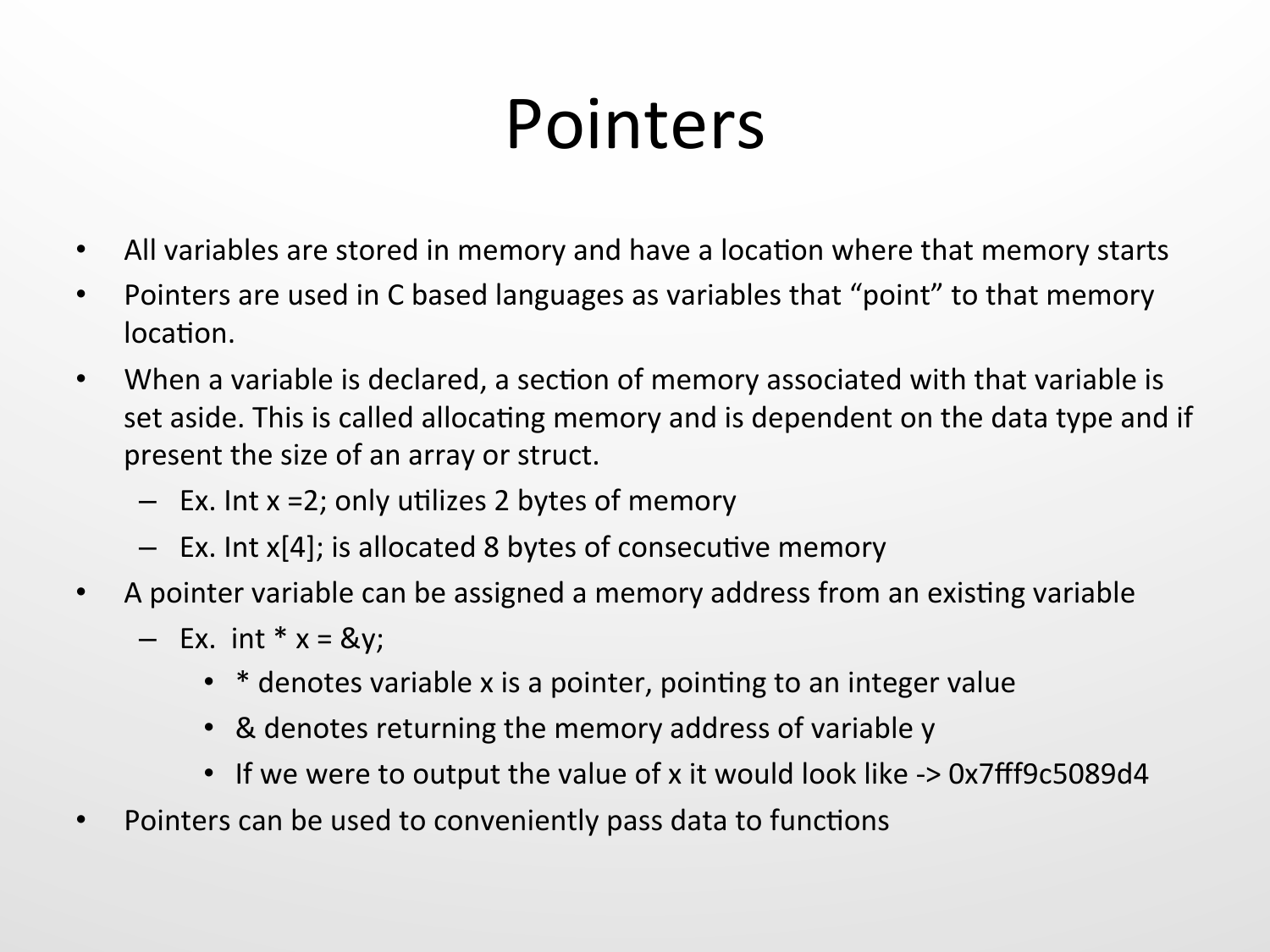#### Pointers cont...



| variable          | Memory address (hex) |  |
|-------------------|----------------------|--|
| Value of variable |                      |  |

#### Ex 2: Ilustration of & and \* Operators with Pointers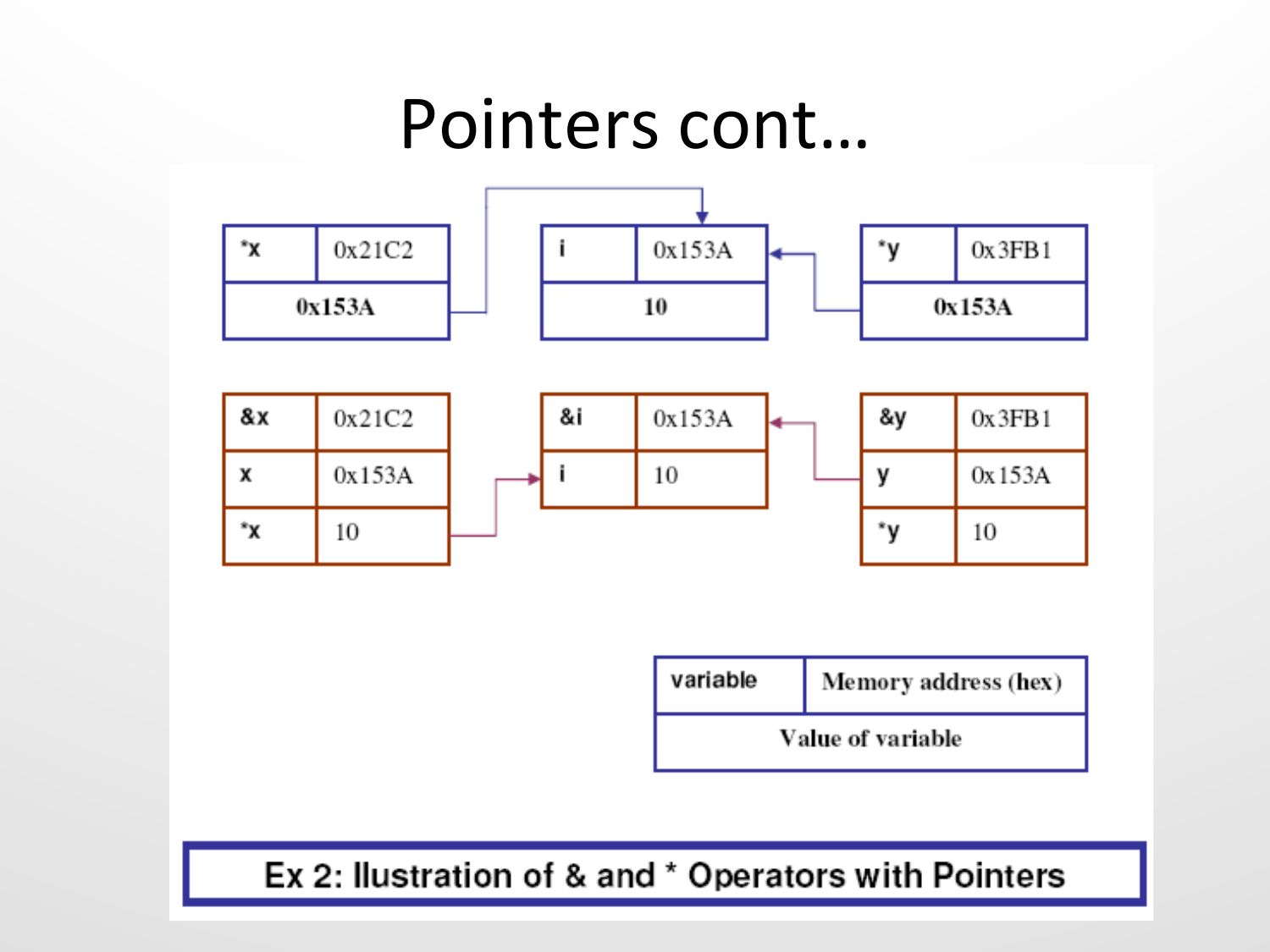# C Input and Output

- Under stdio.h
- printf("string");
	- $-$  Prints to std out
- scanf("%d", &number );
	- $-$  Reads from std in and assigns value to number
- FILE  $*fp = fopen("filename", "rw")$ ;
	- Opens file name "filename" with read and write properties
- fscanf(fp,"%d",&number);
	- $-$  Reads file fp and stores first variable in number
- fprintf(fp,"string");
	- $-$  Prints string value to file fp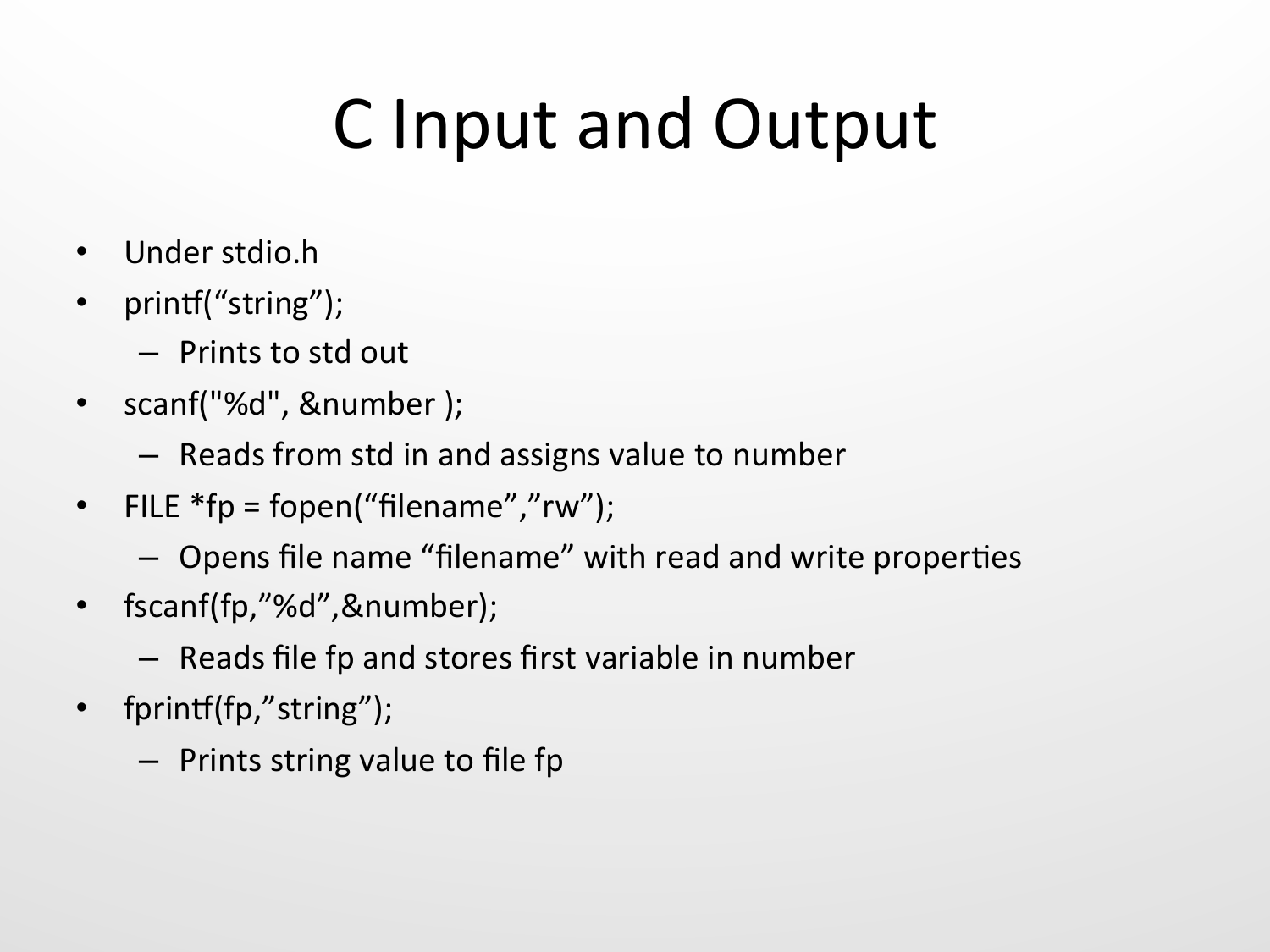# C I/O cont…

 $\{$ 

} 

#### **Standard in/out**

#include <stdio.h> int main() { 

char input[80];

scanf("%s", input); printf("%s",input);

return 0;

} 

#### File I/O

#include <stdio.h> int main()

> char input $[80]$ ; FILE \* fin, fout;

 $fin = fopen("infile", "r");$  $fout = fopen("outfile", "w");$ 

fscanf(fin,"%s",input); fprintf(fout,"%s",input);

fclose(fin); fclose(fout);

return 0;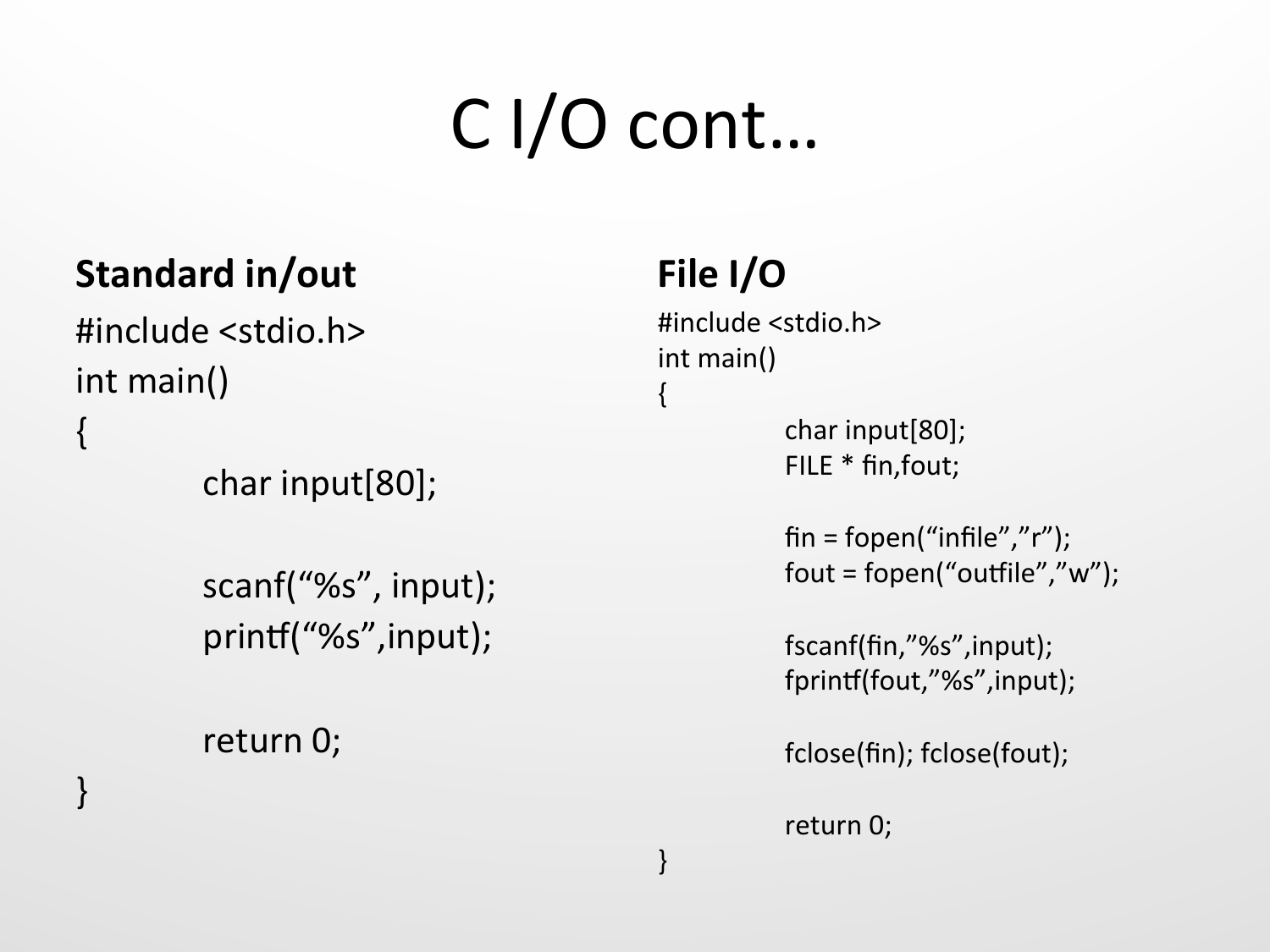#### Control Structures

For Loops  $for(int i=0; i<6; i++)$ {  $x = x + i$ ; } 

 $X = ?$ 

#### While Loops

```
while(x \leq 4)
{	
            x = x + 1;
}
```
#### If statements

if( $x == 0$ ) { *do something* } else if  $(x == 2)$  $\{$ *do something* } else { do something } 

 $X = ?$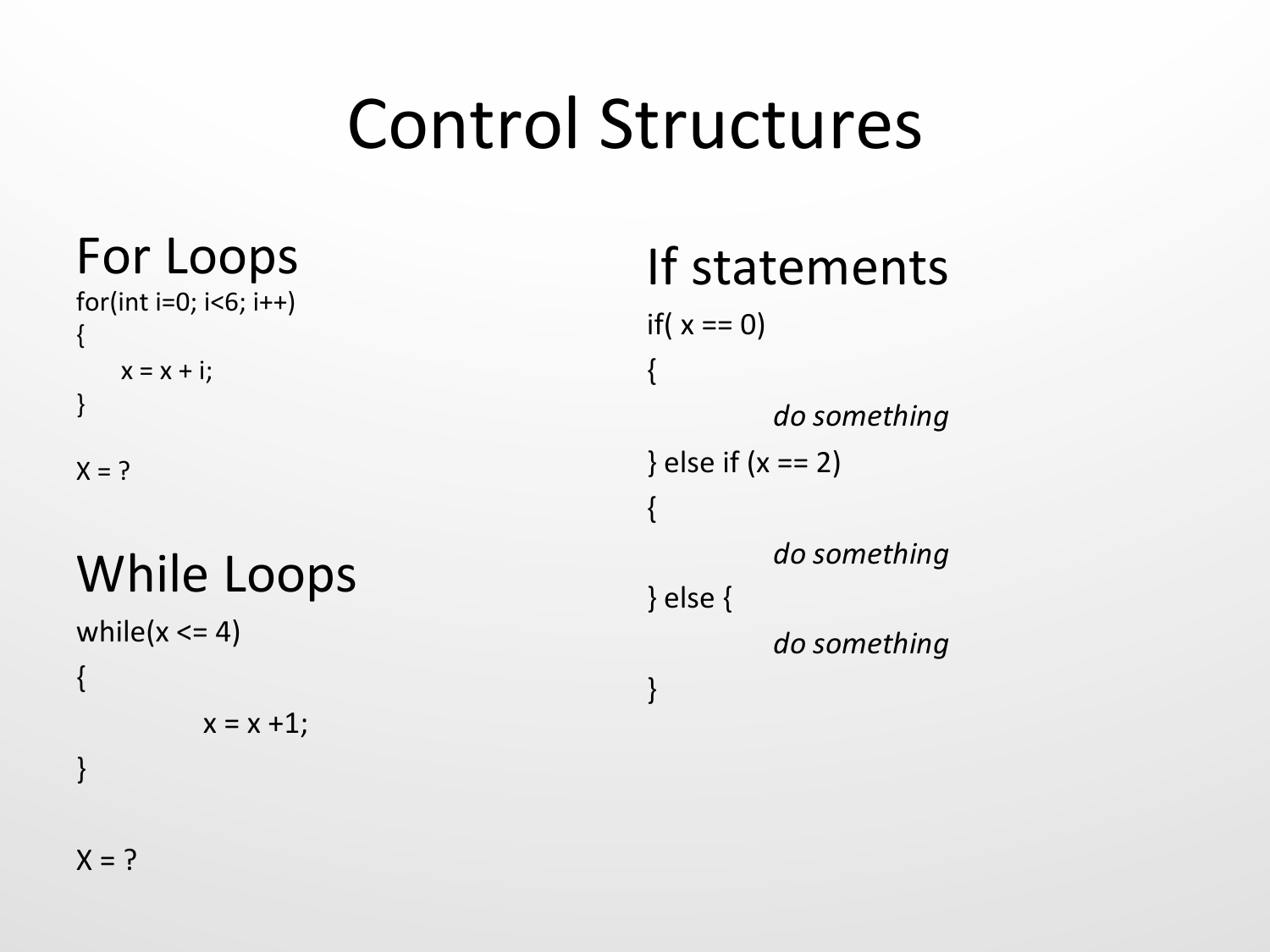#### Exercise - 1

• Using printf and scanf, read in data from the terminal and print it back to the screen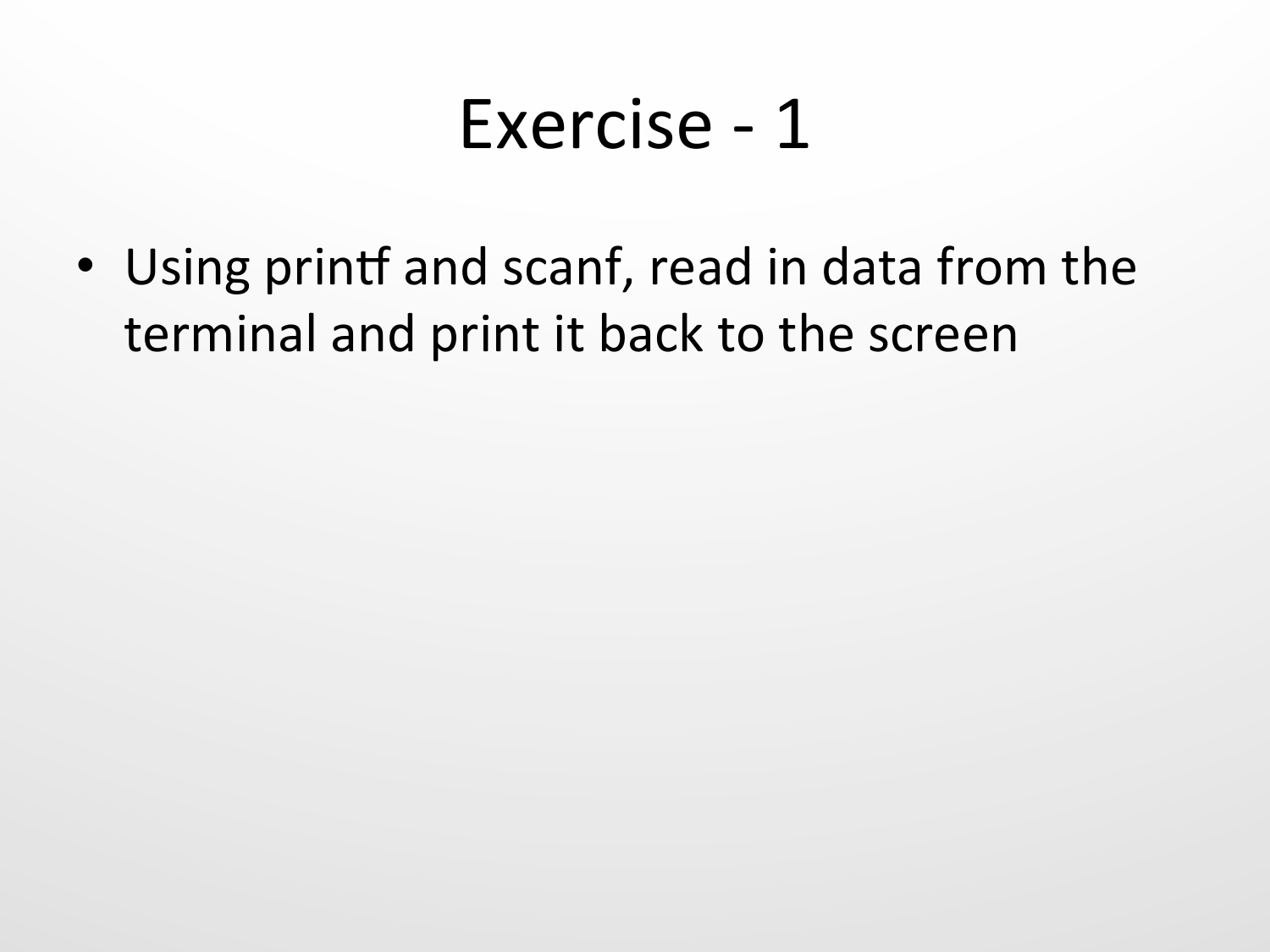#### Exercise - 1

• Using printf and scanf, read in data from the terminal and print it back to the screen

```
#include	<stdio.h>	
int main()
{	
           char*	str;	
           scanf("%s",str);	
           printf( "%s",str );
```
}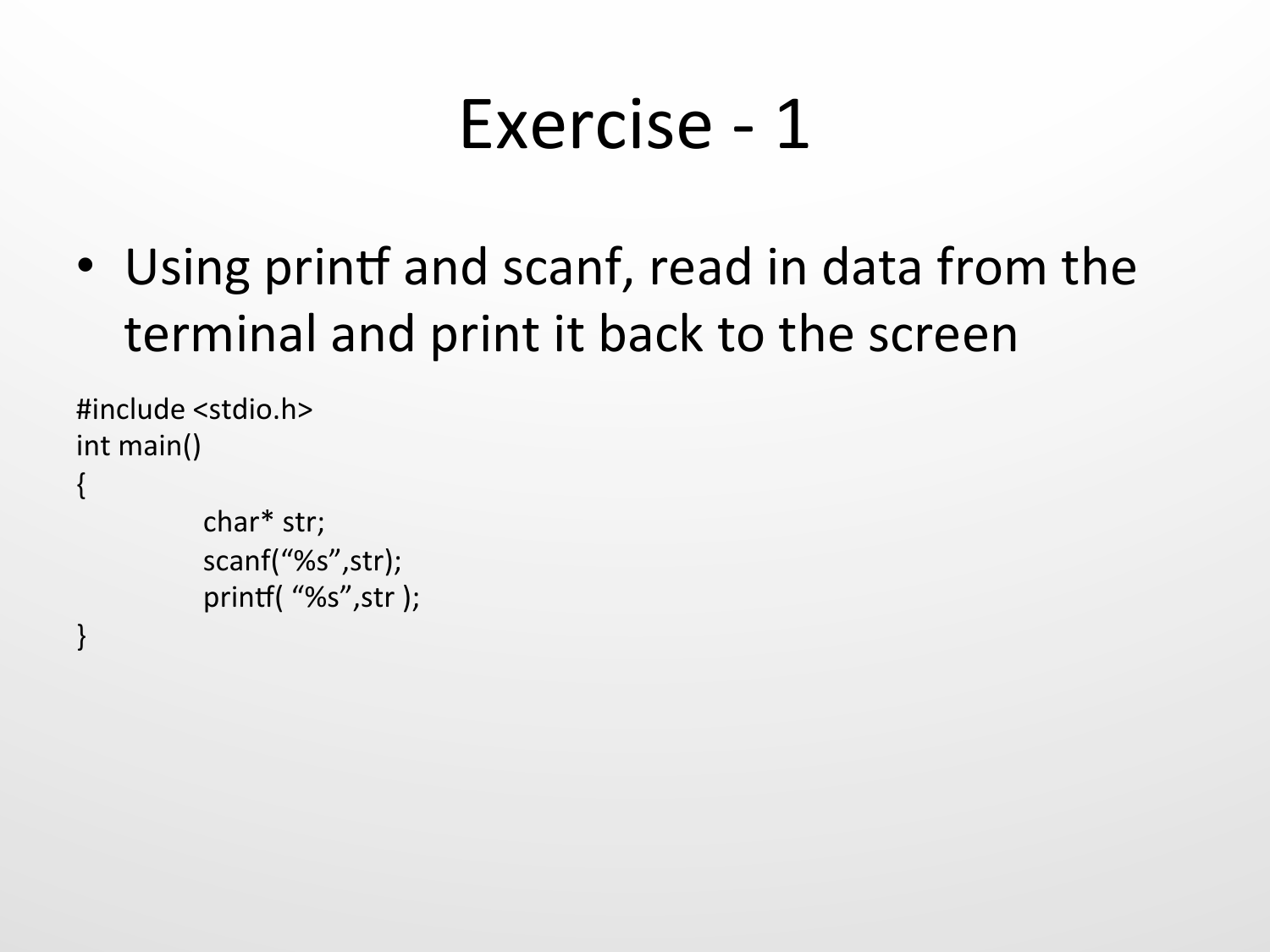#### Exercise 2

• Perform Exercise 1 with a file instead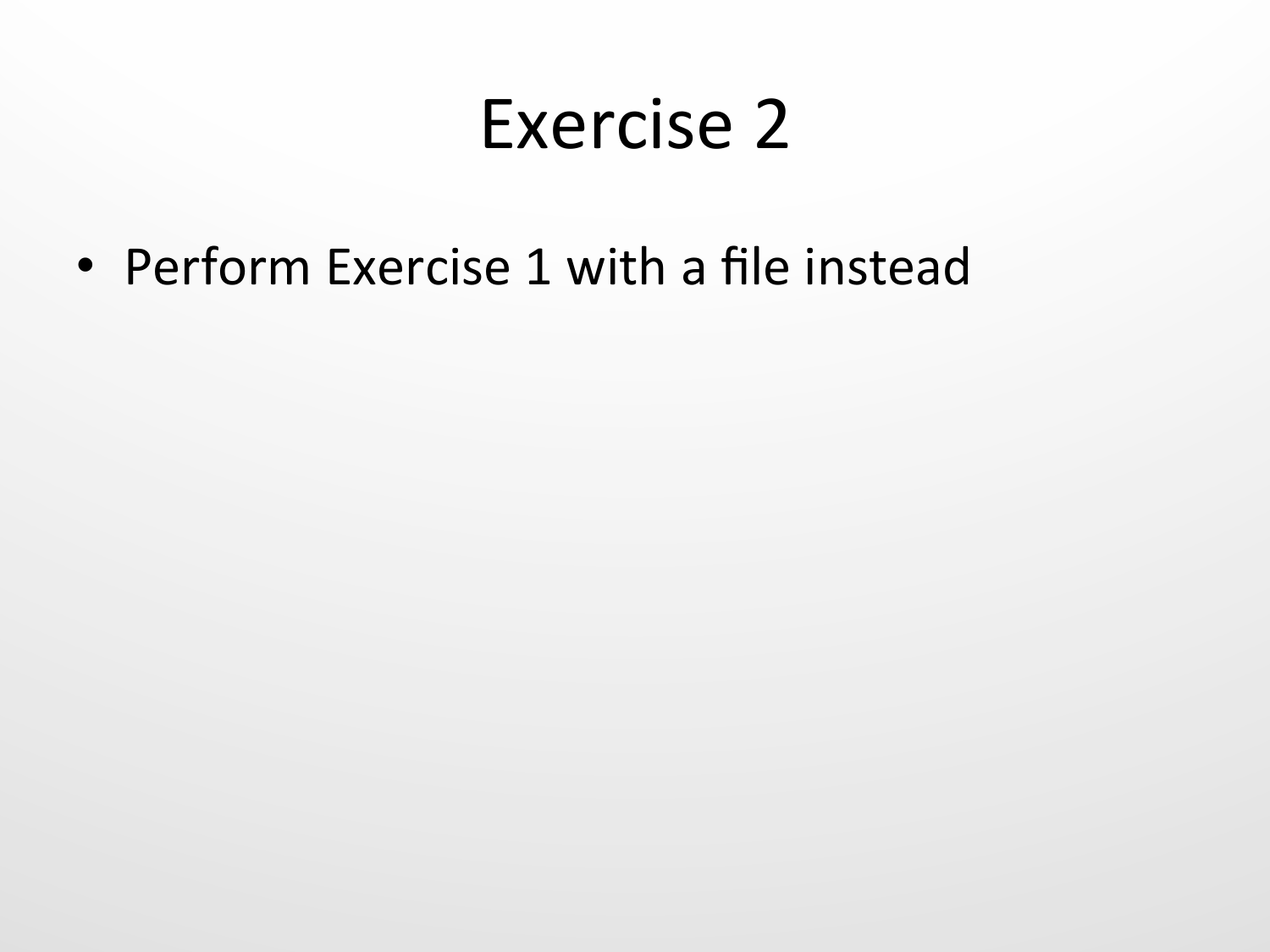#### Exercise 2

• Perform Exercise 1 with a file instead

```
#include	<stdio.h>	
int main()
{
```
int x;

```
FILE * file1, file2;
file1 = fopen("filename", "r");
```

```
fscanf(file1,"%d",x);
```

```
file2 = fopen("filename", "w");
```

```
fprintf(file2, "%d",x);
```

```
fclose(file1);	
fclose(file2);
```
}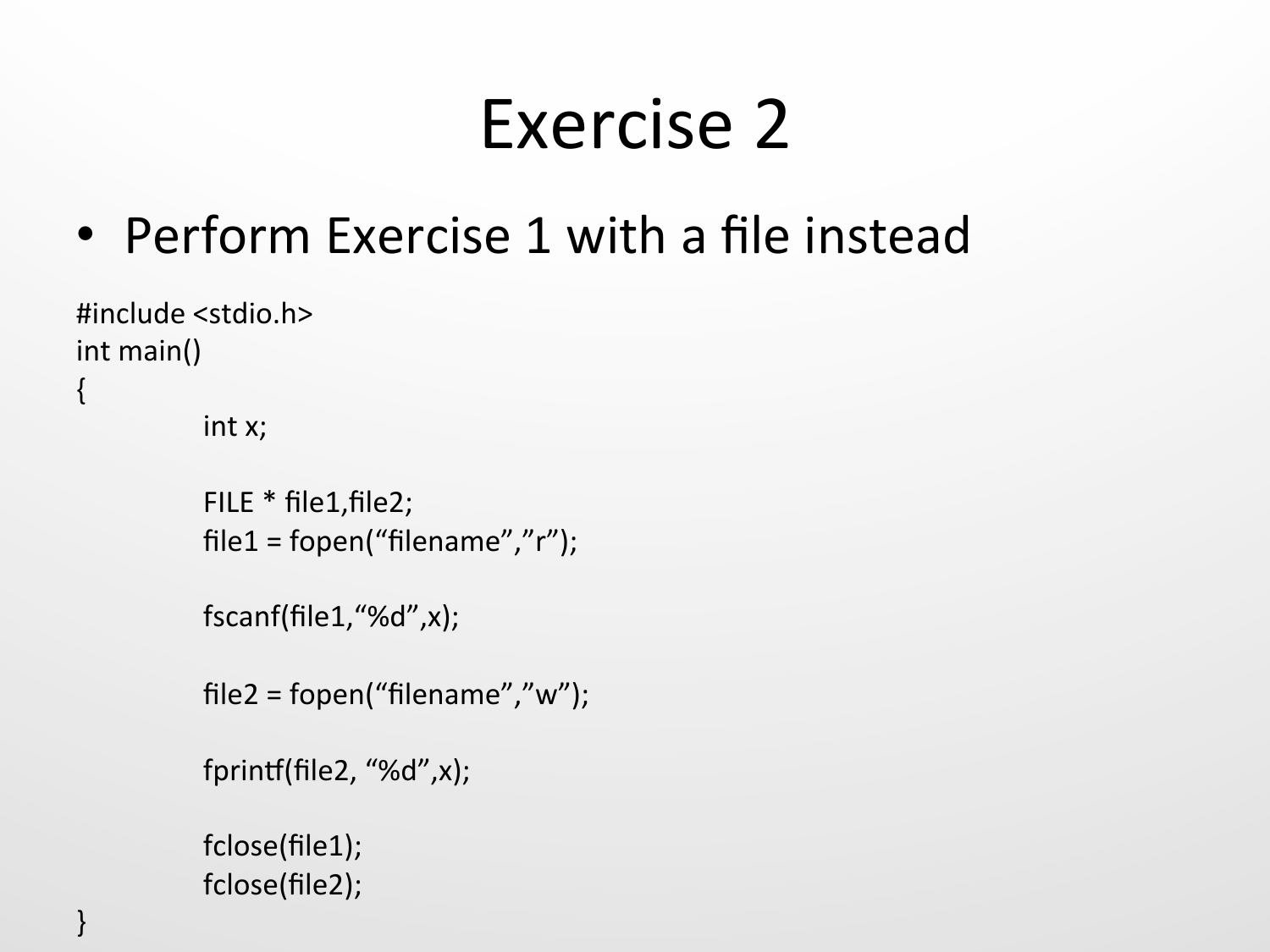#### Exercise - 3

• Write a function that will calculate the arithmetic mean of two input variables and print to the screen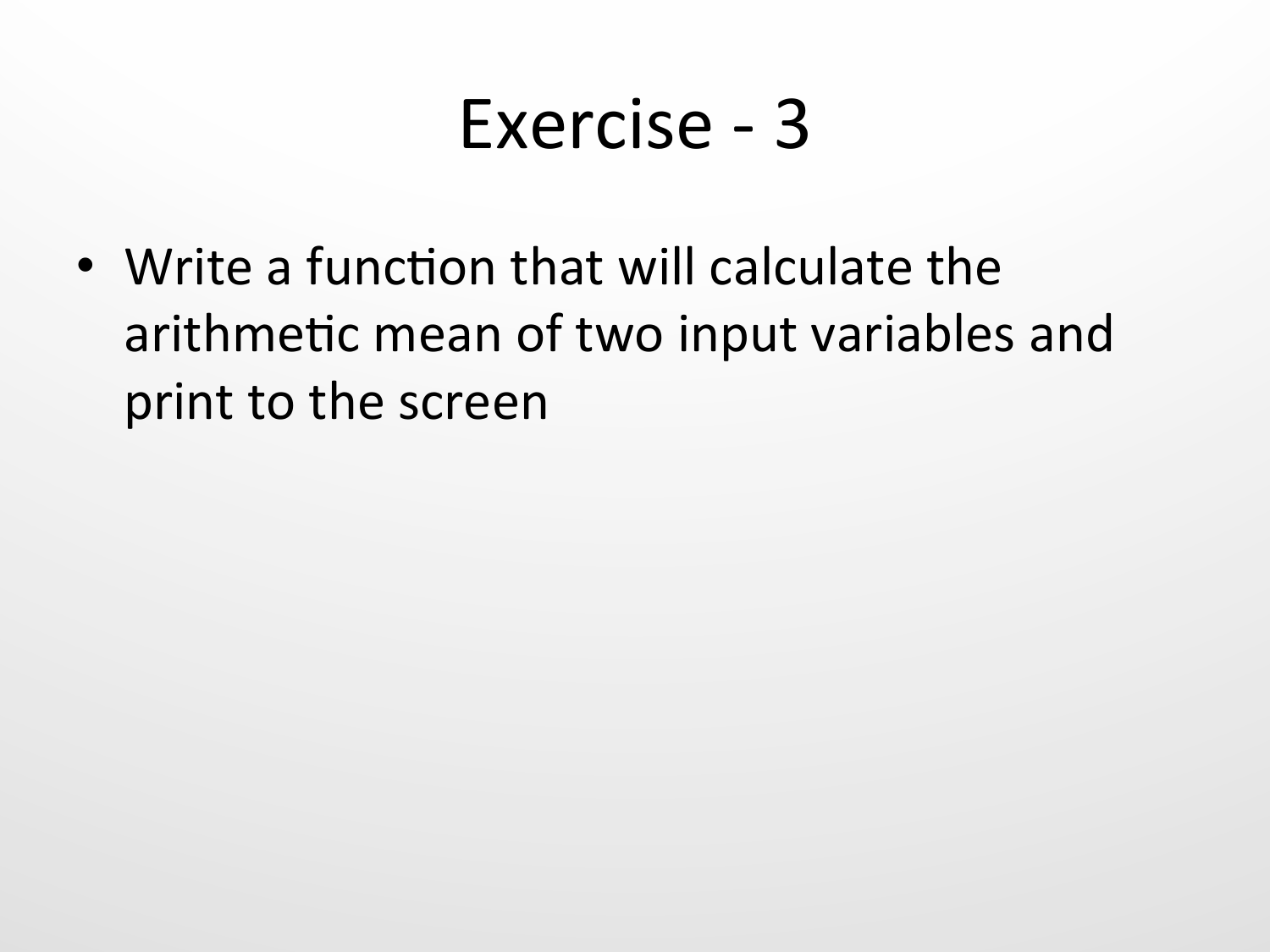#### Exercise - 3

```
double calcmean(double x, double y)
\{ return (x+y)/2;};	
int main()
{	
       double x,y,z;
       x=2; y=4;calcmean(x,y);
```

```
return(0);
```
}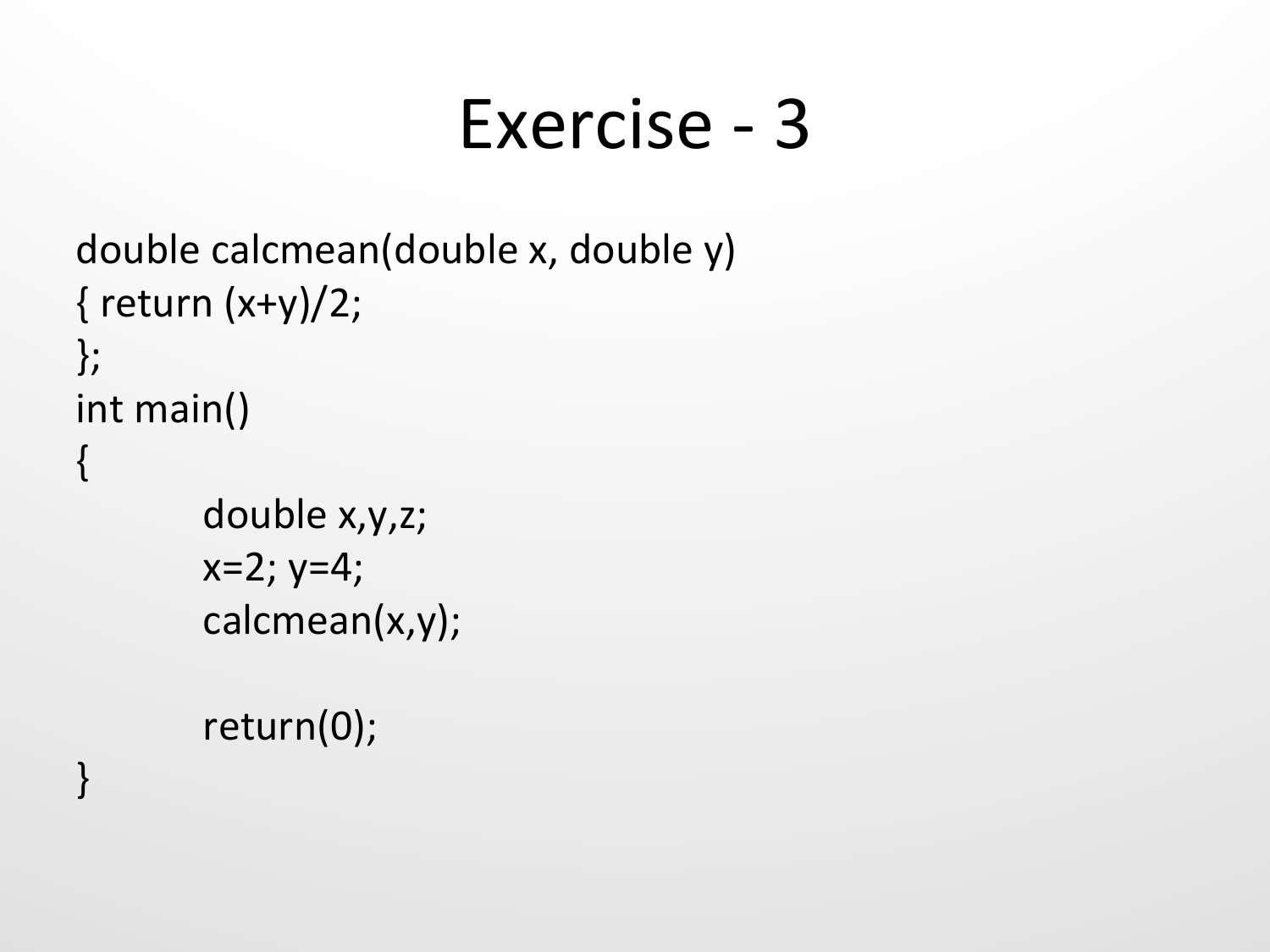#### Exercise 4

• Write 4 different functions and have each function call the proceeding function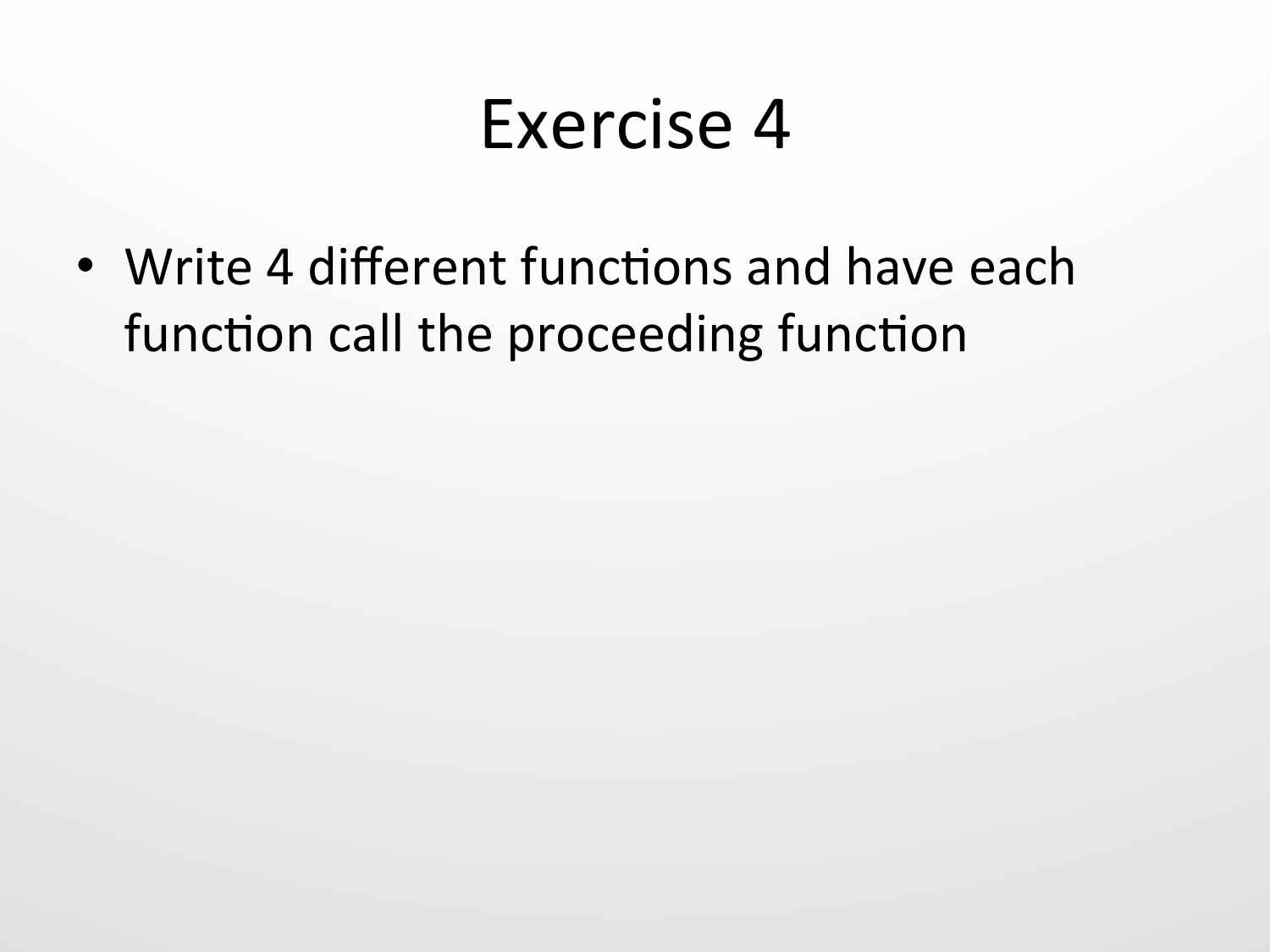#### Exercise 4

```
#include	<stdio.h>	
int function1(int x){	
              return function2(x) + 1;
};	
int function2(int x){	
              return function3(x) + 1;
};	
int function3( int x)
{	
              return function4(x) + 1;
};	
int function4(int x){	
              return 21;
};	
int main()
{	
              printf( "%d", function1(2) );
              return 0;
}
```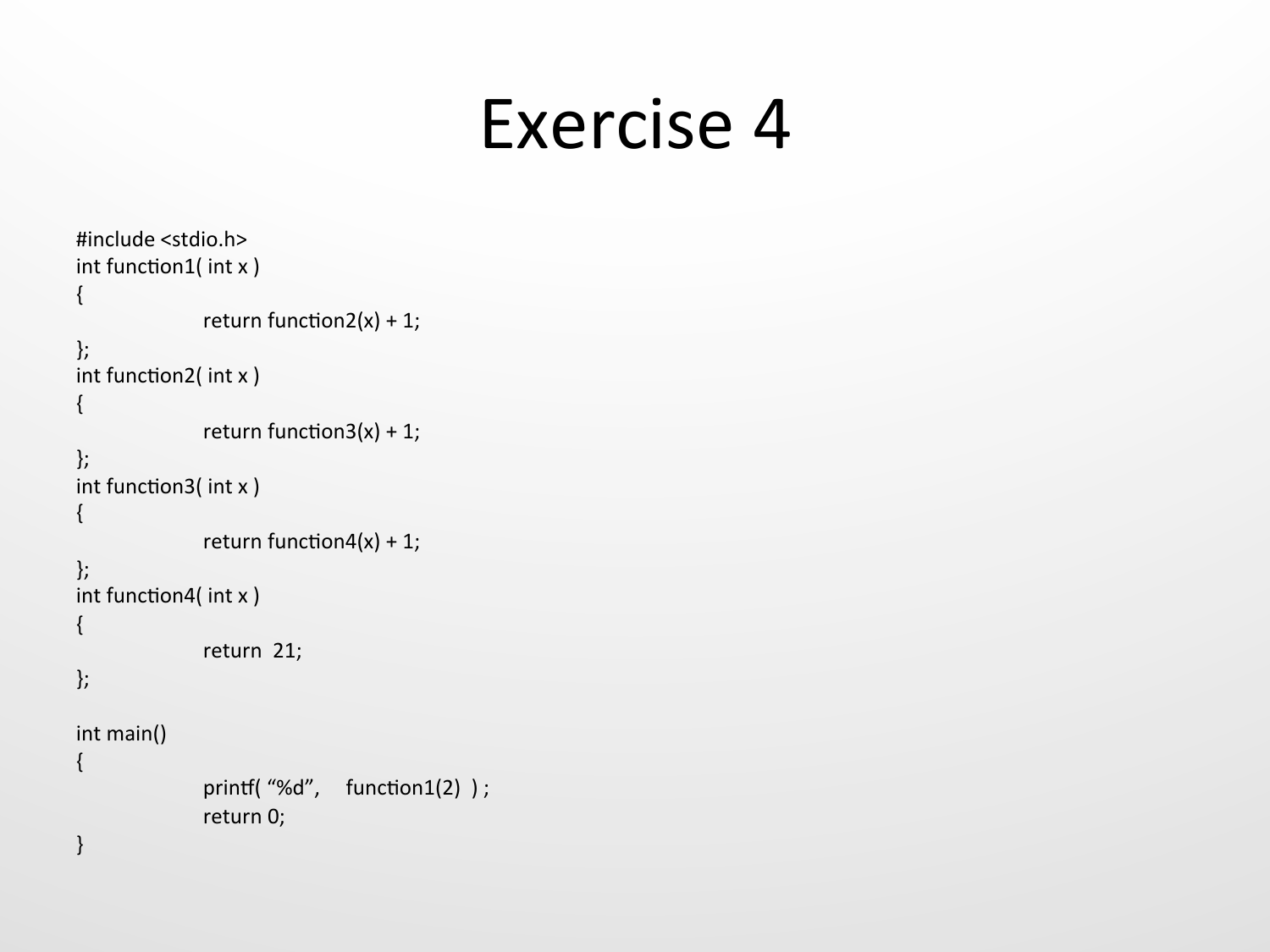#### C++

- C++ is structurally the same as C and meant as an improvement to  $C$  (hence the  $++$ )
- All functions used in C are also implemented in C  $++$
- Main difference is use of object oriented programming, the STL and template programming.
- This will covering the basics of the STL and high level overview of Object Oriented programming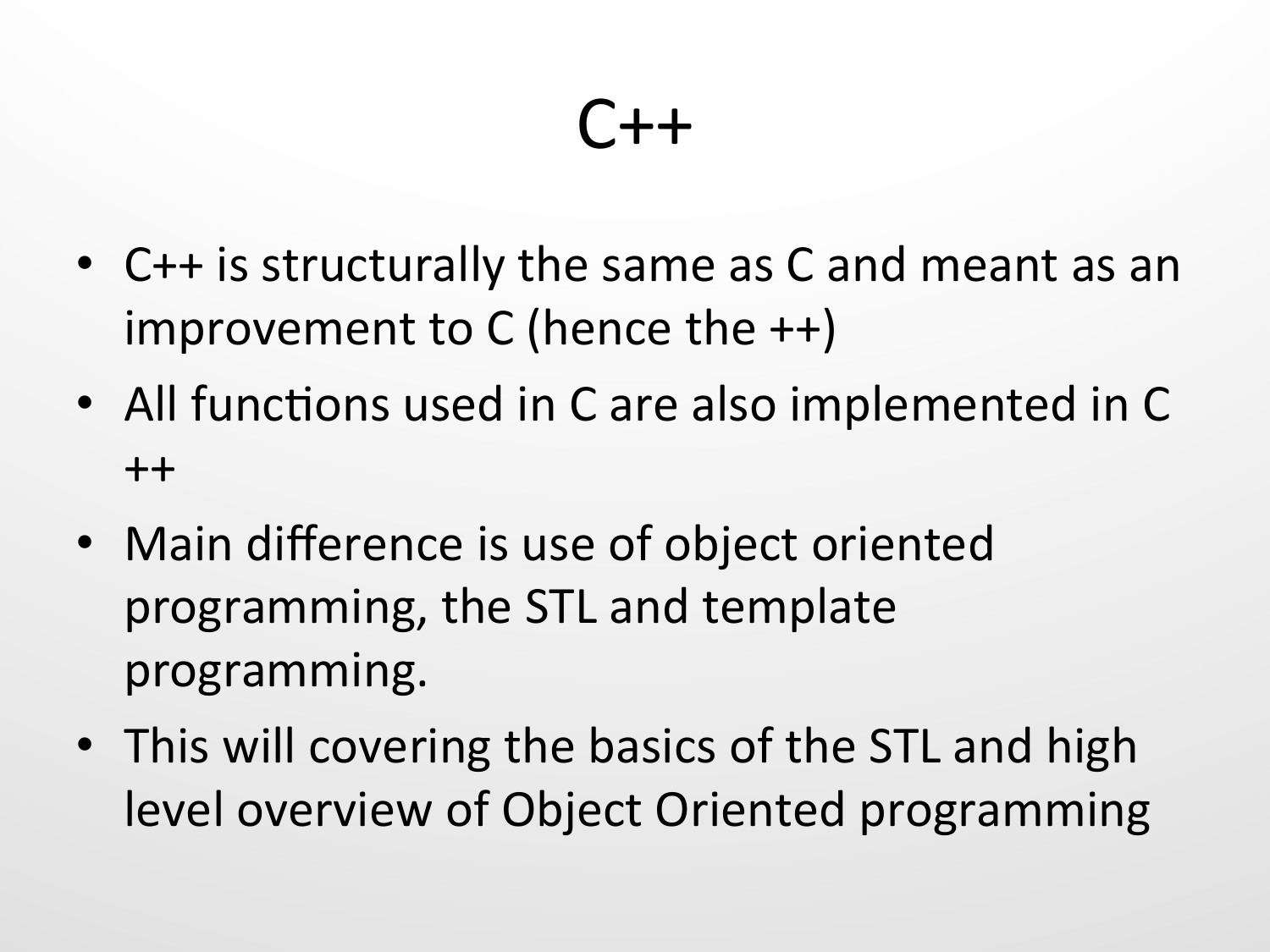## STD Namespace

- Namespaces allow classes, objects and functions to be grouped under one name
- All C++ functions, classes and STL containers are grouped under the STD namespace
- In order to call them they must be prepended with std::
	- Ex. std::cout std::list
- For beginners adding *using namespace std;* to the beginning of the source code of the main function allows one to access this functionality without having to include std::
- It is preferred to use std:: to prevent other functions of the same name from being accidentally used by the compiler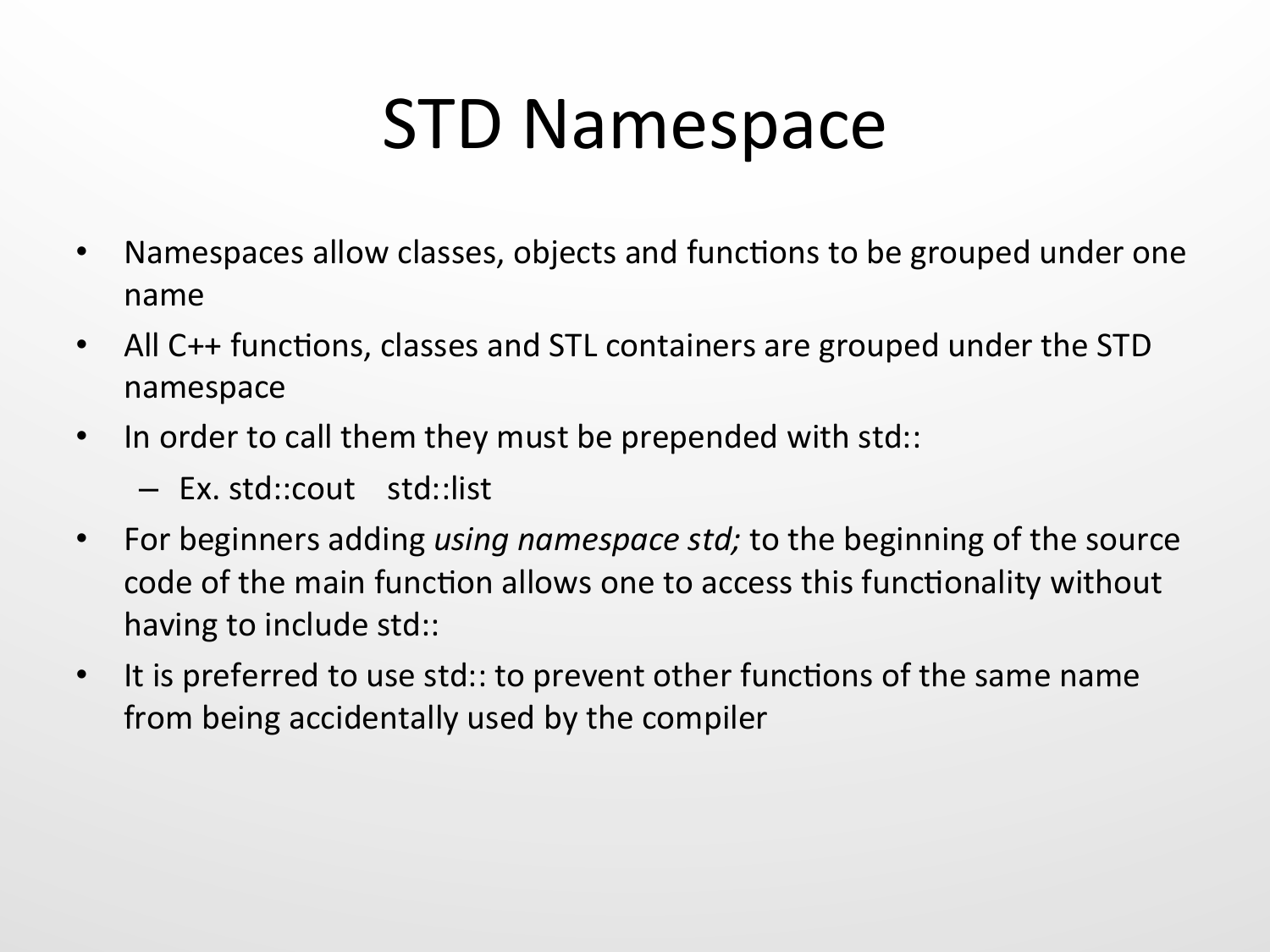# Input/Output

- Input and output is handled differently than C
- *#include <iostream>* brings in all the functionality for std  $I/O$  in  $c++$ 
	- $-$  Provides cout & cin amongst others
- File I/O depends on *<fstream>*
- Insertion operators "<<" and ">>" are used to transfer the stream objects
- Examples
	- *std::cout << "Hello";*
	- *infile >> string1;*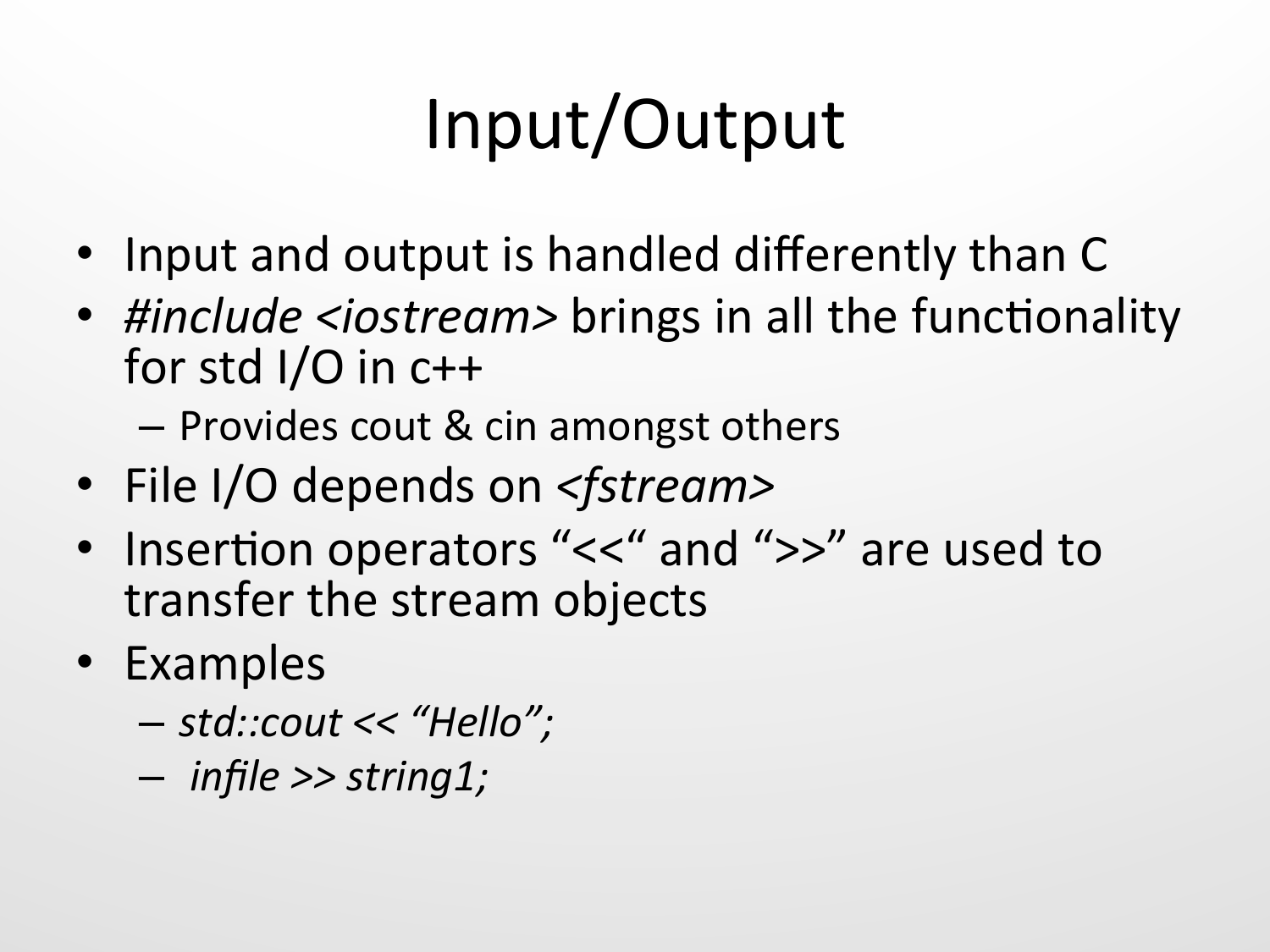## Hello World

#include <iostream> 

```
int main(int argc, char** argv)
{	
  std::cout << "Hey buddy" << std::endl;
                                                         Hey buddy
```
return 0;

} 

- $\cdot$  <iostream> includes functions cout and endl
- String "Hey buddy" is inserted to std::cout
- std::endl acts as a carriage return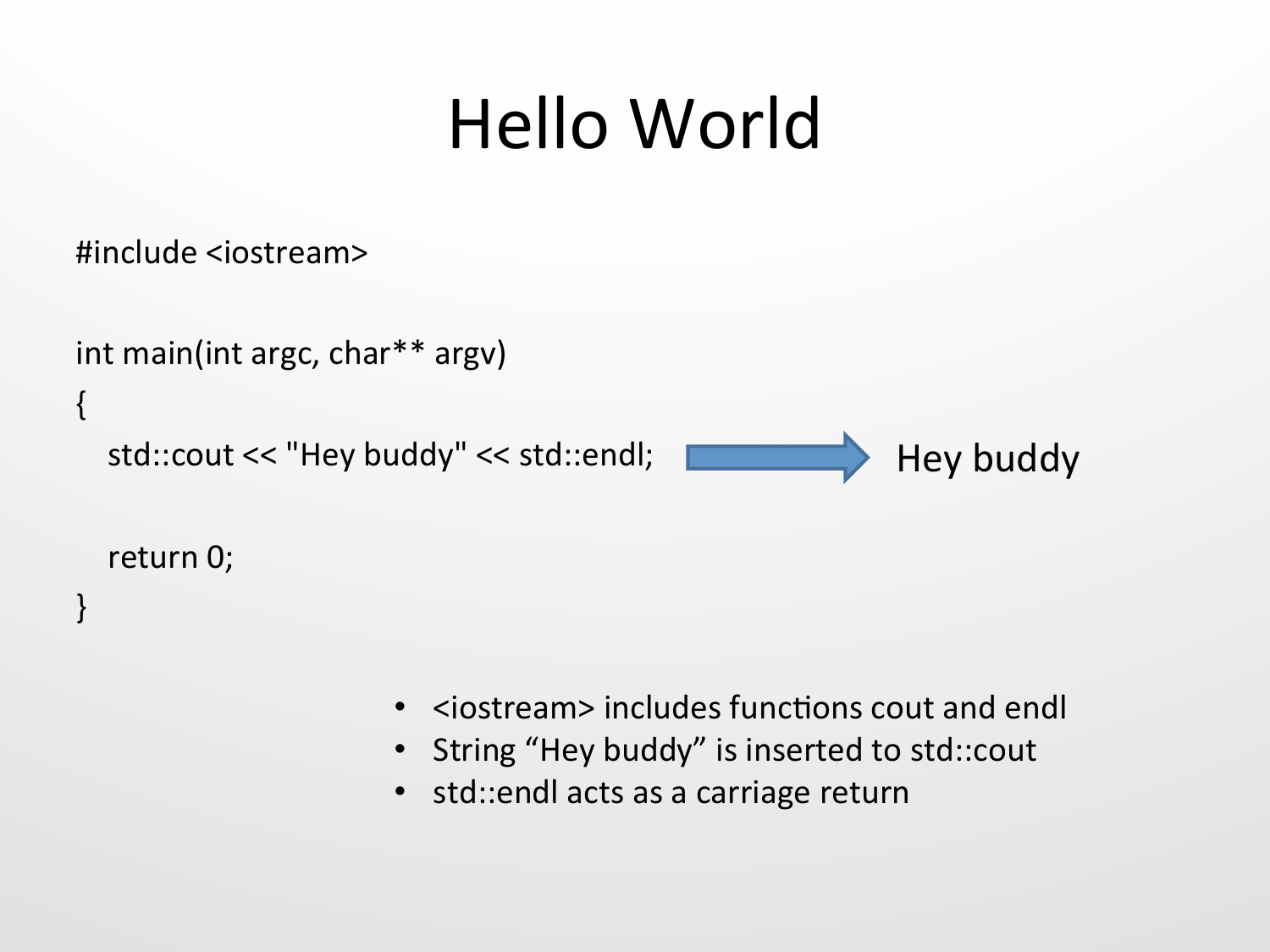```
#include	<iostream>	
#include	<fstream>	
#include	<string>
```
# File I/O

```
int main(int argc, char** argv)
```

```
std::string readtxt;
				std::ifstream infile("input.txt");
```
infile >> readtxt;

 infile.close(); 

{ 

std::cout << "The first item of the file reads " << readtxt << std::endl;

```
std::ofstream outfile("output.txt");
```
outfile << readtxt;

```
outfile.close();
return 0;
```
}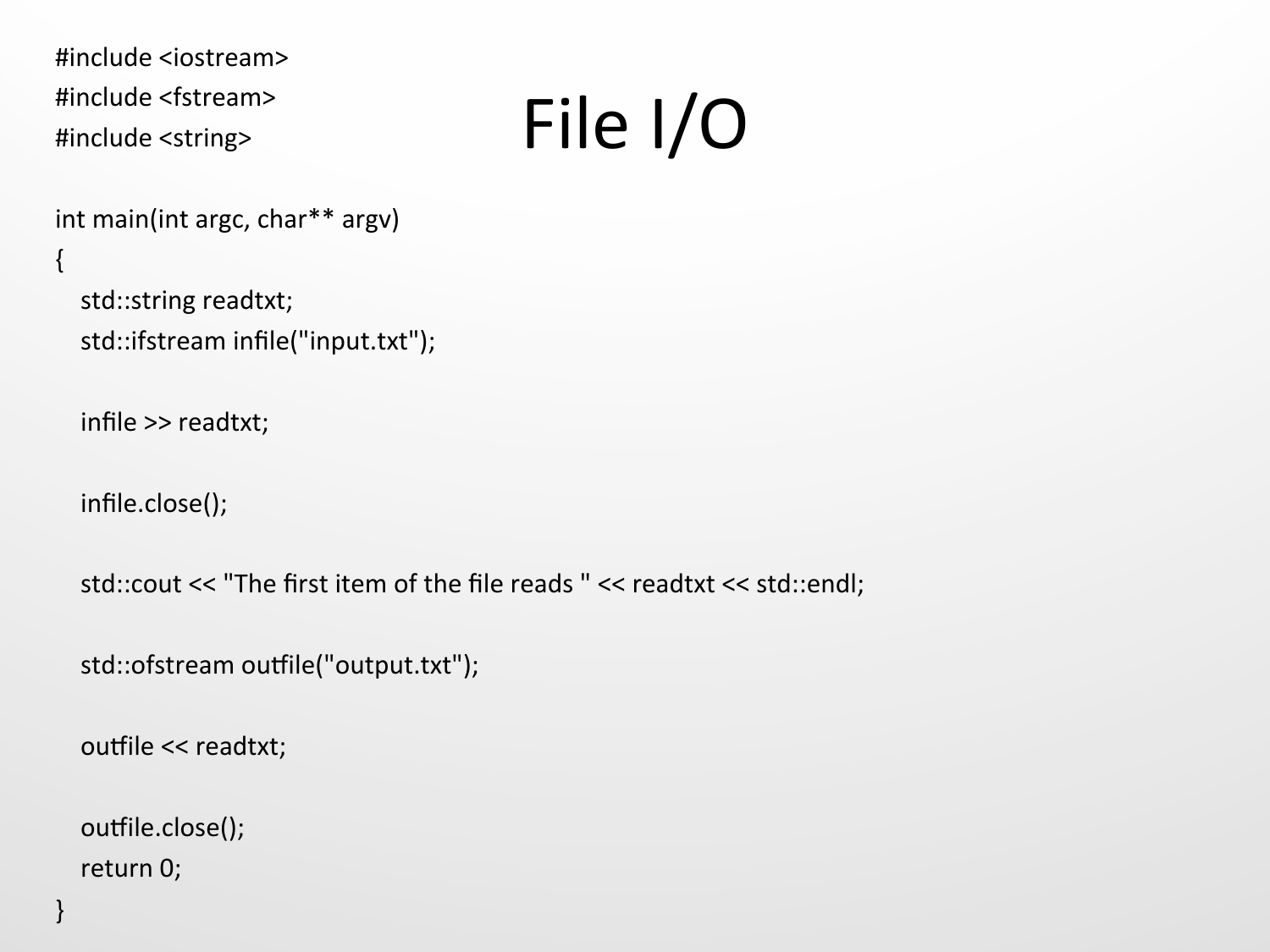#### Exercise - 1

• Using std::cout and std::cin read in data from the terminal and print it back to the screen

- 1. Add in proper header files
- 2. Create input string
- 3. Read in data
- 4. Print out data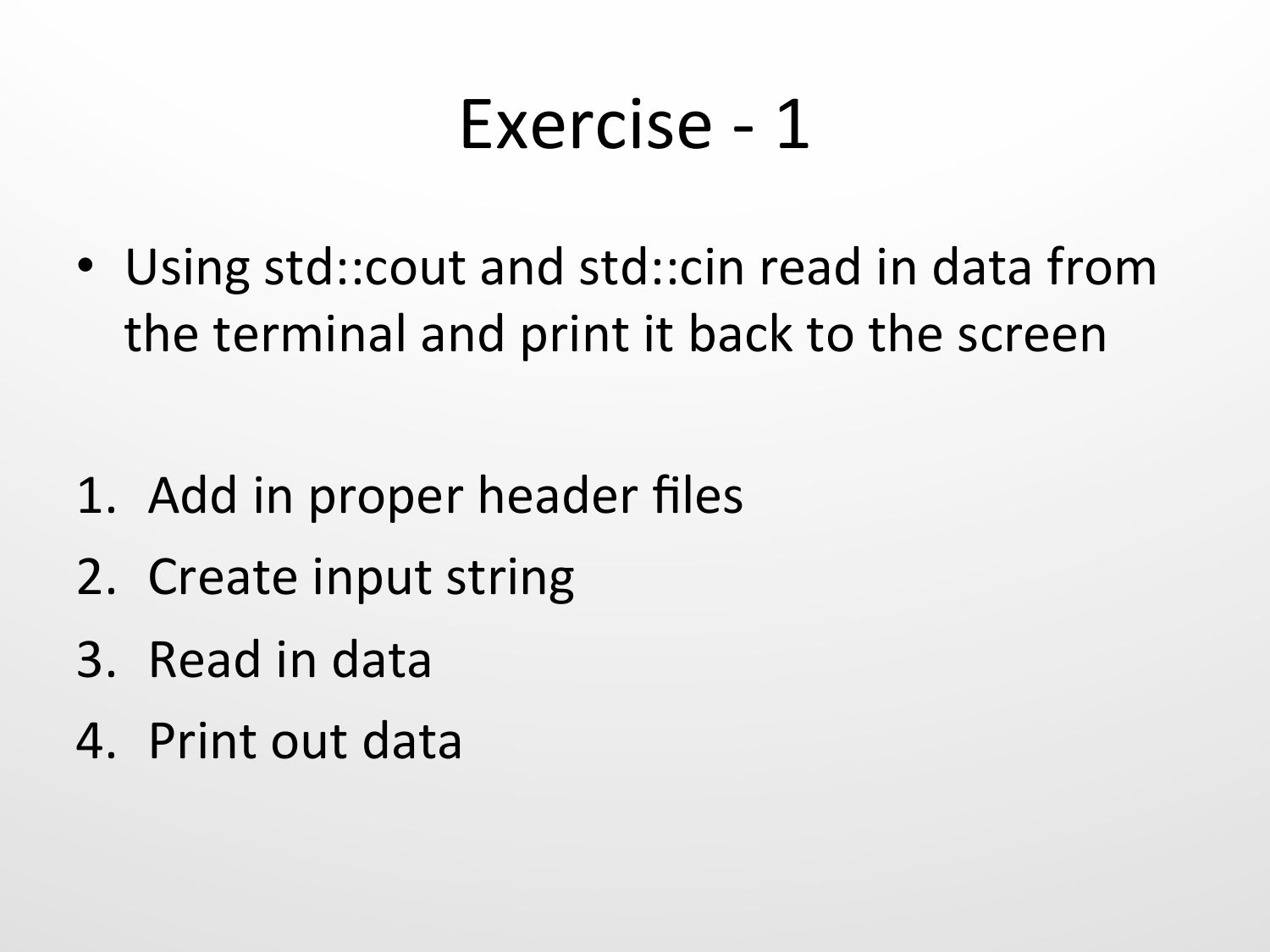#### Exercise - 1

```
#include	<iostream>	
#include <string>
int main()
{
```
std::string inputstr; std:: cin >> inputstr;

std::cout << inputstr;

```
return 0;
```
}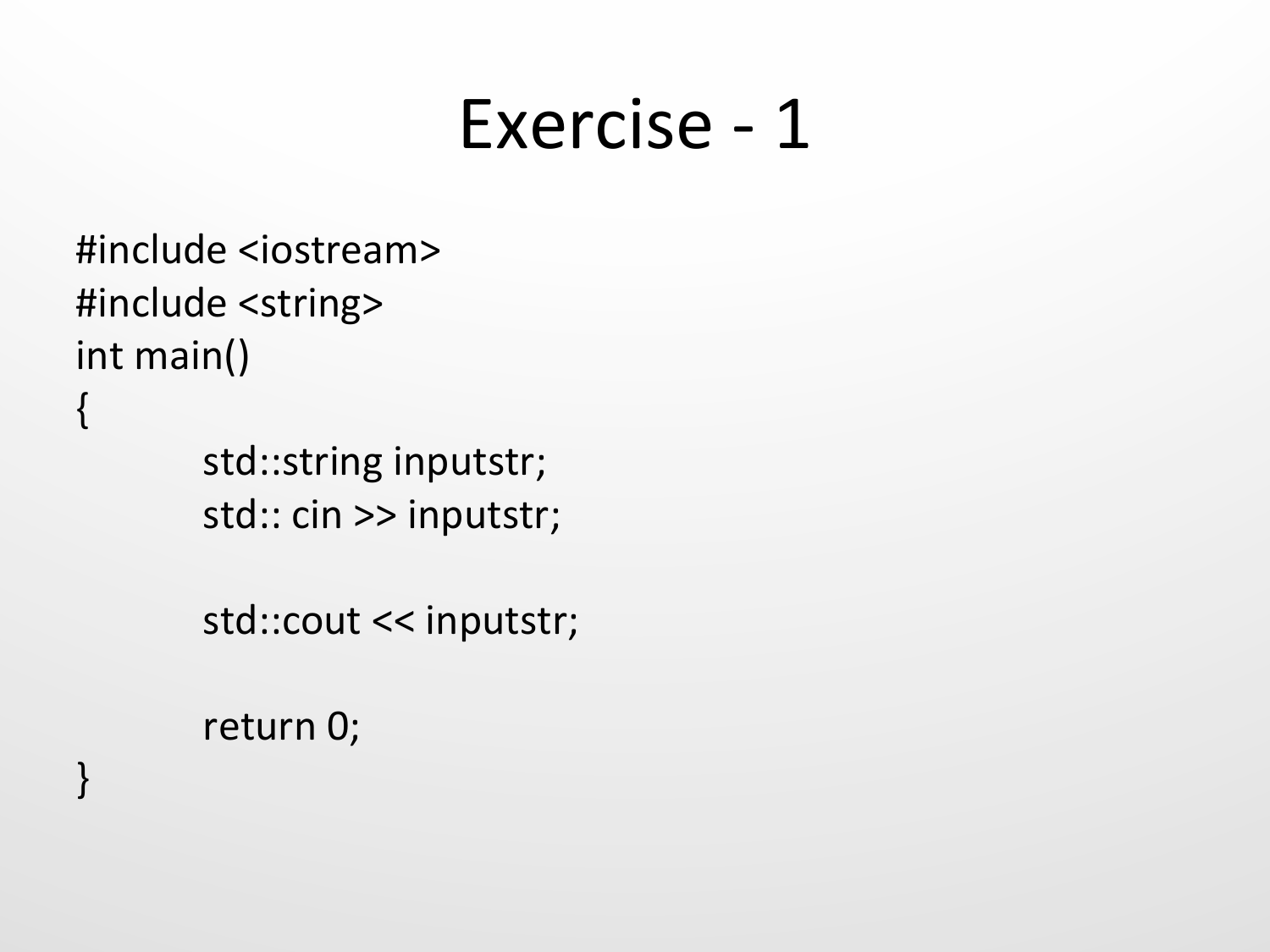#### Exercise 2

- Perform Exercise 1 with a file instead using fstream
- 1. Create ifstream object and open file
- 2. Read contents of file to a string
- 3. Close File
- 4. Create of stream object and open file
- 5. Print string to file
- 6. Close File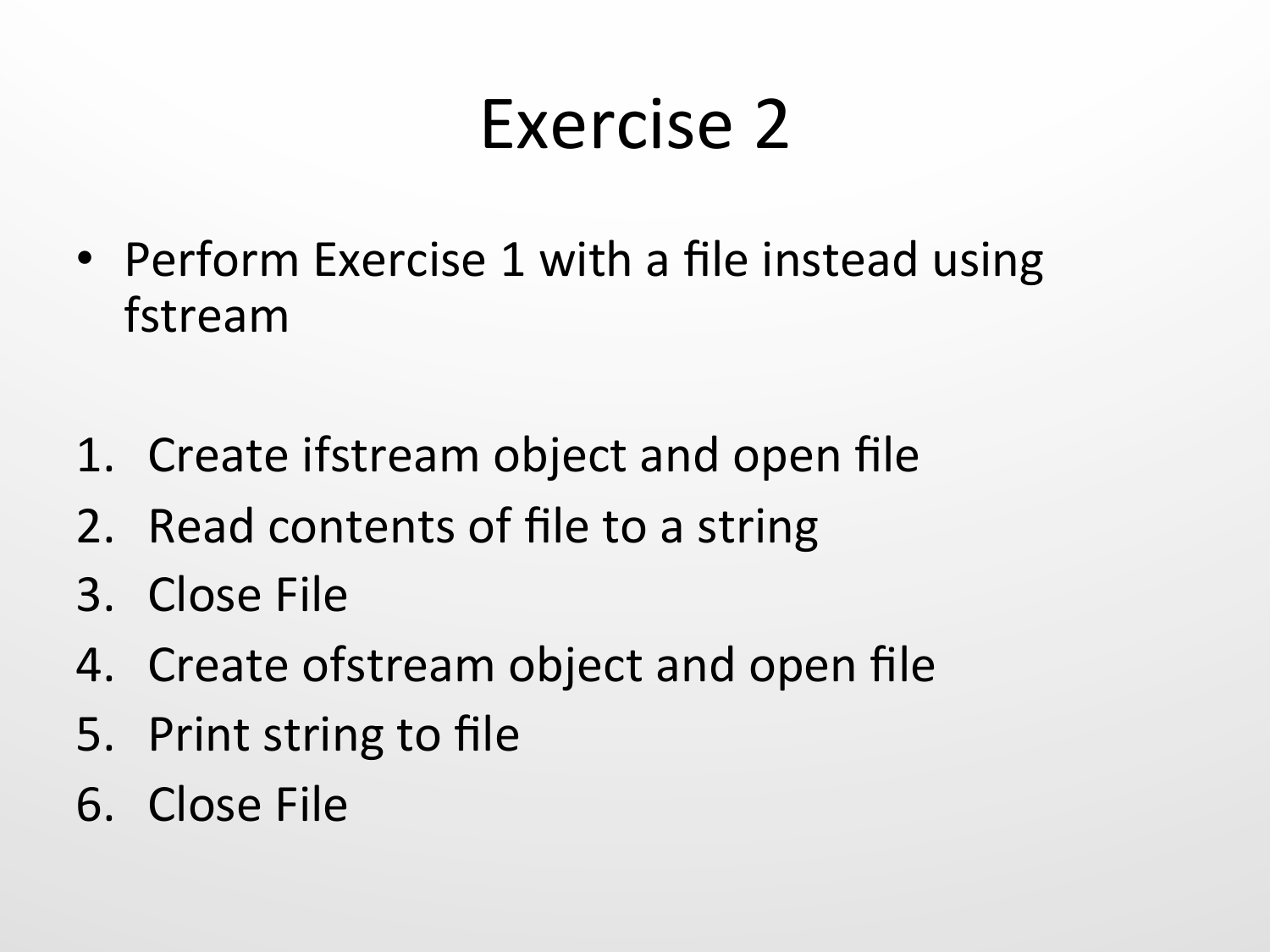#### Exercise 2

```
#include	<fstream>	
#include <string>
int main()
{
```
} 

```
std::ifstream infile("inputfile");
std::string instr;
infile >> instr;
infile.close();
```

```
std::ofstream outfile("outputfile");
outfile << instr;
outfile.close();
```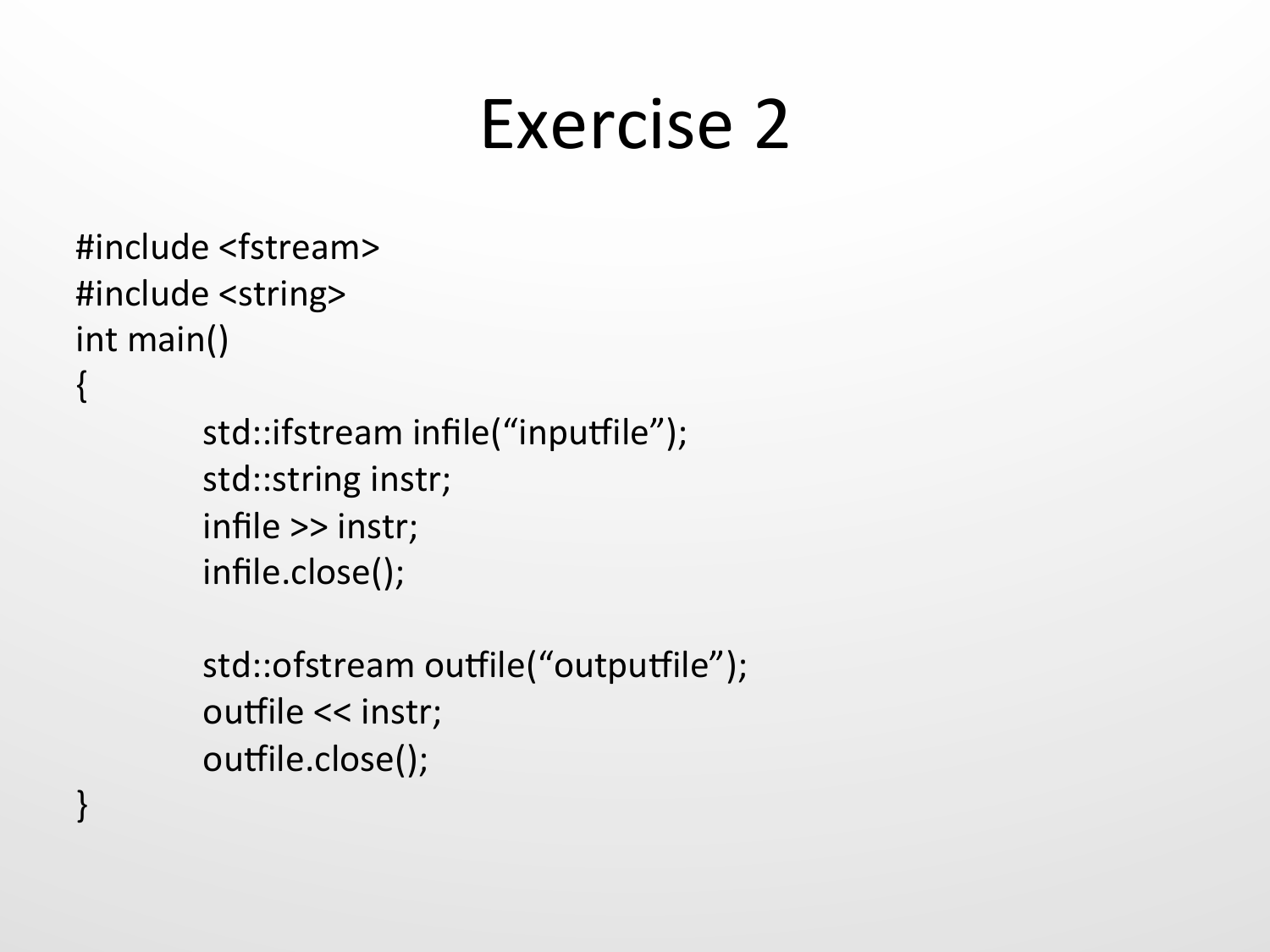# Follow Up

For further practice take a look at: projecteuler.net 

C and C++ programming tutorials

- cplusplus.com
- cprogramming.com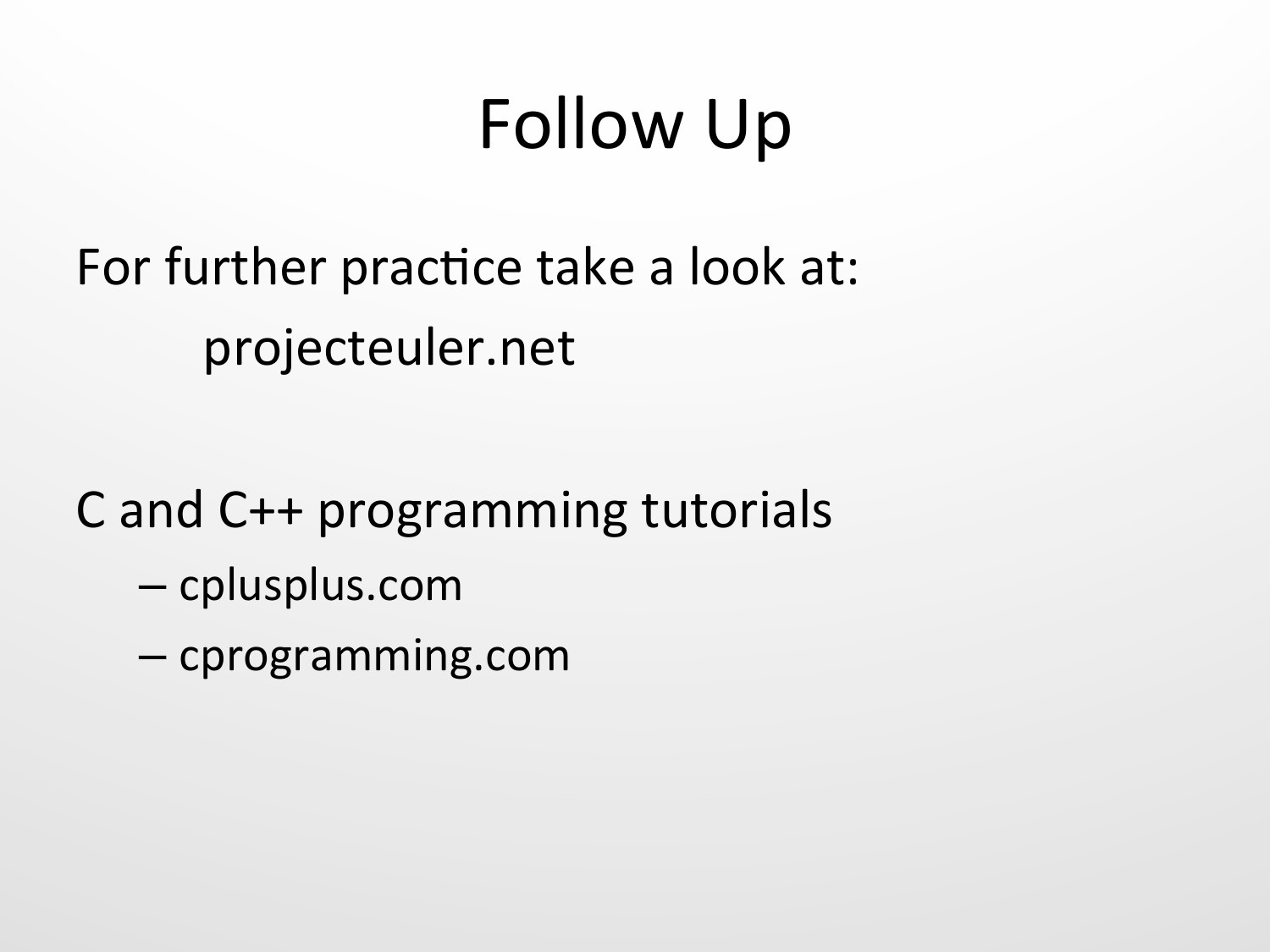## **GNU Make**

What is Make?

- $-$  Make is a utility that allows for automatic builds of executable programs and links external libraries
- $-$  Can rebuild things for you automatically: timestamp
- Its behavior is dependent on rules defined by the user
- Executing the make command begins by searching the current directory for a file name "Makefile" or "makefile" and reads that file.
- Different makefiles can be specified with a  $-$ f option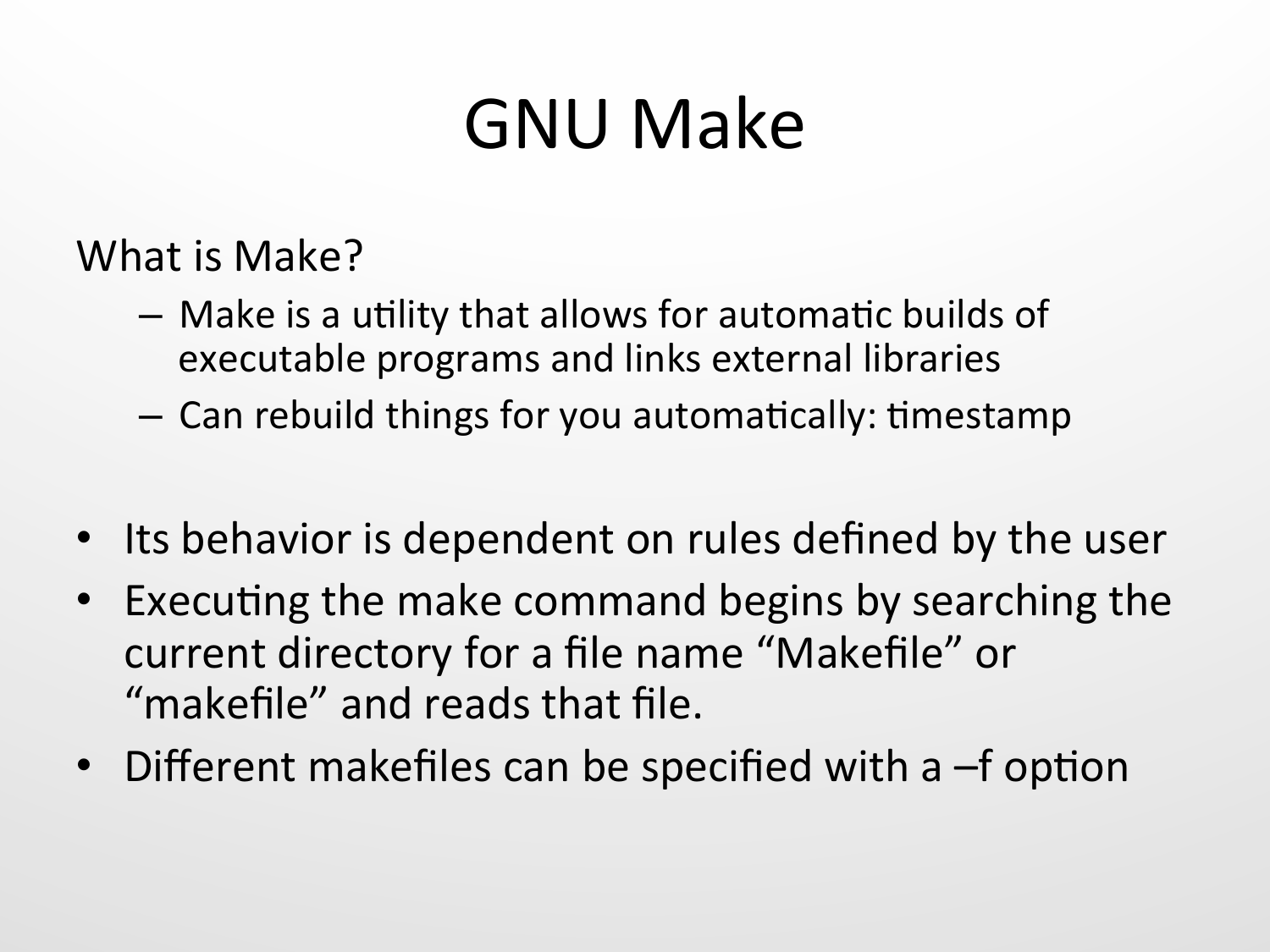## Make Rules

A simple makefile consists of "rules" with the following shape:

```
target ... : prerequisites ...
           													recipe	
													...	
													...
```
- Target usually a name of a file generated by the rule, or the name of an action to carry out
	- Can be executable or object name
- Prerequisites  $-$  a file or action that the target is dependent upon.
	- $-$  Can be another target
- Recipe  $-$  A series of commands to execute for completion of the target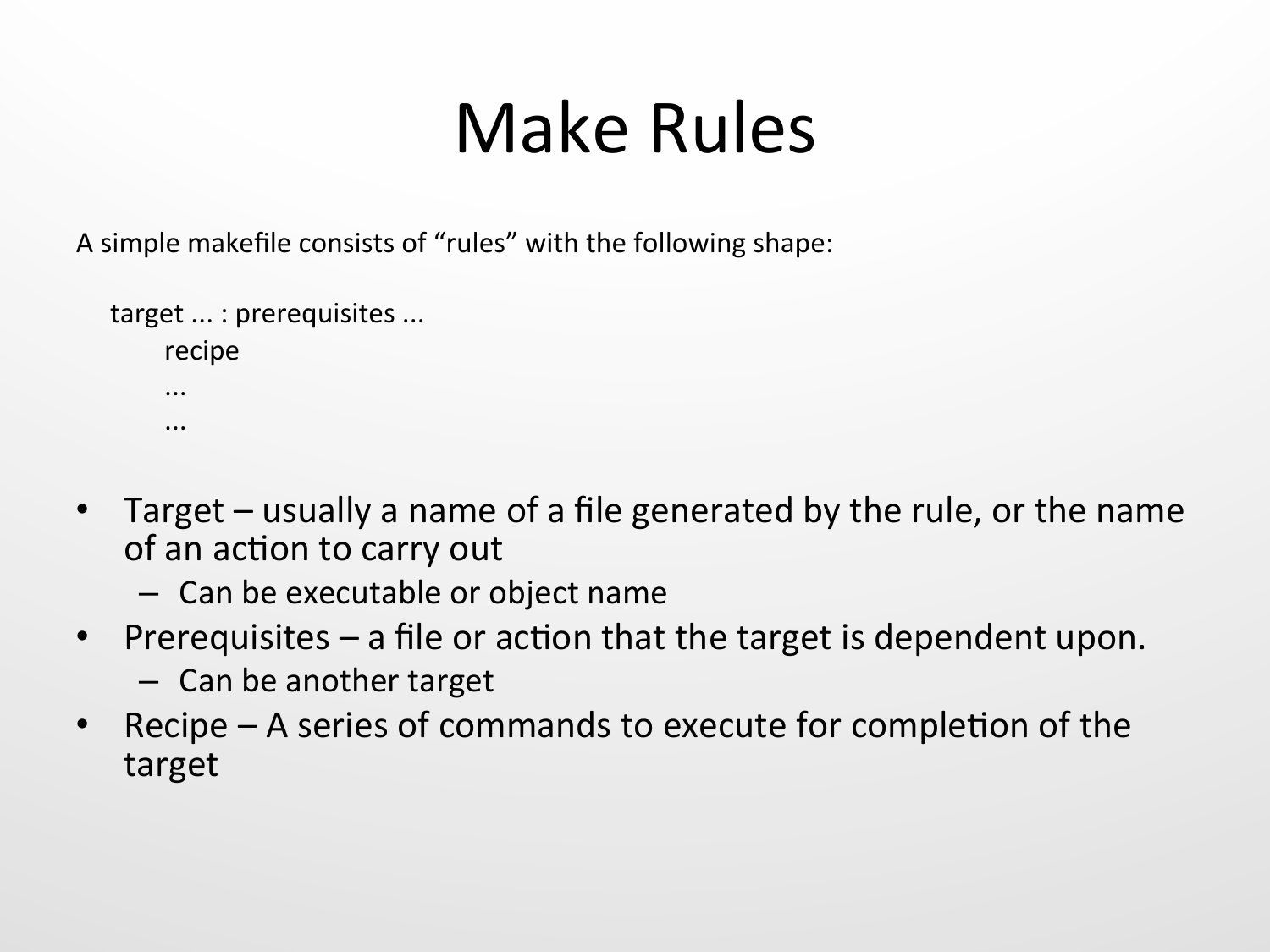# Variables

- Makefiles can also make use of variables
	- Variables can be a list of files
		- SOURCES = main.c function1. function2.c
	- Can be an executable command
		- $CC = g++$
	- $-$  Options to pass to a compiler
		- CFLAGS =  $-g$  –Wall O3
- Variables are referenced using a \$ sign
	- $-$  "\$(CC)  $-c$  \$(SOURCES)"
	- Equivalent to "g++ -c main.c function1.c function2.c"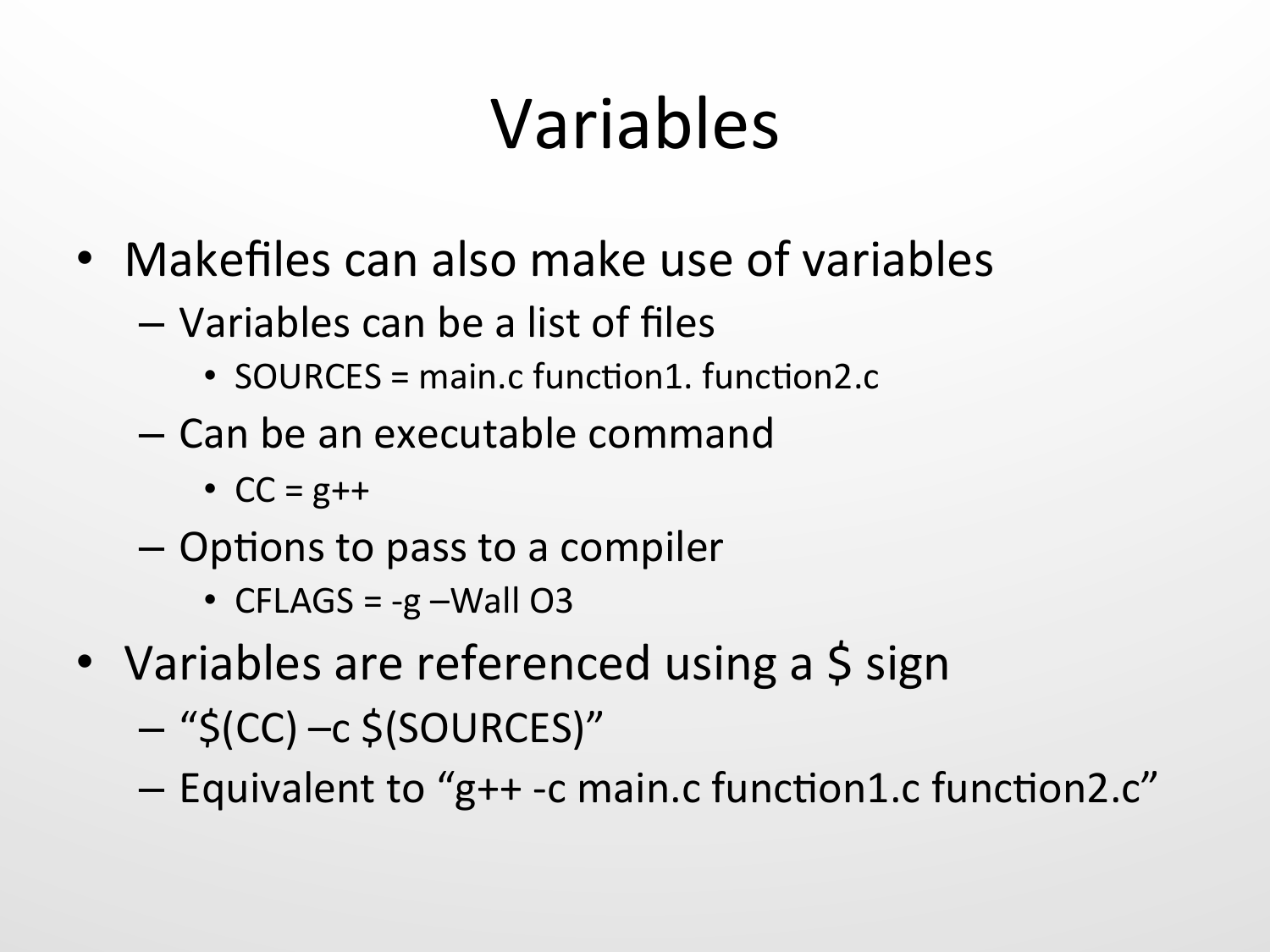# Executing a Makefile

- A makefile will execute the first target of a makefile
	- \$ make (*first target*)
- Other targets can be executed by specifying the specific target name
	- $-$  \$ make clean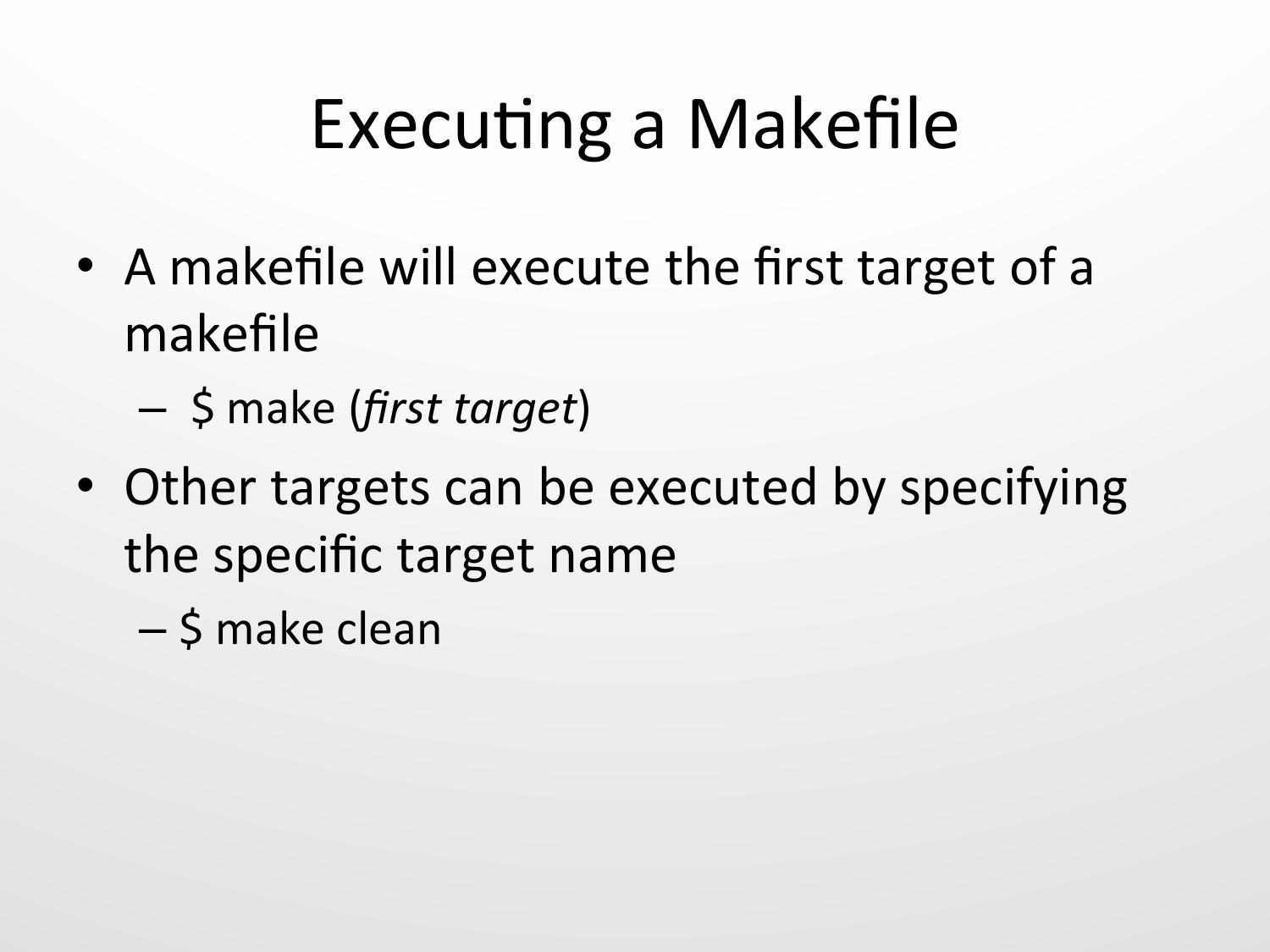#### Exercise 1

Compile Exercise 1 with a makefile: makefile

myexe: exercise1.o

gcc exercise1.o –o myexe

exercise1.o: exercise1.c gcc –c exercise1.c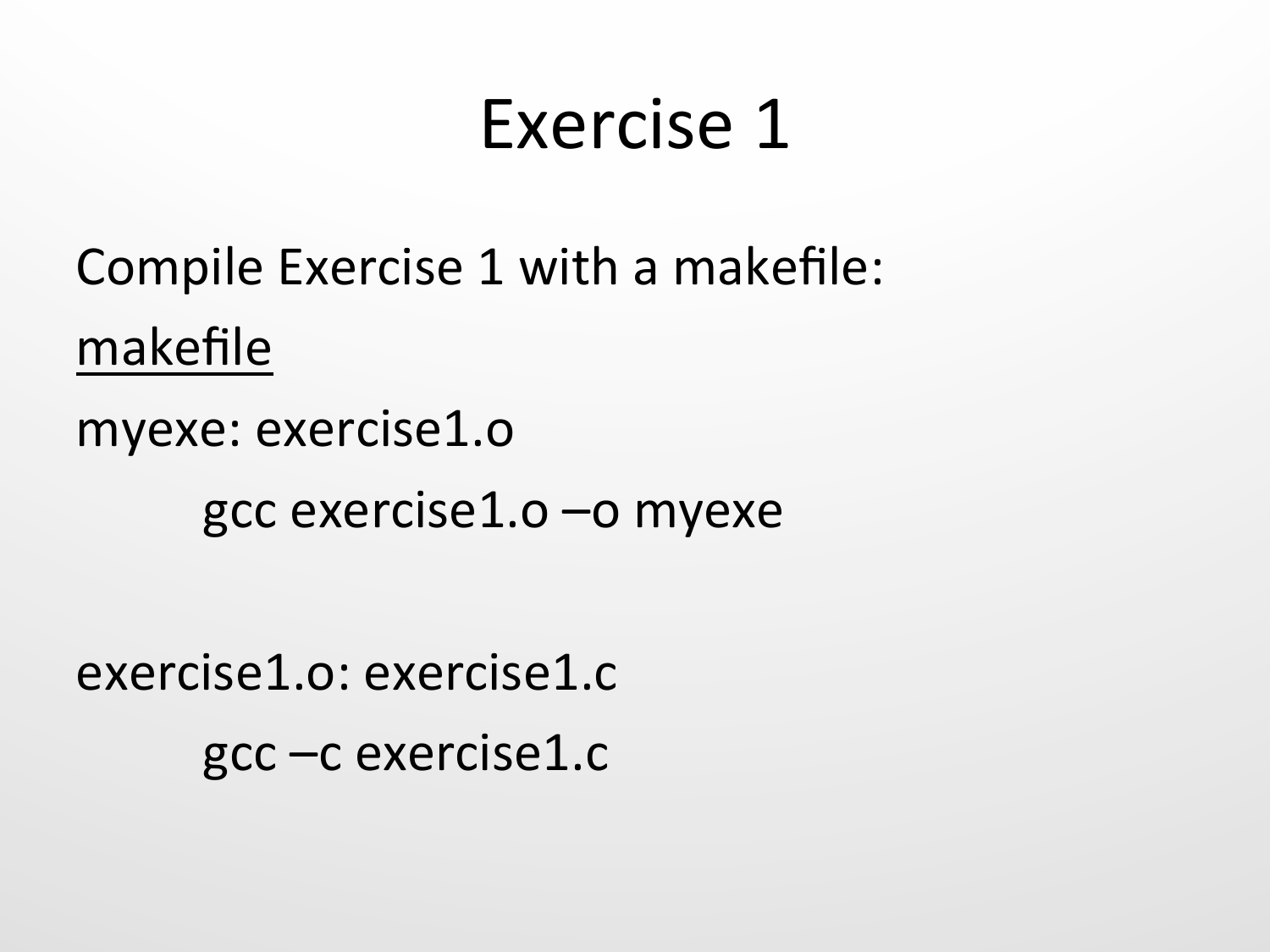## Clean Target

Try typing make again. What is the result?

If we want to recompile everything, we must remove all object files and the executable.

Clean Target:

clean: 

rm  $-$ rf  $*$ .o myexe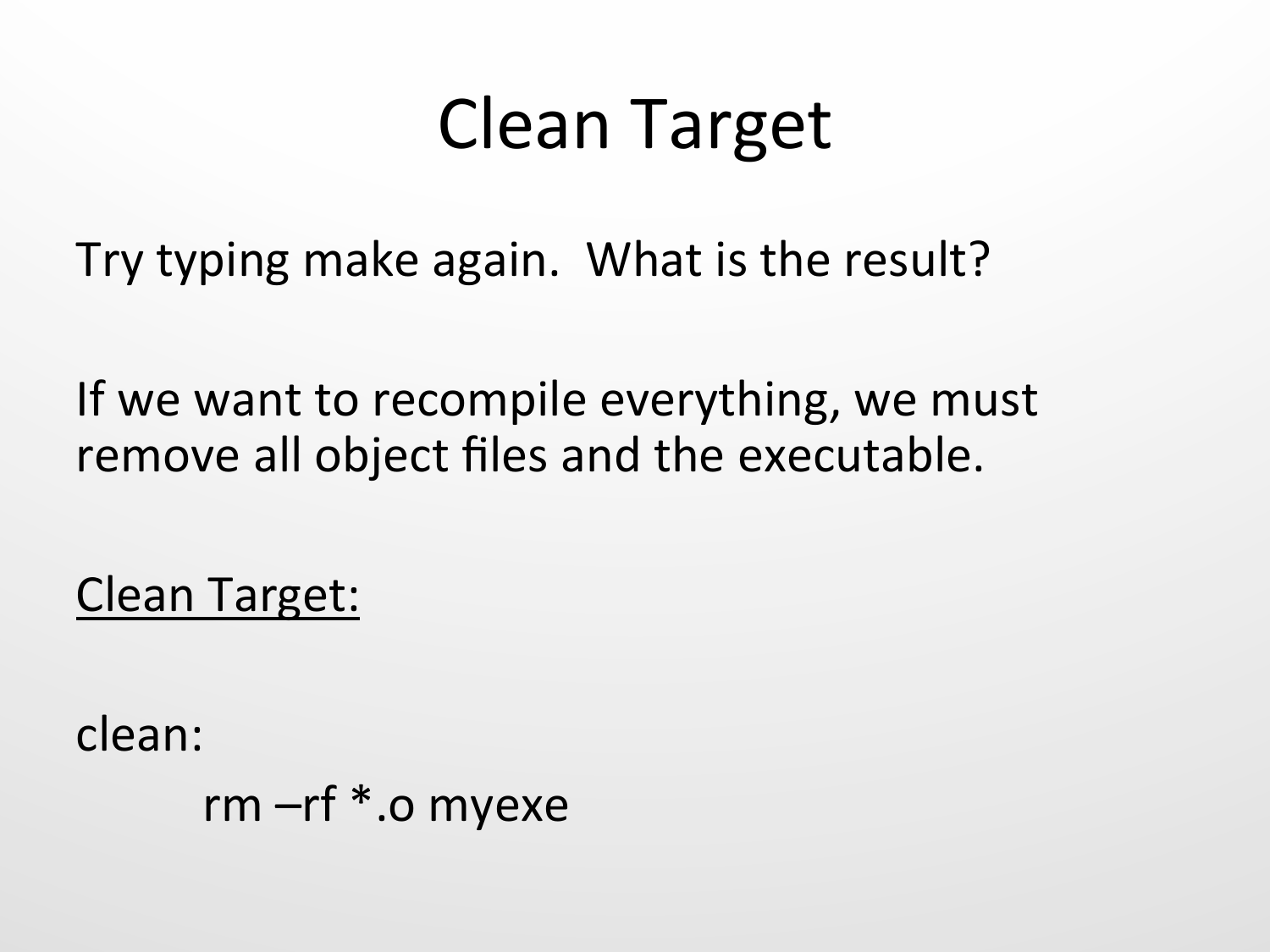# Improving Our Makefile

Wouldn't it be nice if we could easily change compilers? Lets use a variable. 

Add: "cc= gcc" to the beginning of the makefile Replace: "gcc" later on with  $\zeta$ (cc)

Makefile

cc=gcc

myexe: exercise1.o gcc exercise1.o –o myexe

exercise1.o: exercise1.c  $\zeta$ (cc) –c exercise1.c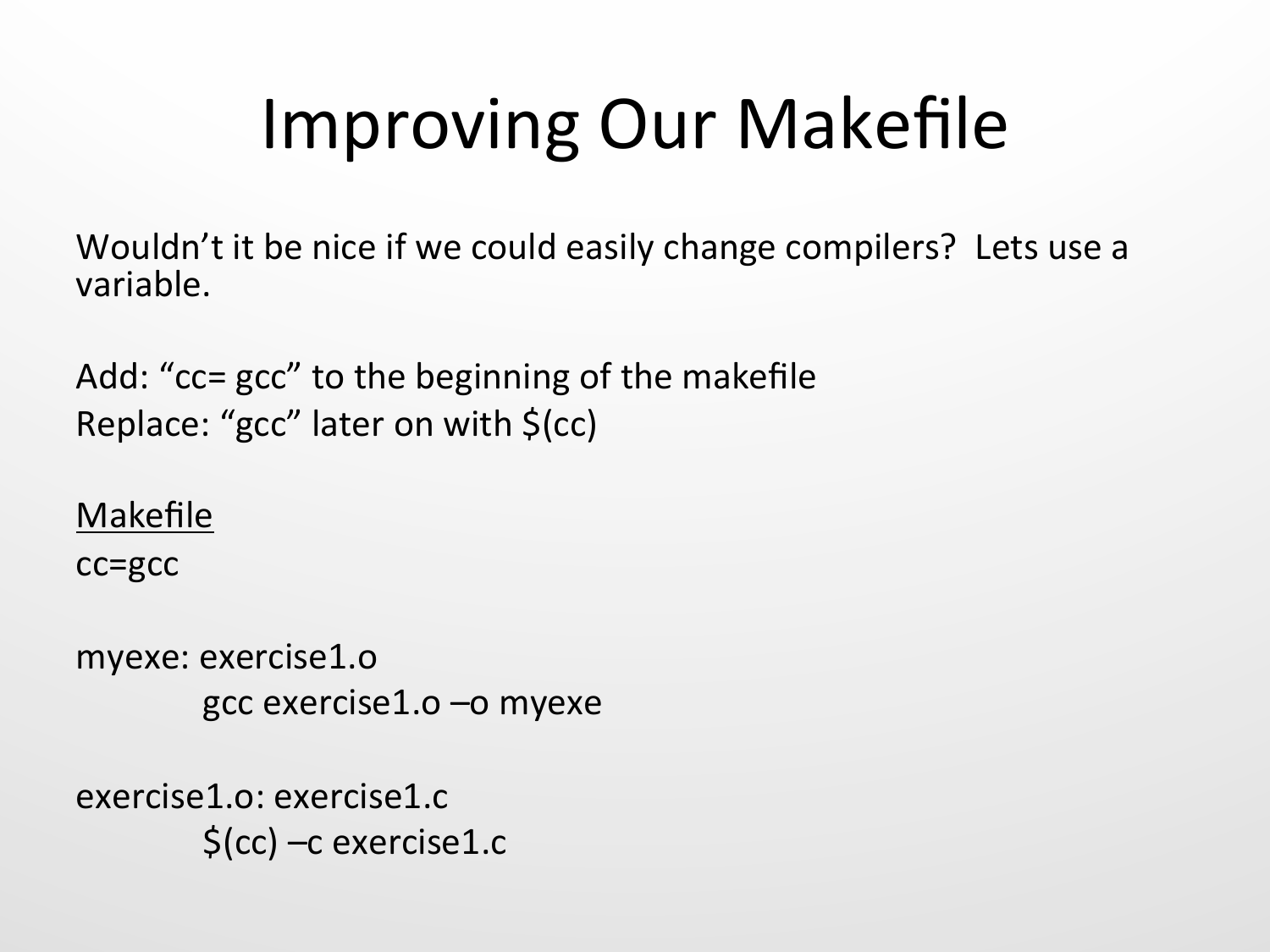# Adding FLAGS

- Adding a flags variable allows you to quickly change the compiler options.
- After the cc variable on the top add a new variable "CFLAGS =  $-$ Wall"
- Add "\$(CFLAGS)" to the compile line
	- $-$  "\$(cc)  $-c$  \$(CFLAGS) exercise1.c"

Makefile cc=gcc CFLAGS= - Wall

myexe: exercise1.o  $\zeta$ (cc) exercise1.o –o myexe

exercise1.o: exercise1.c  $\zeta$ (cc) –c  $\zeta$ (CFLAGS) exercise1.c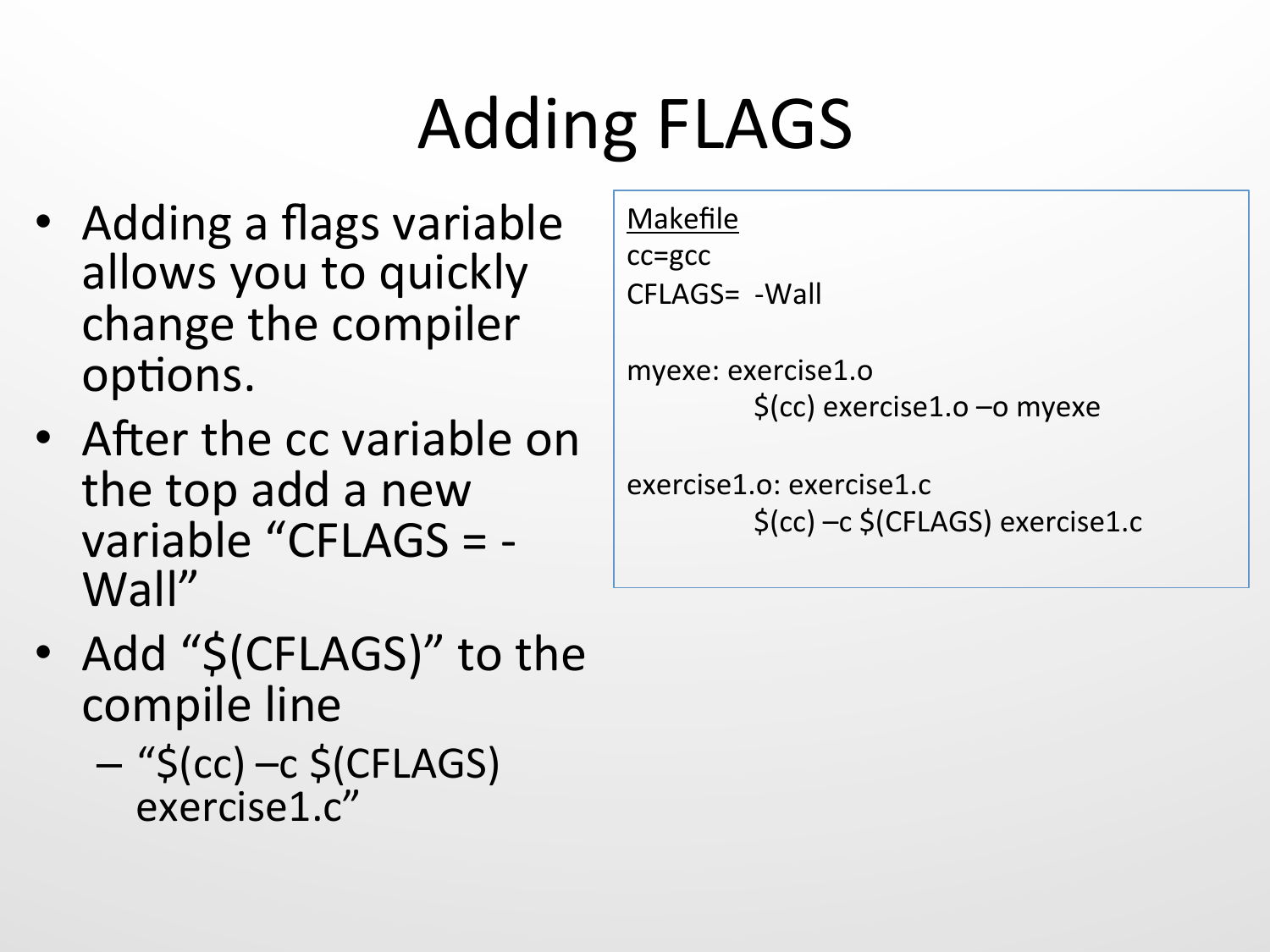## Source Code Management

- Use list of sources instead
	- "SOURCES=exercise1.c"
- Create a list of object files from the source list – "OBJECTS= \$(SOURCES:.cpp=.o)"
- Add target to convert source code into a target file
	- $-$  "%.o: %.c"
	- $-$  "\$(cc) –c \$(CFLAGS) \$<"
- "\$<" references all prerequisites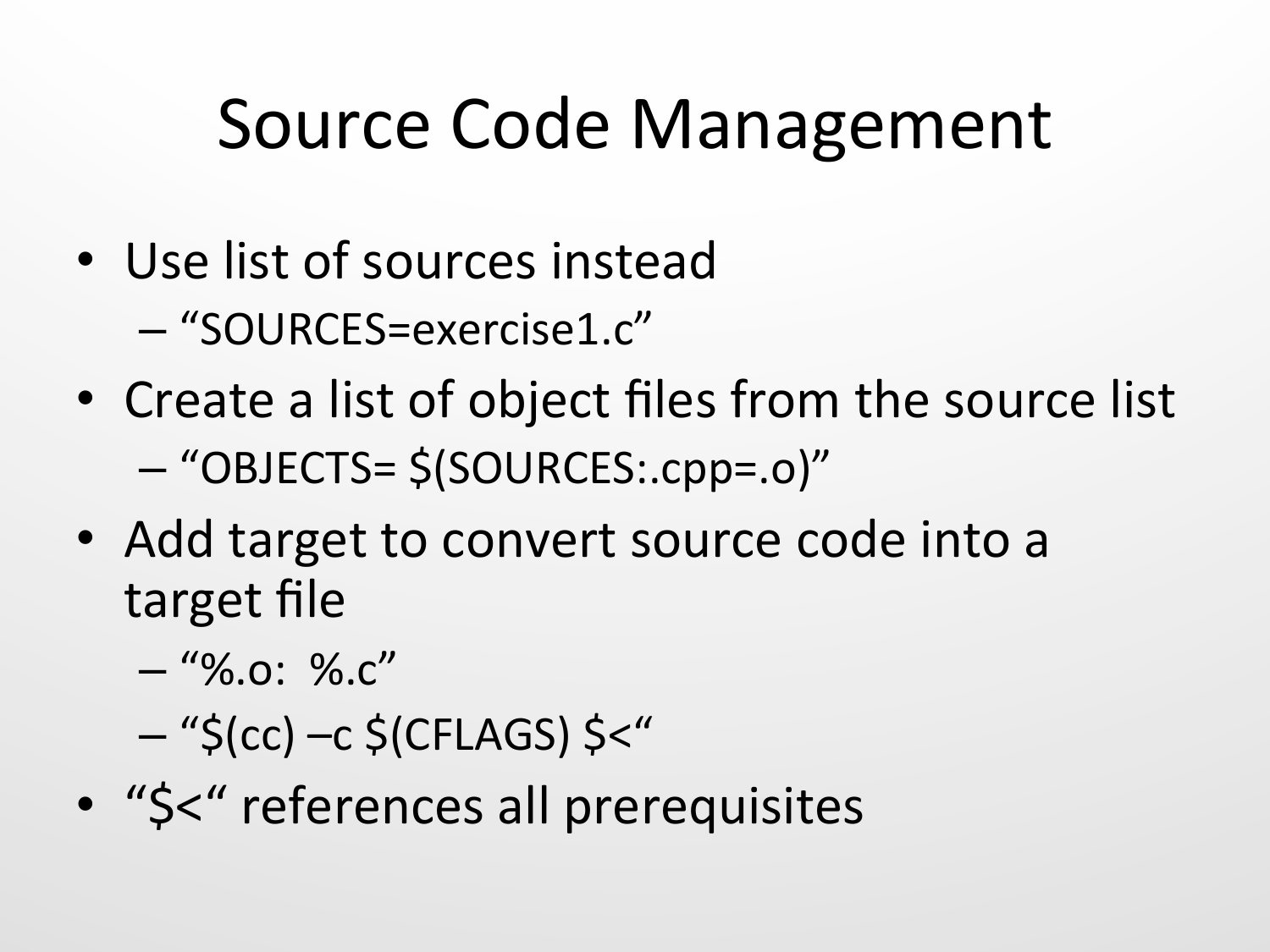#### New Makefile

cc=gcc CFLAGS=-Wall 

```
SOURCES=exercise1.c	
OBJECTS=$(SOURCES:.c=.o)
```
 $\%$ .o:  $\%$ .c  $\zeta(cc)$  –c  $\zeta(CFLAGS)$   $\zeta$ 

myexe: \$(OBJECTS) \$(cc) \$(OBJECTS) –o myexe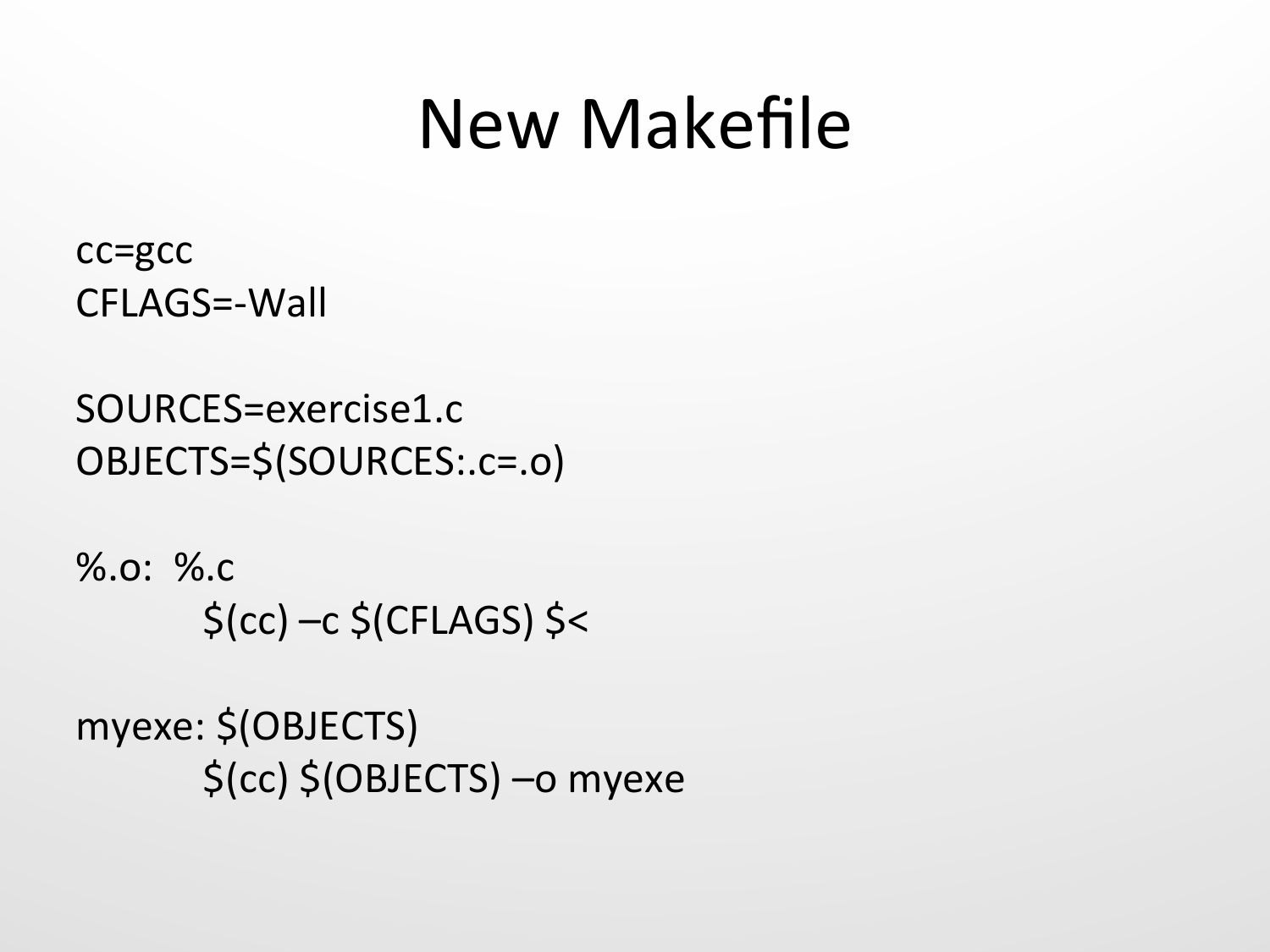#### Makefile Template

# Assign Compilers  $CC=g++$ cc=gcc ftn=gfortran # Executable Name EXECUTABLE= # List of Sources SOURCES= # Compiler Flags CFLAGS= FFLAGS= # Make Targets # all: \$(EXECUTABLE) 

\$(EXECUTABLE): \$(OBJECTS)  $\#$ \$(CC) \$(OBJECTS) -o \$@ #\$(cc) \$(OBJECTS) -o \$@ #\$(ftn) \$(OBJECTS) -o \$@

\$(OBJECTS): 

 $\sharp$ \$(CC) -c \$(CFLAGS) \$ (INCLUDE\_FLAGS) \$(SOURCES)  $#S(cc) -c$   $S(CFLAGS)$   $S$ (INCLUDE\_FLAGS) \$(SOURCES)  $# \xi$ (ftn) -c  $\xi$ (FFLAGS)  $\xi$ (INCLUDE\_FLAGS) \$(SOURCES) 

clean: 

rm -rf \$(OBJECTS) \$(EXECUTABLE)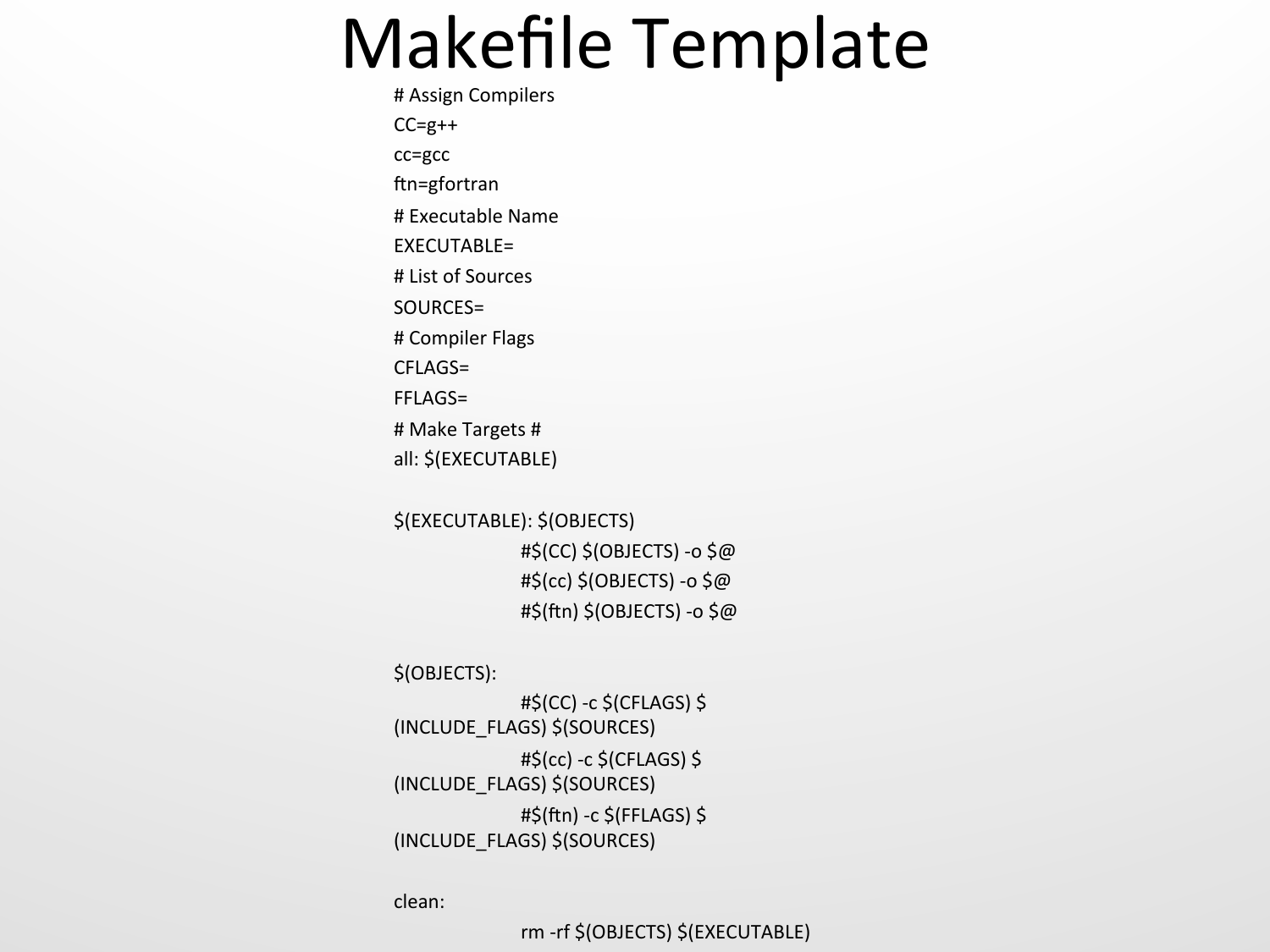## Further Reading for GNU Make

http://www.gnu.org/software/make/manual/ make.html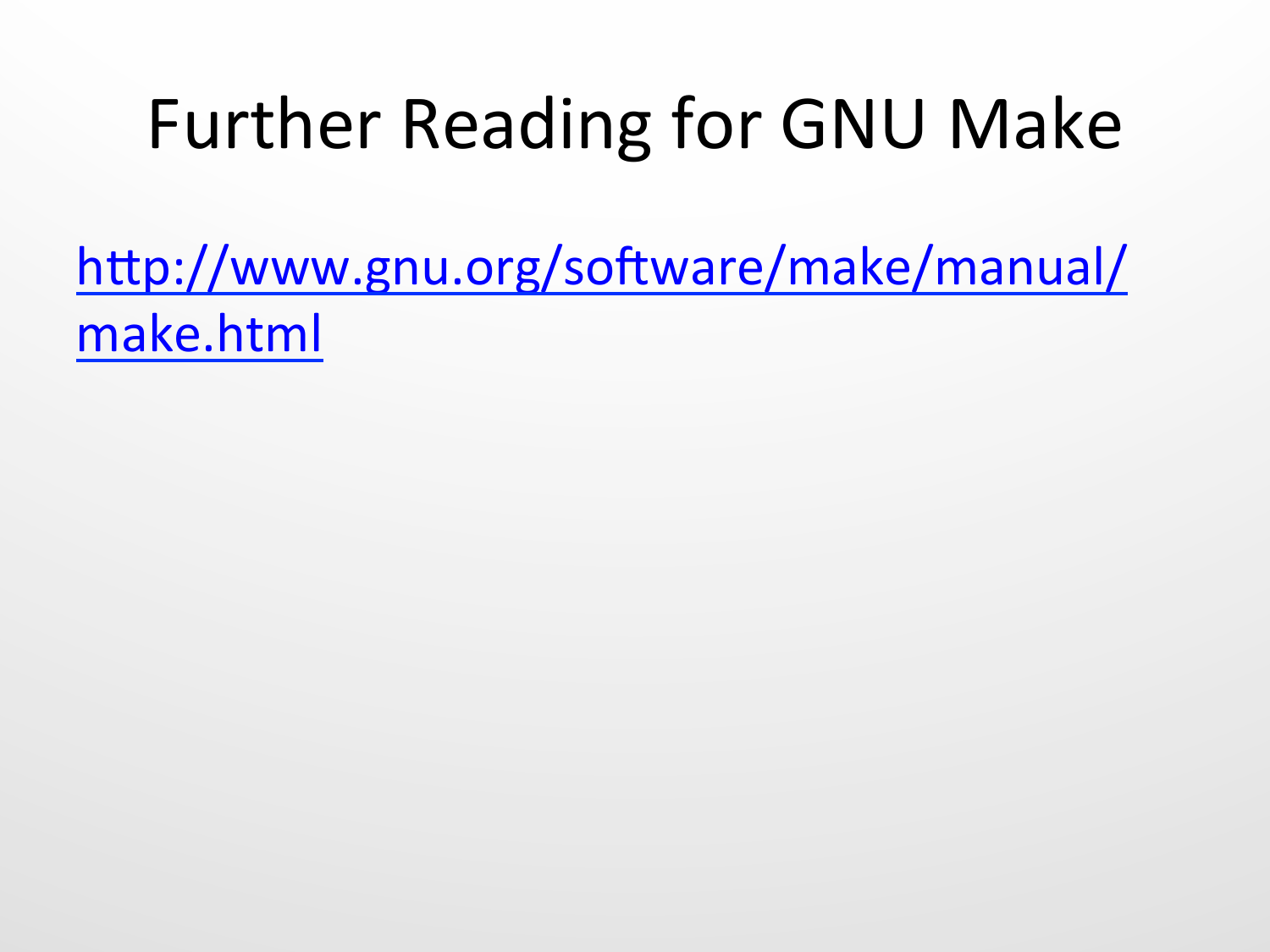## Bash Tutorial

- Bash stands for Bourne Again Shell and can be found on almost any Linux/Unix based computer system.
- Scripting language as well command line interface

#### Basic commands

| <b>Command</b> | <b>Description</b>                              |
|----------------|-------------------------------------------------|
| cd             | Change directory                                |
| $\mathsf{ls}$  | Lists the contents of a directory               |
| mkdir          | Makes a directory                               |
| sed            | Stream edit. Used to edit ascii text            |
| grep           | Searches files or input for a pattern match     |
|                | Pipes output of a command directly into another |
| man            | Returns the manual page of a given command      |
| pwd            | Print working directory                         |
| chmod          | Change file mode bits                           |
| env            | Print out Linux environment                     |
| time           | Will time an executed command/program           |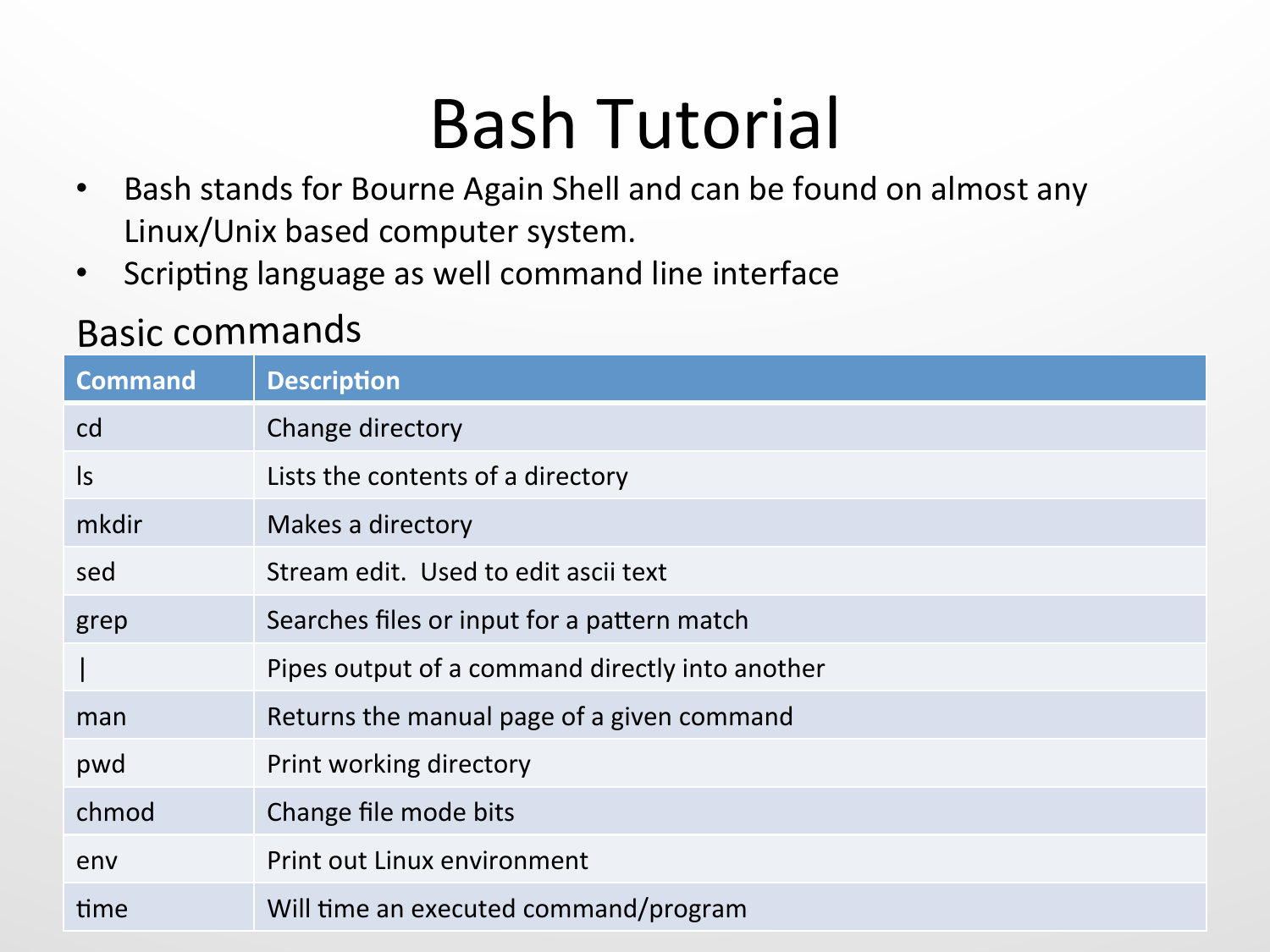| <b>Command</b> | <b>Description</b>                            |
|----------------|-----------------------------------------------|
| touch          | Change file timestamps                        |
| finger         | Returns information on the user               |
| id             | Return the information on a specified user    |
| alias          | Alias a command to another value              |
| tar            | Tape archive extraction                       |
| echo           | Displays a line of text                       |
| exit           | Exits the login/terminal session              |
| pkill          | Kills a plocess                               |
| ps             | Process status                                |
| ssh            | Used to log into remote machines              |
| su/sudo        | Substitute user/execute with root permissions |
| who            | List all currently logged in users            |
| awk            | Pattern scanning and processing language      |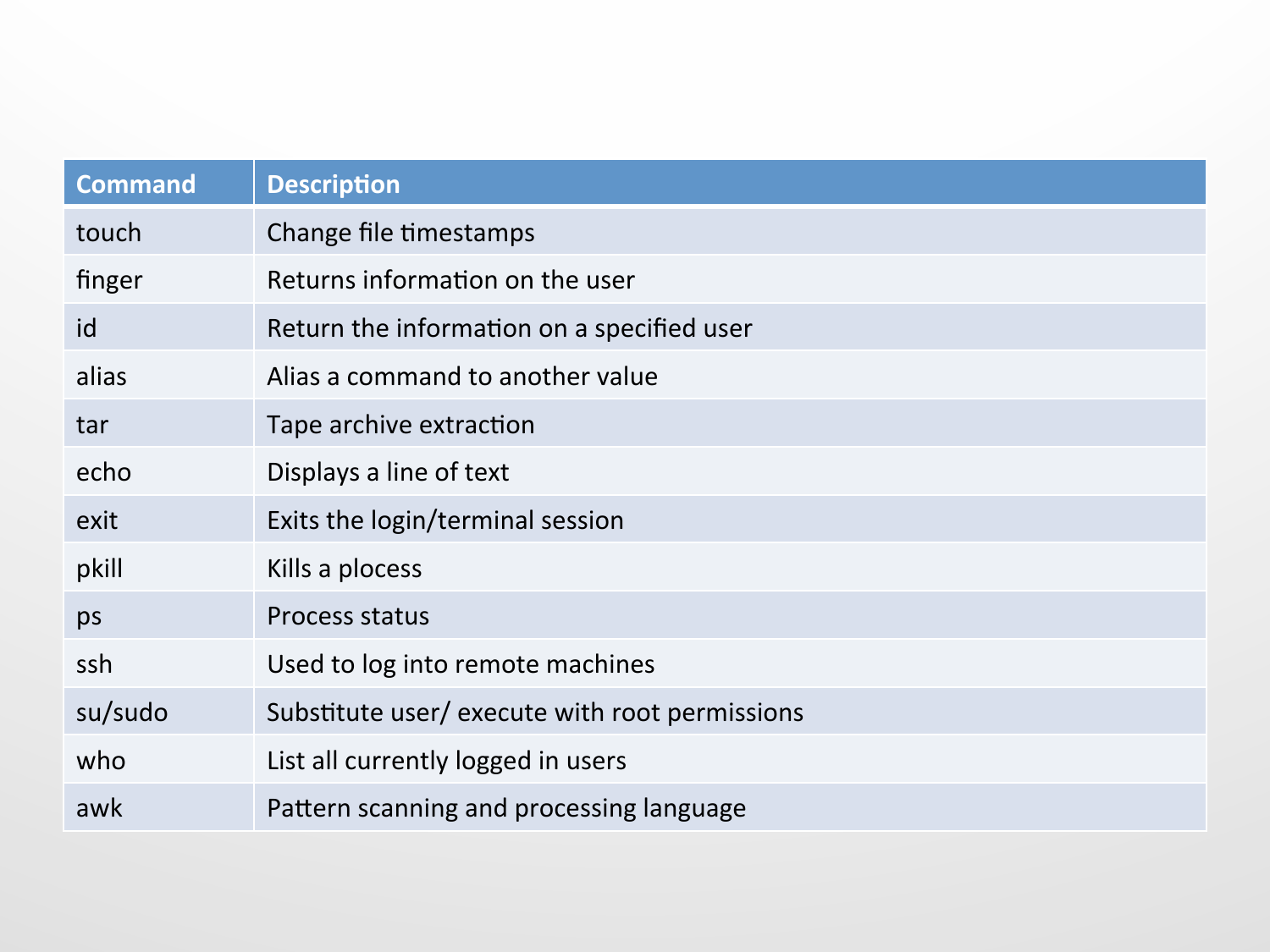# **Bash Scripting**

- Simple text file begun with #!/bin/bash
	- $-$  Tells the OS the script will be interpreted by the bash shell located under the /bin directory
- All following bash commands can be executed as if on the command line

Ex. 

#!/bin/bash mkdir bashtest cd bashtest touch bashexample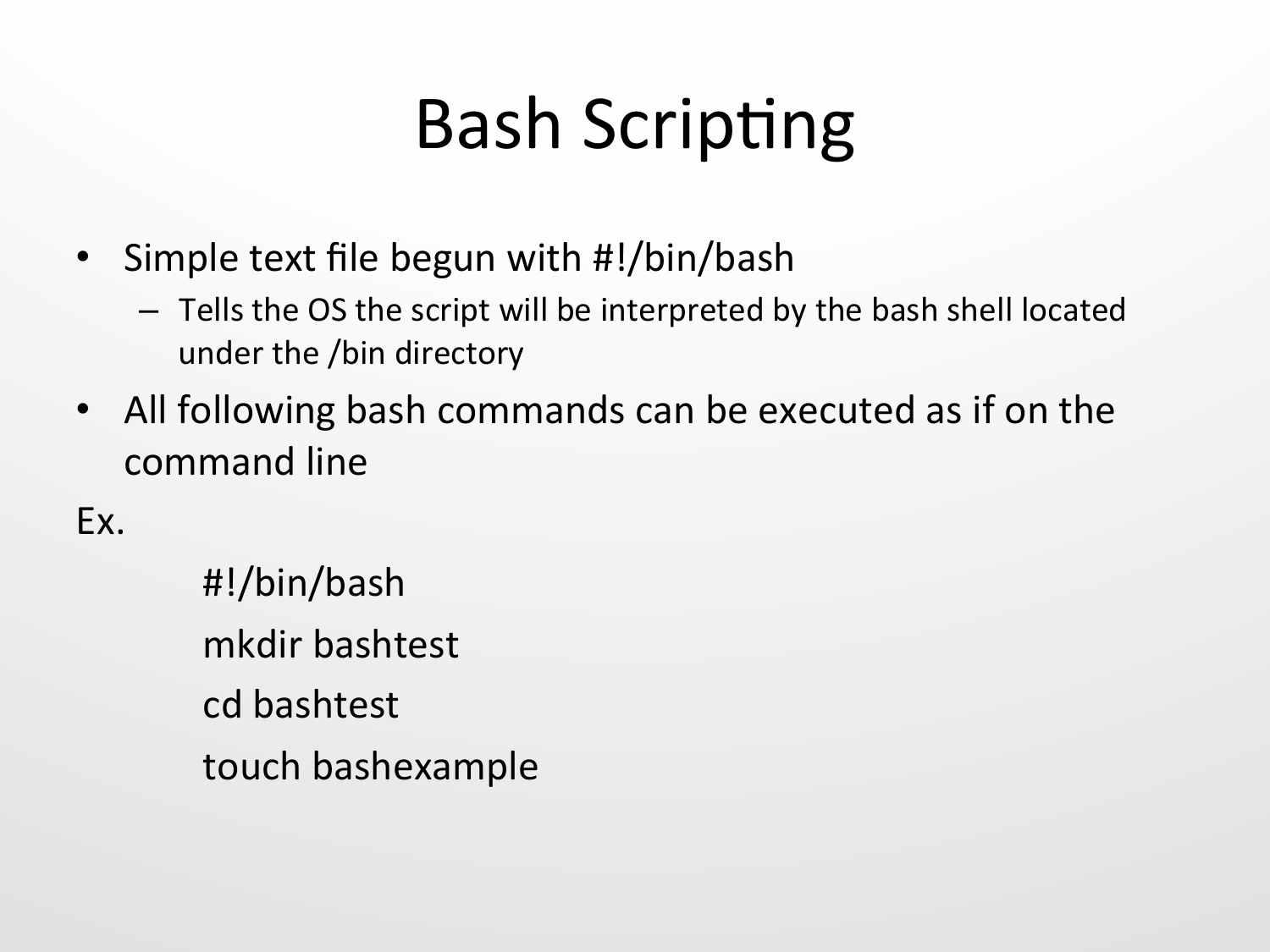# Executing Bash Scripts

- Not inherently executable. Only a text file.
- Must use "chmod u+x"

```
Bash Scripts can handle arguments.
Ex.	myls
       #!/bin/bash	
        ls –la $1
```

```
execute: "./myls exercise1.c"
```
- $\sin 1$  represents first arguments following the script executin.  $\sin 2$ ,  $\sin 3$ etc.. would follow
	- $-$  \$@ will pass in all arguments following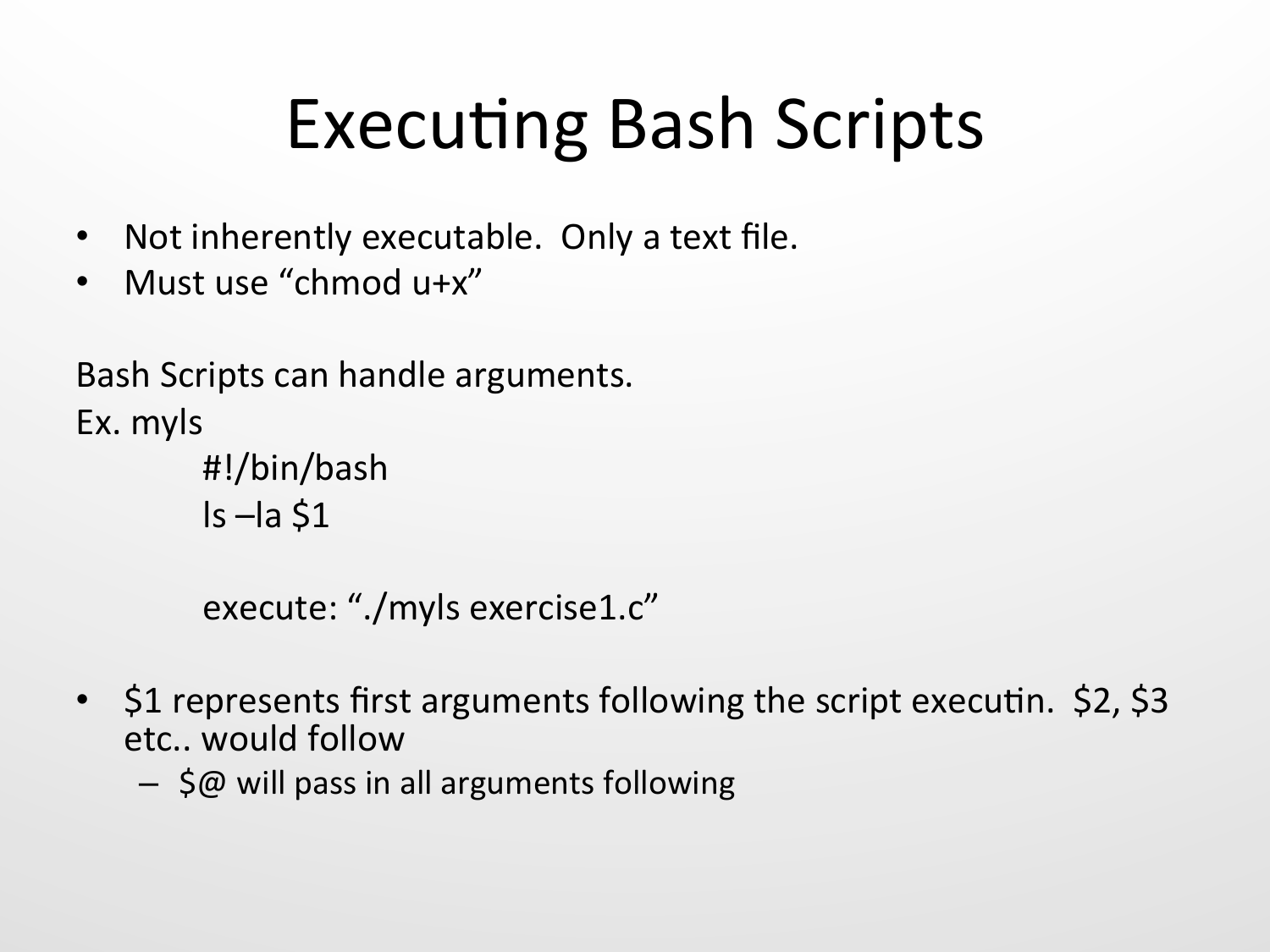#### Bash Loops

• For loop #/bin/bash for  $i$  in  $\zeta$ (  $|s|$ ); do echo item: \$i done 

While Loop #!/bin/bash count=1 while [ \$count -le 9 ] do echo "\$count" sleep 1  $(($  count++  $))$ done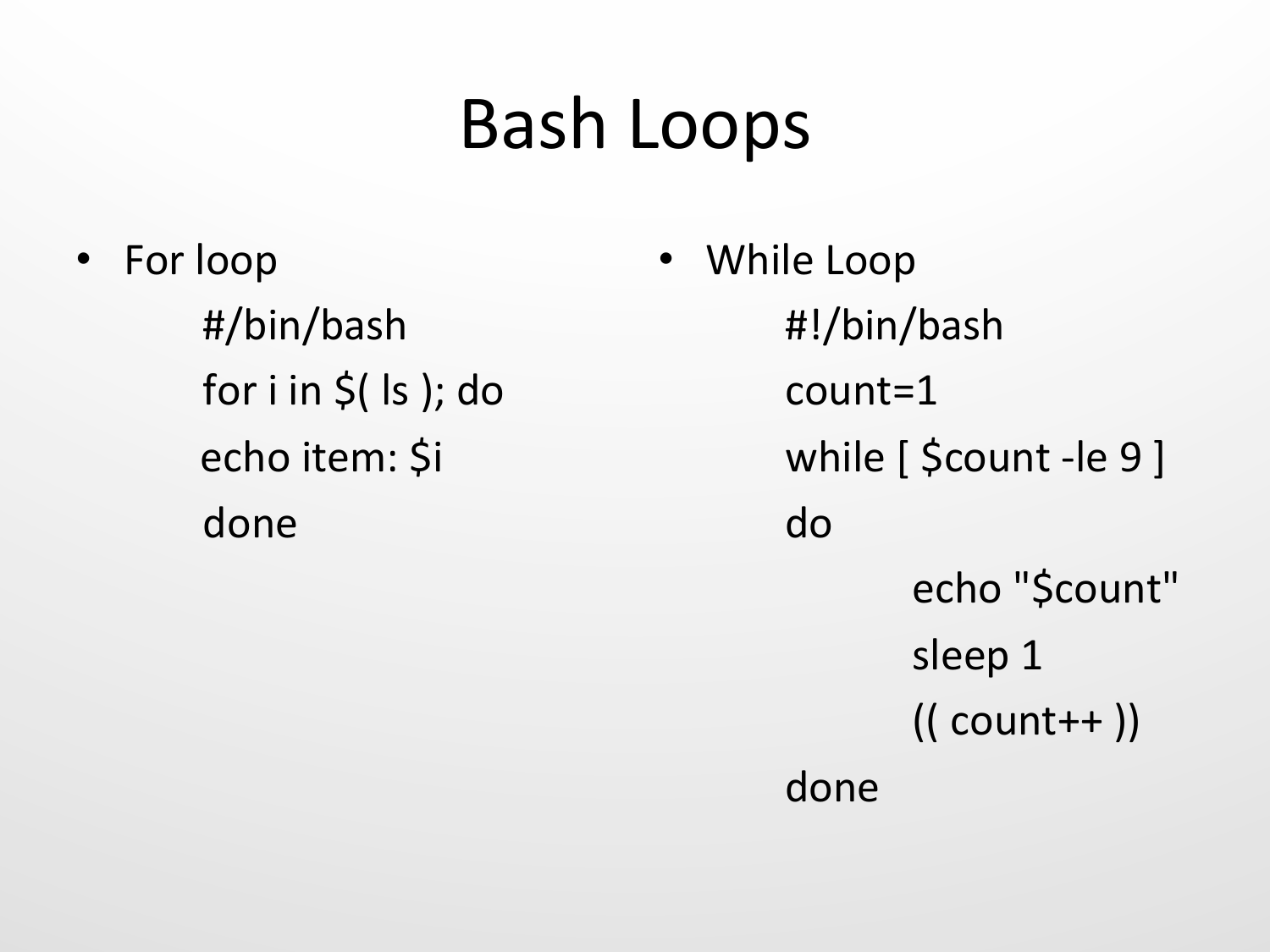# Python

- Python is a high-level (typically) scripting language
- Object Oriented
- Uses white-space indentation to delimit coding blocks like {}

Ex. 

for  $i$  in range(5): print i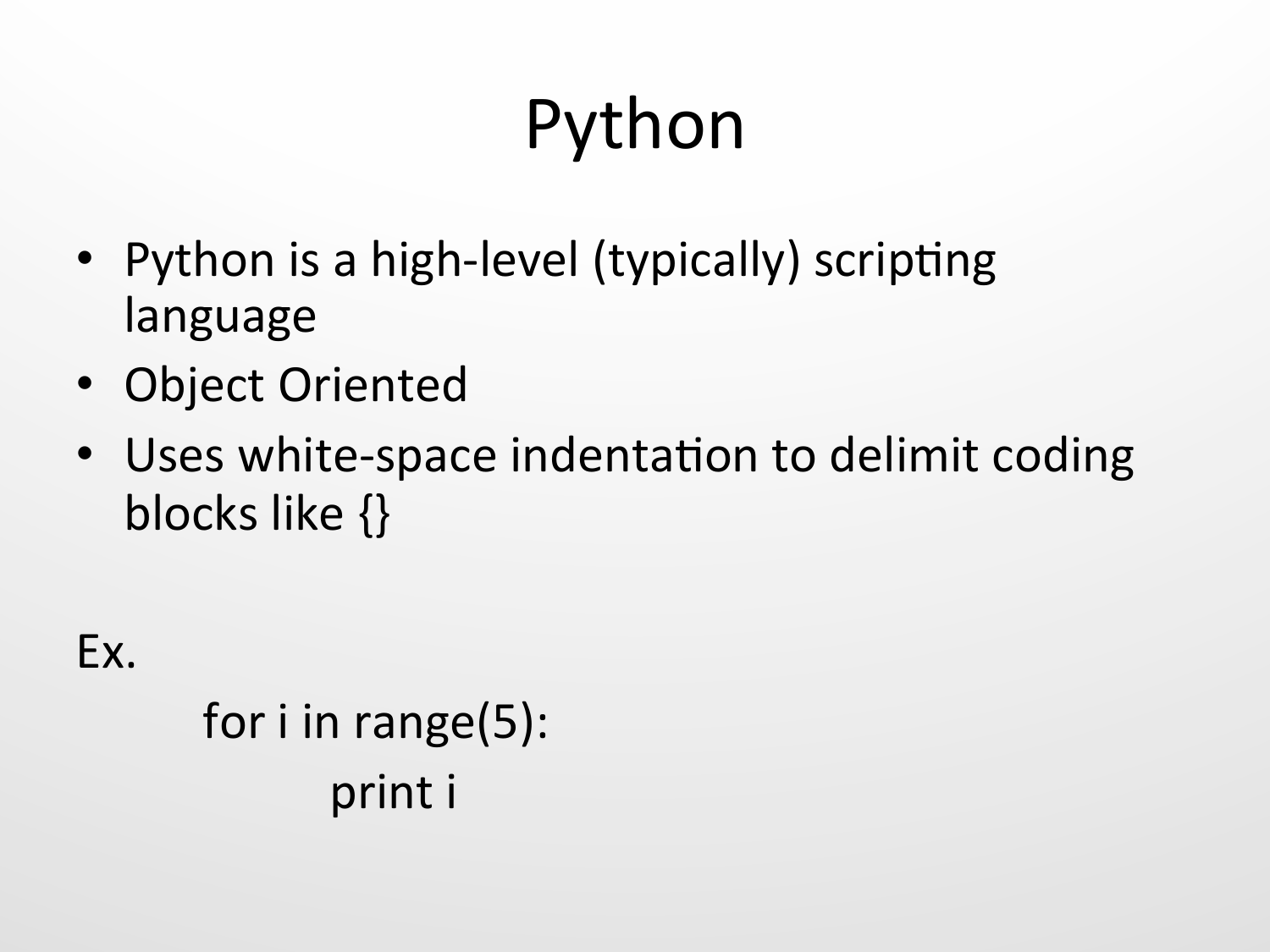# 

print "Enter two integers and I will tell you" print "the relations they satisfy"

```
number1 = raw input( "Please enter the first integer: ")
number1 = int(number1)
```

```
number2 = raw input( "Please enter the second integer:" )
number2 = int(number2)
```
if  $number1 == number2$ :

print "%d is equal to %d" % (number1, number2)

 $if number1 != number2$ :

print "%d is not equal to %d" % (number1, number2)

 $if number1 < number2$ :

print "%d is less than %d" % (number1, number2)

#### $if number1 > number2$ :

print "%d is greater than %d" % (number1, number2)

#### if  $number1 \leq number2$ :

print "%d is less than or equal to %d" % (number1, number2)

#### $if number1 >= number2$ :

print "%d is greater than or equal to %d" % ( number1, number2)

dummy=raw\_input()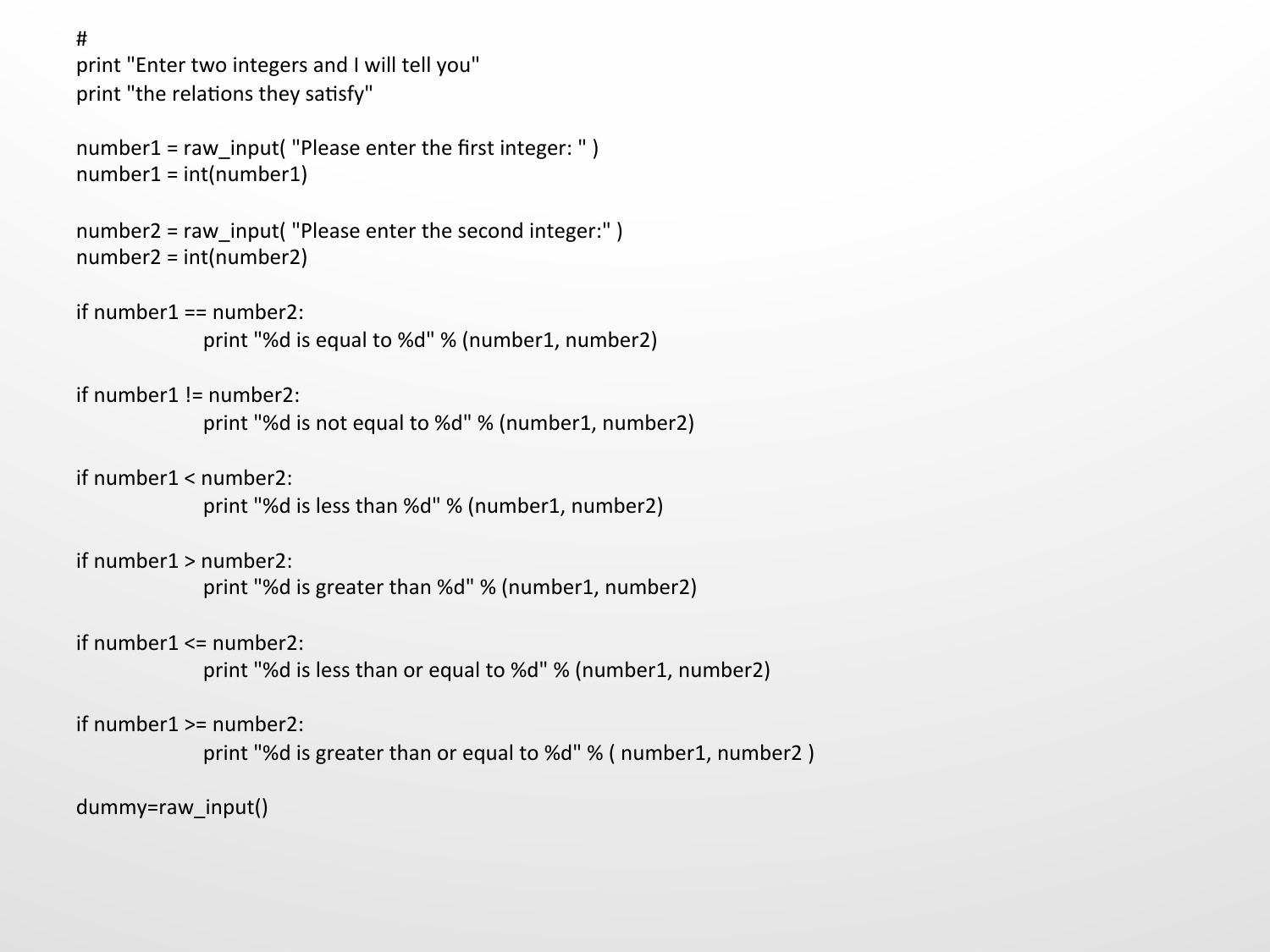```
print "Simple for loop using a range variable"
print	
for x in range(10):
  print "Burp!"
```

```
print	
print "Counting by 5s"
for x in range(0,10,5):
  print str(x) + "Errupppp!"
```

```
print	
print "The White Knight (from Alice in Wonderland) counts backwards:"
for x in range (10, 0, -1):
  print str(x) + " Feed your head"
```

```
print	
print "Breaking up is hard to do. Well, actually, it's pretty easy when you're a string."
word = raw input("Enter a word: ")
for letter in word:
  print letter
```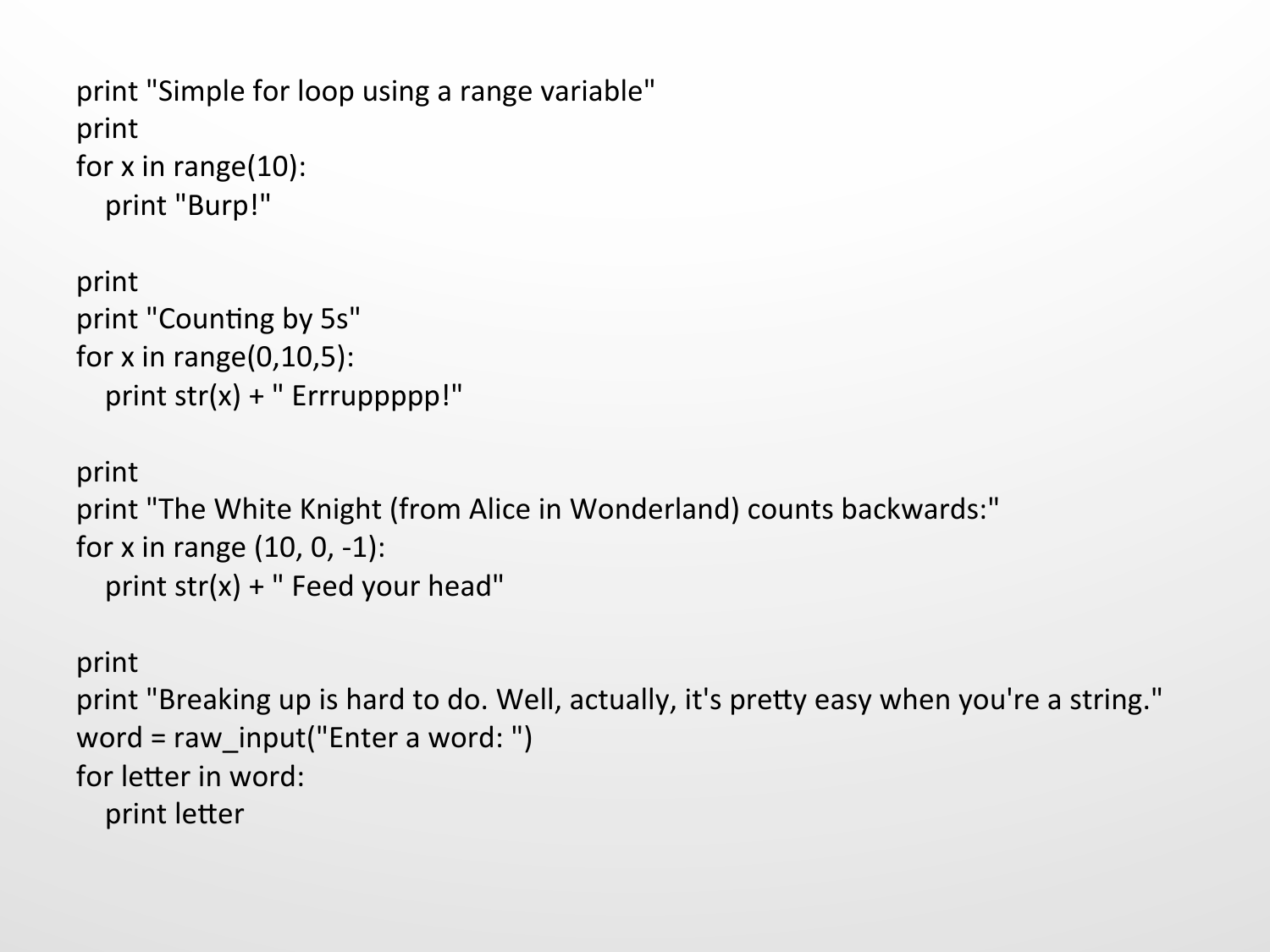# Git

What is Version Control?

- Version control allows one to stores multiple copies of a file and simultaneously track their history
- $-$  Able to capture snapshot of the system which one can revert back to
- Git allows for the data to be stored in a repository, either locally or remotely
- $-$  Allows for branching

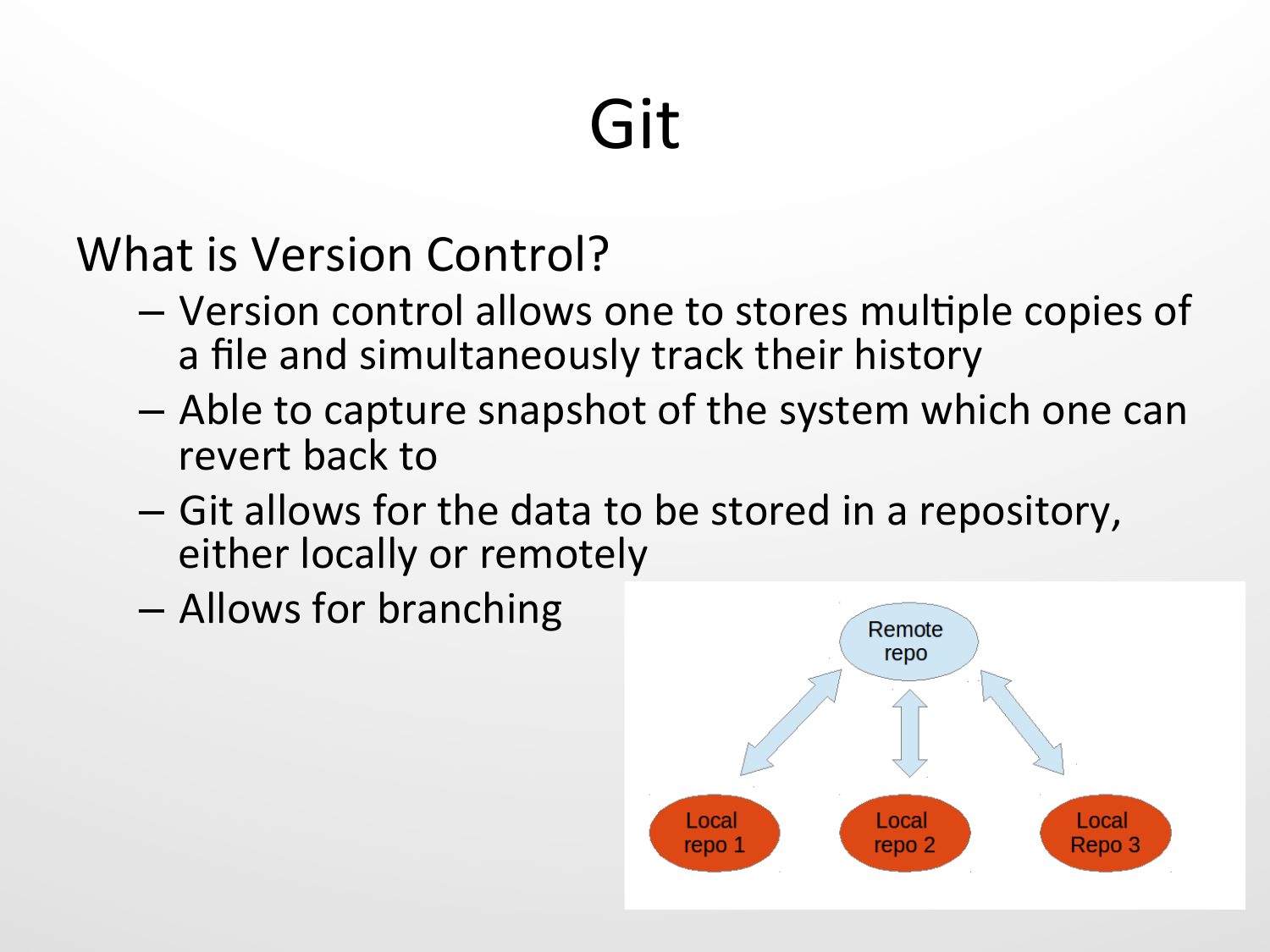#### Go to Github



- Go to github.com and create an account
- Write down user name on paper passed around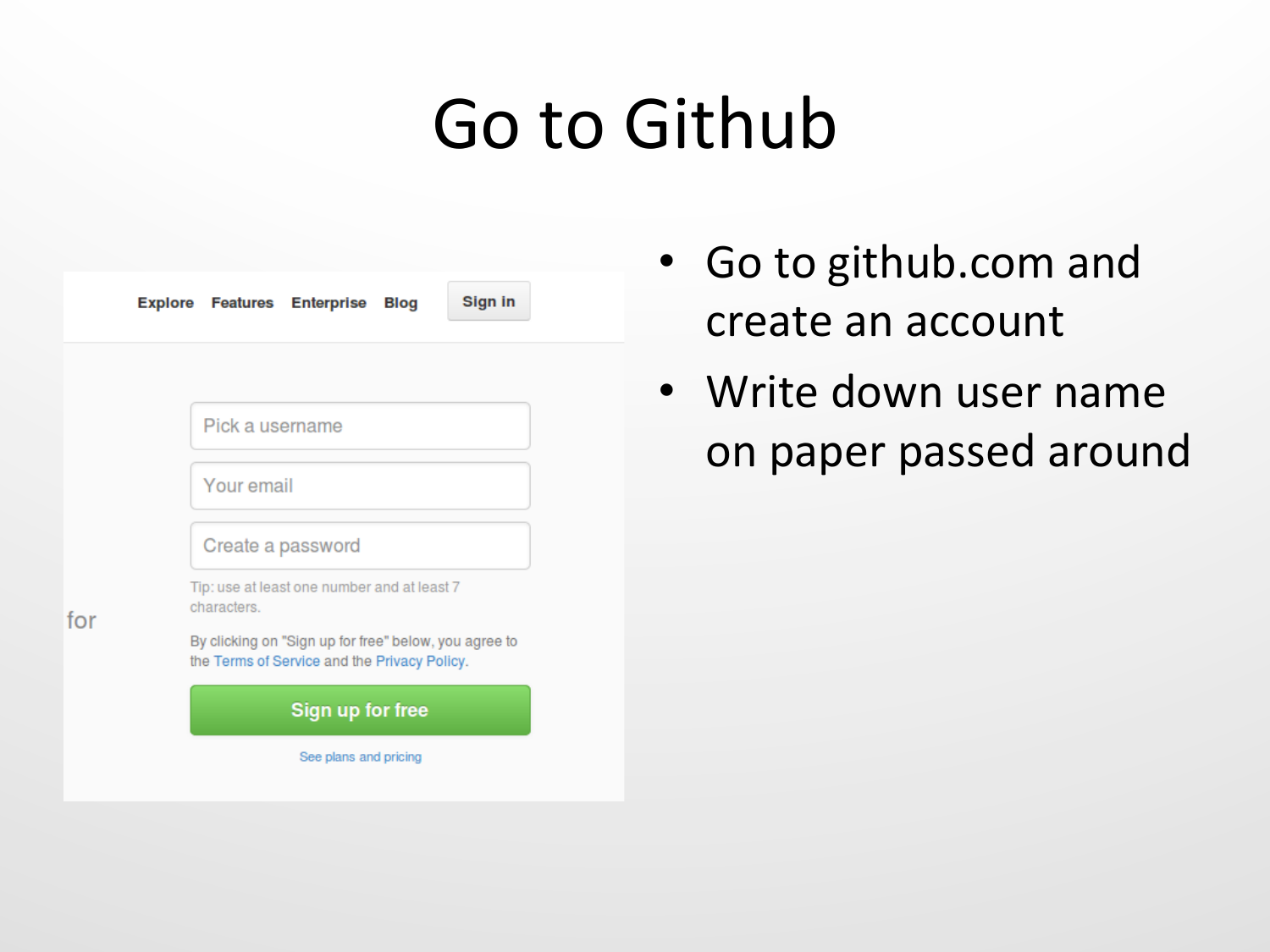# Clone our first directory

- Make a directory to house the training git repository
	- "mkdir gitrepo"
- Change to the new directory and then clone the repo
	- $-$  "cd"
	- "git clone https://github.com/jics-csure/training.git"

#### **Git Commands**

- git add
- git rm
- git status
- git mv
- git push
- git merge

All these commands can be found with "git -help"